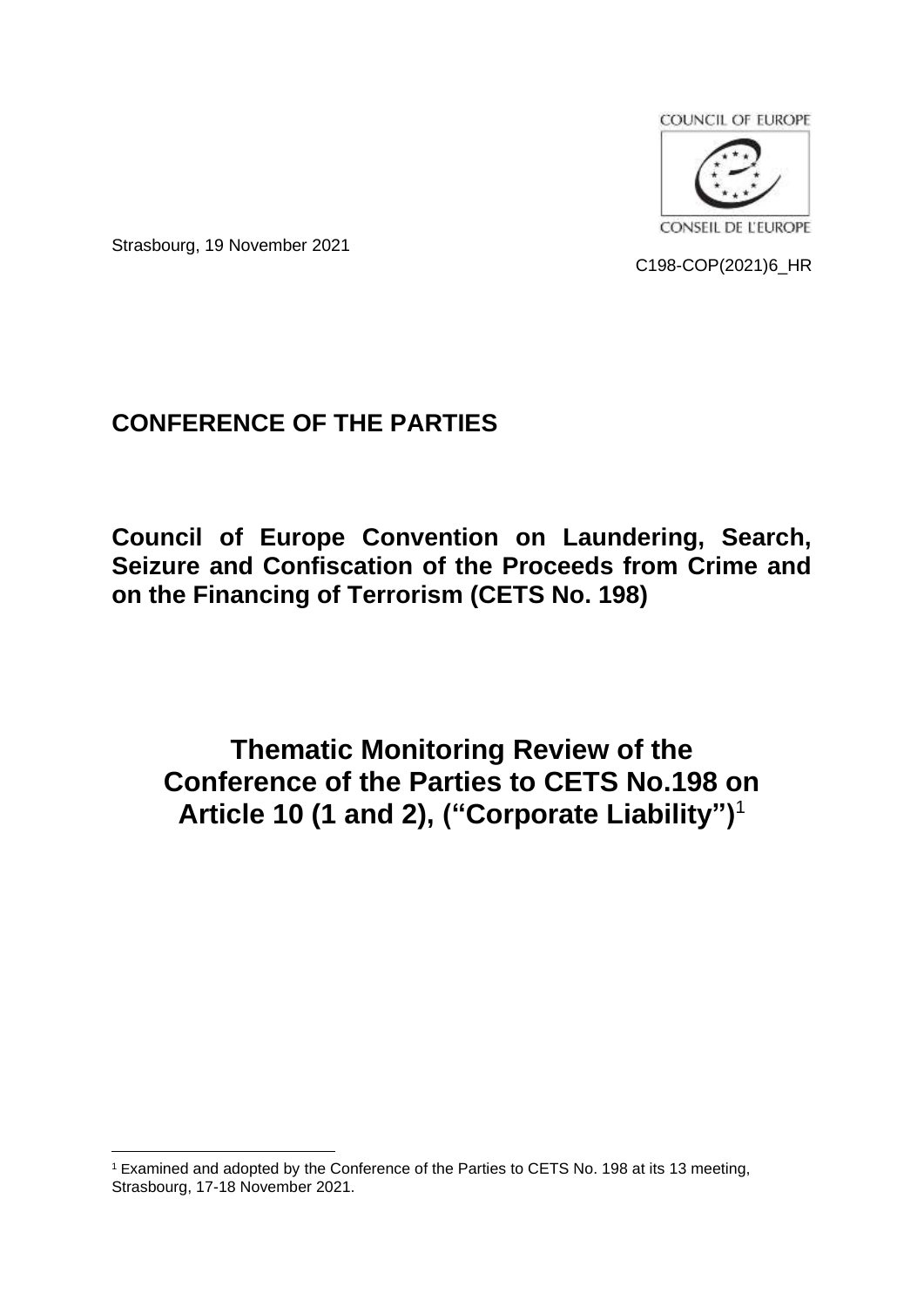### **INTRODUCTION**

- 1. The Conference of the Parties (hereinafter: "the COP"), at its  $9<sup>th</sup>$  meeting held in Strasbourg from 21 to 22 November 2017, decided to initiate the application of a horizontal thematic monitoring mechanism for an initial period of two years. The 11<sup>th</sup> meeting of the COP (held in October 2019) decided to prolong the application of a horizontal monitoring for the next five years (i.e. until 2024). Such review looks at the manner in which all States Parties implement selected provisions of the Council of Europe Convention on Laundering, Search, Seizure and Confiscation of the Proceeds from Crime and on the Financing of Terrorism (CETS no. 198, hereinafter: "the Warsaw Convention"). To that effect, the COP adopted a new Rule 19*bis* of the Rules of Procedures.
- 2. The COP Plenary, at its  $12<sup>th</sup>$  meeting, decided that the fourth thematic monitoring would deal with Article 10, paragraphs 1 and 2 of the Warsaw Convention.
- *3.* Subsequently, in December 2020, a questionnaire was circulated, and the States Parties were asked to reply by 10 March 2021. The responses received were analysed by the Rapporteurs Mr Johnathan Phyall (Malta) and Ms Hasmik Musikyan (Armenia) together with the COP Secretariat. A final draft analysis was circulated amongst the COP States Parties to provide comments and further information. The main findings drawn from these responses are set out in the summary section of the report.
- 4. This report seeks to establish the extent to which States Parties have legislative or other measures in place necessary to ensure that legal persons can be held liable for the criminal offence of money laundering (ML) committed for their benefit by any natural person acting individually or as a part of the organ of the legal person and who has a leading position within the legal person. Leading position has been defined as a power entrusted to a natural person to represent a legal person, take decisions on its behalf or exercise control within the legal person. Furthermore, the report analyses whether State Parties have measures enabling the responsibility of the legal person in case the natural person is involved as accessory or instigator. Finally, the report seeks to determine the extent to which State Parties can hold legal persons liable for the money laundering offence committed due to the lack of supervision or control by a natural person who holds a leading position.
- 5. The report commences with laying out the scope of Article 10 (1 and 2) of the Warsaw Convention and the methodology applied for the review. It then draws conclusions on legislative provisions and their effective implementation and proposes recommendations. States Parties' submissions are individually analysed, and recommendations are made for the respective State Party when applicable.

### **Scope of Article 10 (paragraphs 1 and 2)**

- 6. Article 10 of the CETS N°198 addresses the issue of the corporate liability for money laundering offences. In particular, it establishes (i) the liability of a legal person for a money laundering (ML) offence committed on its behalf and for its benefit (ii) the liability of the legal person for a ML offence committed due to the lack of supervision or control. In particular, Article 10, paragraphs 1 and 2, states:
	- *(1) Each Party shall adopt such legislative and other measures as may be necessary to ensure that legal persons can be held liable for the criminal offences of money laundering established in accordance with this Convention, committed for their benefit by any natural person, acting either individually or as part of an organ of the legal*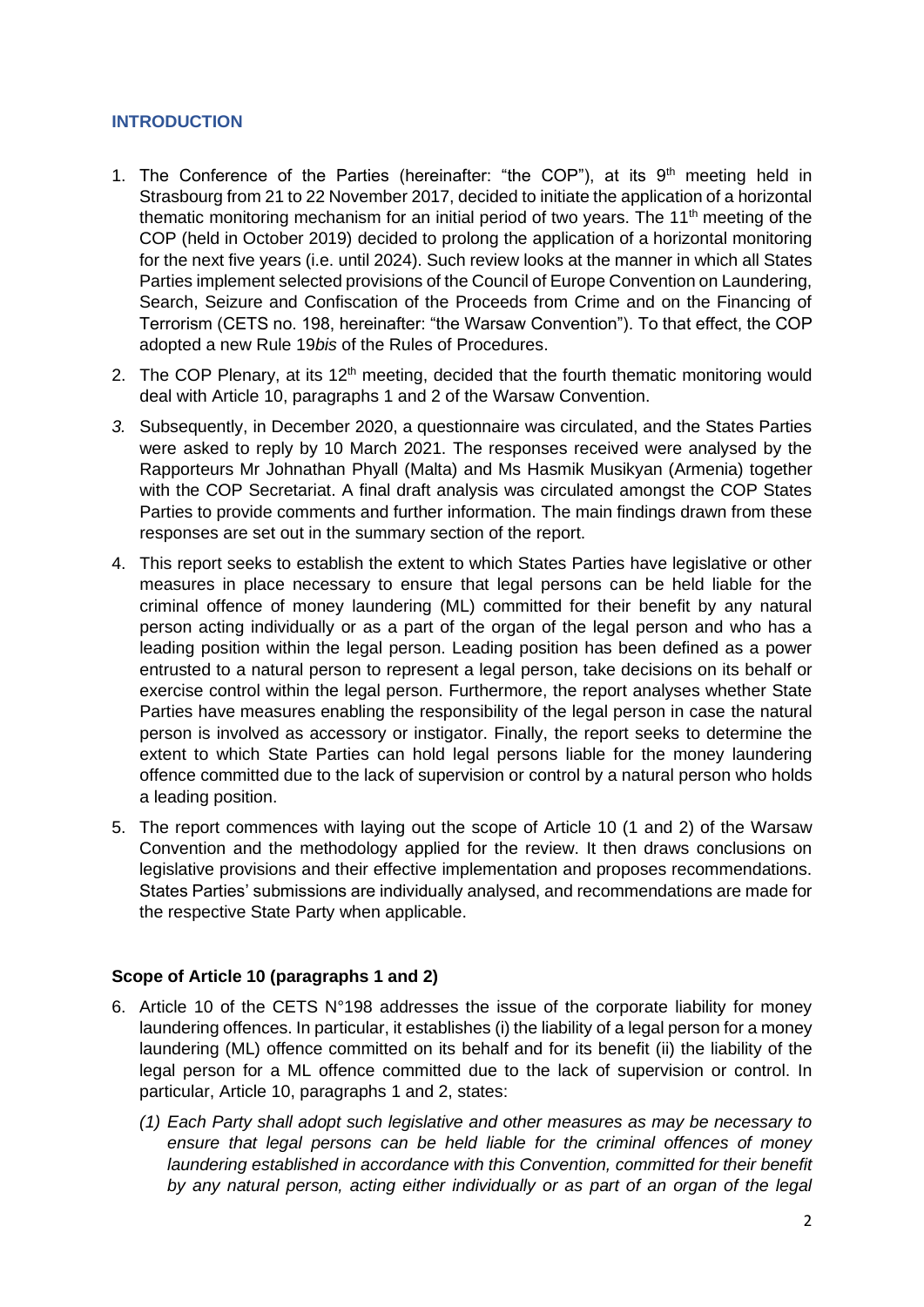*person, who has a leading position within the legal person, based on: a) a power of representation of the legal person; or b) an authority to take decisions on behalf of the legal person; or c) an authority to exercise control within the legal person, as well as for involvement of such a natural person as accessory or instigator in the abovementioned offences.* 

- *(2) Apart from the cases already provided for in paragraph 1, each Party shall take the necessary measures to ensure that a legal person can be held liable where the lack of supervision or control by a natural person referred to in paragraph 1 has made possible the commission of the criminal offences mentioned in paragraph 1 for the benefit of that legal person by a natural person under its authority"*
- 7. Liability of legal persons can be particularly valuable for the effective fight against money laundering. Reports of different monitoring mechanisms (MONEYVAL, FATF, COP 198) show that criminals (ab)use corporations, charities and businesses to launder their illicit gains. These reports also signal that competent authorities have not achieved good results in pursuing criminal offences committed by legal persons. On the other hand, numerous typologies show that criminals frequently use corporations to carry out sophisticated ML schemes which enable them to avoid any liability, by disguising their individual involvement in crime through the 'collective' decision-making process attached to a legal person. They also rely on the weaknesses in systems of sanctioning legal persons and confiscation of their illicit gains.
- 8. International fora have recognised the importance to hold legal persons liable when offences are committed on their behalf and for their benefit. Corporate liability envisaged in Article 10 of the Convention presents one of the international standards in this area, together with those embedded in the Council of Europe Criminal Law Convention on Corruption<sup>2</sup> or the Second Protocol to the European Union Convention on the Protection of the financial interest of the European Community of 19 June 1997 $3$  (i.e. its Article 3), supporting the recognition of the corporate liability for ML offences. EU Directive 2018/1673<sup>4</sup> , also discusses this matter and its Article 7 very much resembles the requirements of Article 10 of the Convention. Criminal liability of legal persons or, in case this is contrary to the fundamental principles of domestic law, their civil or administrative liability is, *inter alia*, a subject of the FATF Recommendations 3 and 5<sup>5</sup> (i.e. standards concerning ML and TF offences). Nevertheless, Article 10 of the Warsaw Convention goes beyond the requirements of the FATF Recommendations 3 and 5, whilst the added value of Article 10 vis-à-vis these recommendations is further discussed in the paragraphs below.
- 9. Article 10 provides that legal persons shall be held liable for the money laundering offence. Even though Article 2 of the Warsaw Convention, as well as the Explanatory Report on Article 10 state that the liability of legal persons should extend to the financing of terrorism offences, this cannot be concluded solely from the wording of the Article 10. Namely, Article 10 clearly requires establishing the liability of legal persons '*for criminal offences of ML established in accordance with this Convention*'. Similarly to what the FATF Recommendation 3 provides, the Convention does also not limit, i.e. does not oblige States Parties to establish the *criminal* liability, but provides the possibility for the State Parties to introduce one or more other forms, such as *civil* or *administrative* liability if the

<sup>2</sup> <https://rm.coe.int/168007f3f5>

<sup>3</sup> <https://eur-lex.europa.eu/legal-content/EN/TXT/?uri=LEGISSUM%3Al33019>

<sup>4</sup> [https://eur-lex.europa.eu/legal-content/EN/TXT/?uri=uriserv:OJ.L\\_.2018.284.01.0022.01.ENG](https://eur-lex.europa.eu/legal-content/EN/TXT/?uri=uriserv:OJ.L_.2018.284.01.0022.01.ENG)

<sup>5</sup> <https://www.fatf-gafi.org/publications/mutualevaluations/documents/fatf-methodology.html>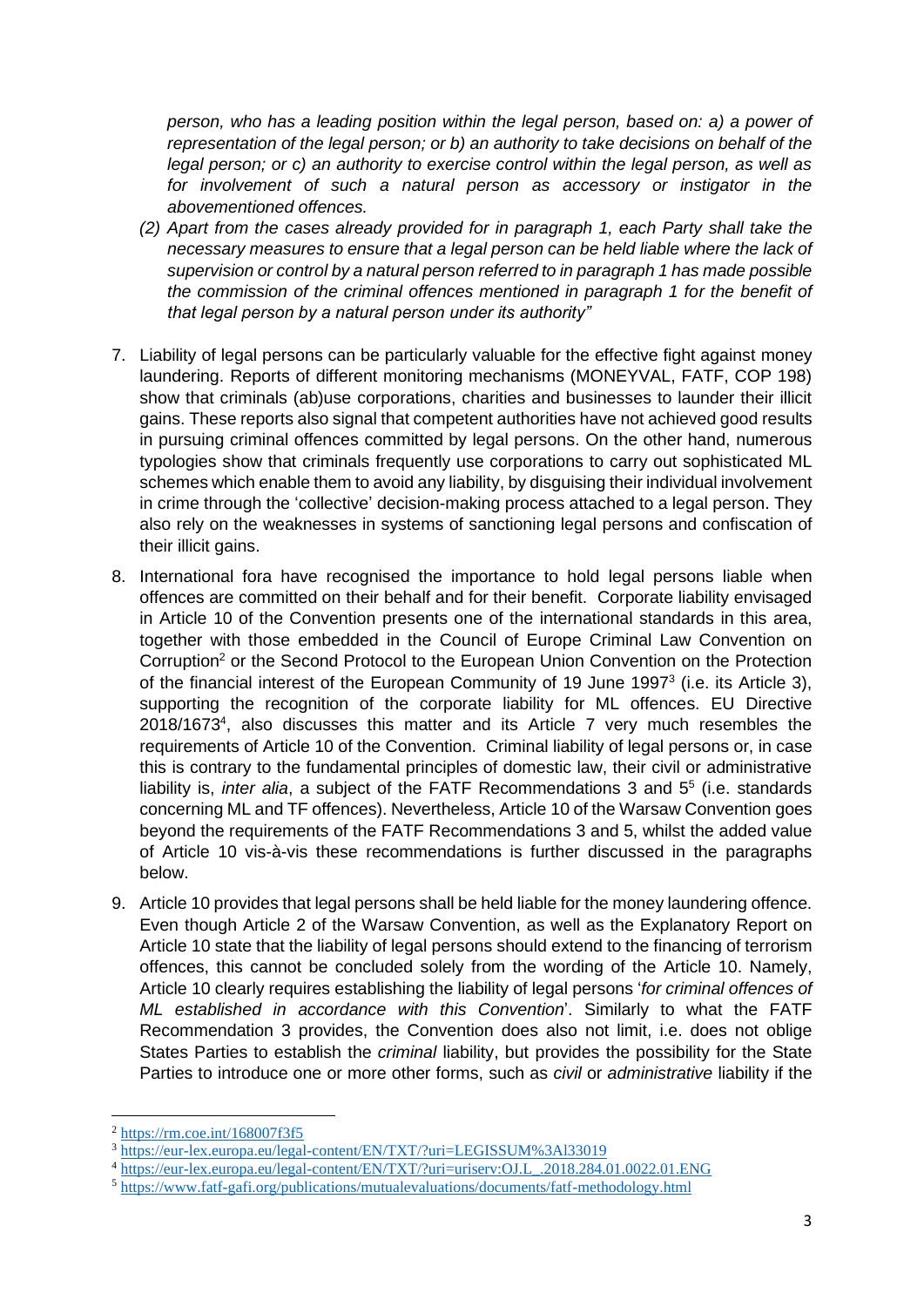criminal liability would be in contrary to the fundamental principles of their legal systems. It should be made clear however that, by a virtue of this provision, States Parties undertake to establish some form of liability for legal persons engaged in money laundering practices (see also Explanatory Report to the Convention – paragraph 105).

- 10. To hold a legal person liable, the Convention stipulates three conditions which shall be met: (1) the money laundering offence must be committed; (2) the offence shall be committed for the benefit of the legal person; and (3) the offence shall be committed by any natural person who has a leading position within the legal person. The third condition, which serves to limit the scope of this form of liability, requires the involvement of "any person who has a leading position". The leading position can be assumed to exist in the three situations described – a power of representation or an authority to take decisions or to exercise control - which demonstrate that such a physical person is legally able to engage the liability of the legal person. The Explanatory Report further notes that the liability should be established if the offence was committed either on behalf or for the benefit of legal persons.
- 11. It should be noted that paragraph 1 of Article 10 requires State Parties also to introduce legislative or other measures to provide for the liability of legal persons in case a natural person acted as an instigator or accessory. In this case, the same requirements (*money laundering offence must be committed for the benefit and on the behalf of the legal person by any natural person who has a leading position within the legal person*) need to be met to hold a legal person liable. However, the natural person in such case is not acting as a main perpetrator of the ML offence, rather he/she has a role of an accessory or instigator.
- 12. Liability of legal persons for money laundering offences committed due to the lack of supervision or control is envisaged in paragraph 2 of Article 10. The Explanatory Report provides further explanation of this requirement. The aim of this provision is to hold legal persons liable for the omission by a person in a leading position to exercise supervision over the acts/doings committed by a subordinate person acting on behalf of the legal person.
- 13. For the purposes of this thematic monitoring report, the implementation of Article 10, paragraphs 1 and 2, was assessed through a combination of factors, such as examining the manner in which the provisions were transposed into the respective legislative frameworks, as well as through exploring case law and relevant statistics.

# **Methodology**

14. The 'Questionnaire for the Transversal Monitoring of States Parties' Implementation of Articles 10 (1 and 2) of the CETS No. 198' requested responses to the following questions:

(1) How are legal persons held liable for criminal offences of money laundering in respect of criminal offences of money laundering established in accordance with the CETS No. 198 committed for their benefit by any natural person, acting either individually or as a part of an organ of the legal person, who has a leading position within the legal person based on:

- a) a power of representation of the legal person; or
- b) an authority to take decisions on behalf of the legal person; or
- c) an authority to exercise control within the legal person,

as well as for involvement of such a natural person as accessory or instigator in the abovementioned offences.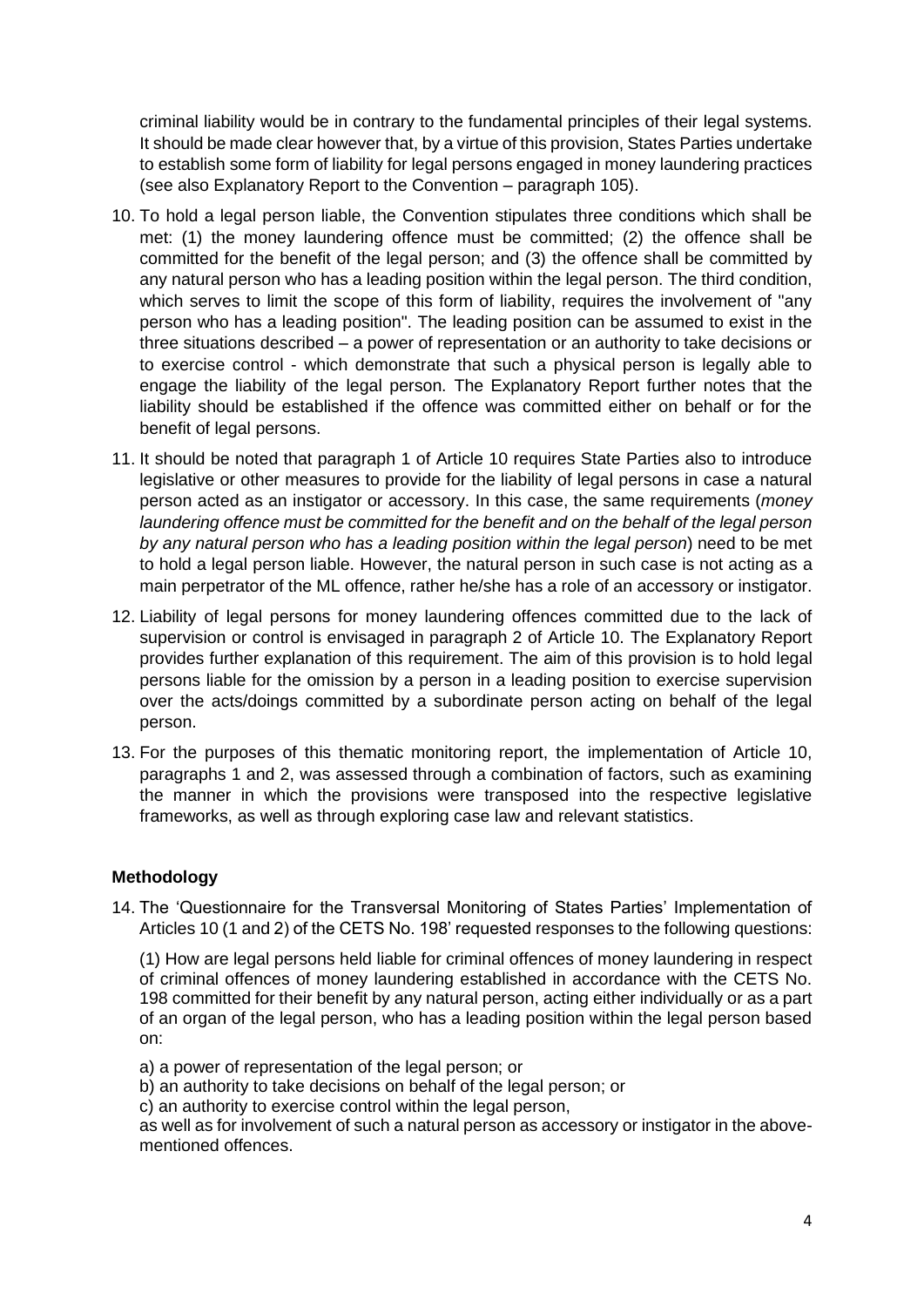(2) How is the notion of corporate liability applied to legal persons in instances where lack of supervision or control by a natural person who has a leading position in the legal person has made possible the commission of the criminal offences in paragraph 1 for the benefit of that legal person by a natural person under its authority?

Delegations were asked to provide their domestic legislation dealing with these issues. In addition, they were encouraged to support their response with case studies or any other relevant information, including statistics. Rapporteurs and the COP Secretariat have also used the previous country specific reports adopted by the  $COP198<sup>6</sup>$  as well as those adopted by MONEYVAL/FATF to prepare the analysis of the States Parties' compliance with the afore-mentioned article of the Convention.

15. This horizontal review includes information on 36 COP States Parties. The responses provided by the State Parties were fully taken into account and the legal provisions of their domestic legislation quoted therein were analysed and used to support the conclusions on their implementation of Article 10.

# **Summary**

- 16. From the assessment on implementation and application of Article 10 (1 and 2), several general findings could be drawn. Pursuant to the relevant domestic provision as well as additional information provided on case law and statistics, the findings of the report are aimed at contributing to enhanced understanding of Article 10. State specific conclusions can be found in the respective analysis of each State Party.
- 17. The provisions of Article 10 (paragraphs 1 and 2) have been fully transposed in 17 State Parties (Azerbaijan, Cyprus, Croatia, Georgia, Greece, Hungary, Italy, Latvia, Lithuania, Malta, Republic of Moldova, Romania, Portugal, San Marino, Serbia, Slovak Republic and Sweden) whilst 18 State Parties have implemented these provisions to different degrees. One State Party has not transposed the provisions of Article 10 in its legislation.

# *Article 10 (1)*

- 18. The Questionnaire on paragraph 1 of Article 10 inquired whether or not the relevant State Party holds a legal person liable for criminal offences of money laundering established in accordance with the CETS No.198 committed for their benefit by any natural person, acting either individually or as a part of an organ of the legal person, who has a leading position within the legal person as well as for involvement of such natural persons as accessory or instigator. In general, the report found that, out of 36 State Parties, all but one (i.e. 35 of them) introduced the liability of legal persons for ML offence.
- 19. However, it became apparent that the transposition of Article 10 (1) into domestic legislation differ considerably among the States Parties and not all of them entail the full scope of requirements stipulated by this provision. 27 State Parties (Albania, Armenia, Azerbaijan, Belgium, Bosnia and Hercegovina, Croatia, Cyprus, Denmark, France, Georgia, Greece, Italy, Latvia, Lithuania, Malta, Republic of Moldova, Monaco, Montenegro, Netherlands, Portugal, Romania, San Marino, Serbia, Slovak Republic, Spain, Sweden and UK) have transposed all the elements required (from a) to c)) with regard to the natural person who has a leading position within the legal person (see also paragraph 6(1) of this report).

<sup>6</sup> <https://www.coe.int/en/web/cop198/implementation/reports>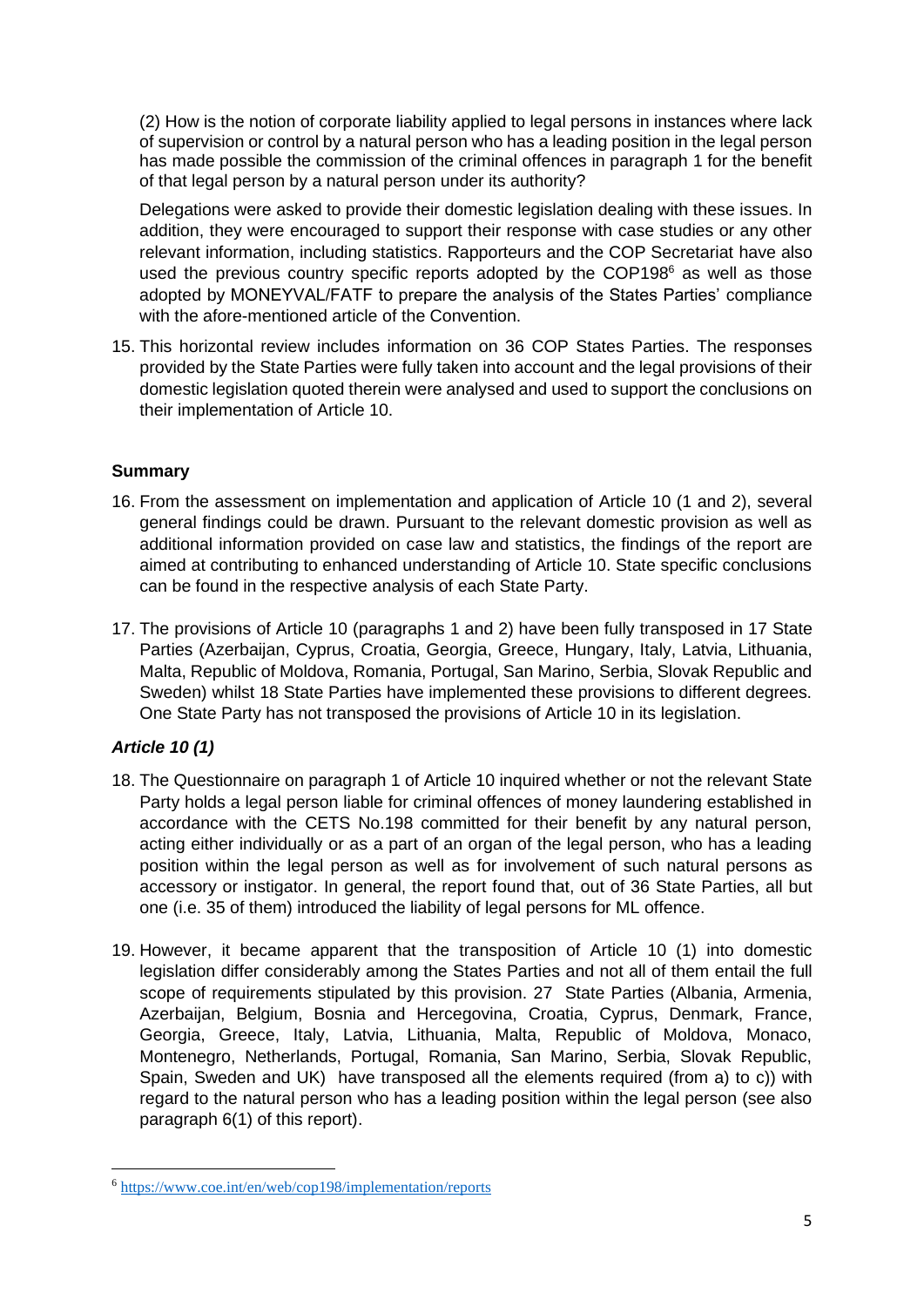- 20. The liability of legal persons for an offence committed by a natural person acting as accessory or instigator is envisaged in 28 out of 36 State Parties (Armenia, Azerbaijan, Bosnia and Hercegovina, Bulgaria, Croatia, Cyprus, Denmark, Georgia, Greece, Hungary, Italy, Latvia, Lithuania, Malta, Monaco, Republic of Moldova, Romania, the Netherlands, North Macedonia, Poland, Portugal, Romania, San Marino, Serbia, Slovak Republic, Sweden, Turkey, Ukraine). The majority of the States Parties introduced this provision through the general provisions of their criminal codes which define complicity when committing a criminal offence. Other State Parties have not provided information on this element of Article 10(1) or did not incorporate it into their legislation.
- 21. As it could be observed from the 'Country Review' section of the report, for Article 10(1) different State Parties undertook different approaches to apply it in their legislative framework. The vast majority of State Parties apply the criminal liability of legal entities, whilst few State Parties still opt for administrative liability. Furthermore, in some countries a pre-condition for holding a legal person liable is to have a prior identification and charges against a natural person who committed an offence on behalf of a legal person (the so called "identification liability model"). From the Explanatory Report it is clear that the Convention aims to establish a system of corporate liability, which would enable countries to prosecute ML/TF offences independently of the prosecution of the natural person. Practice had revealed serious difficulties in prosecuting natural persons acting on behalf of the legal persons involved in ML/TF offences, especially in business transactions. A forceful argument of the Explanatory Report was the fact that sometimes legal persons escape the liability of natural persons involved due to their collective decision-making process.
- 22. In some States Parties, legal provisions were not explicit enough in defining a person with a leading position within a legal person. The conclusions by the authorities as expressed in the 2021 Questionnaire on what this term encompasses were mostly based on their interpretation and understanding of the relevant legal provisions. Often, these interpretations were not confirmed in practice or no information on this has been made available by these States Parties for the purposes of this report.

# *Article 10 (2)*

23. With regard to the second paragraph of Article 10, the questionnaire required the States Parties to respond whether the notion of corporate liability is applied to legal persons in instances where lack of supervision or control by a natural person who has a leading position within the legal person has made possible the commission of criminal offences for the benefit of that legal person by a natural person under its authority. This report observed different approaches by the States Parties in applying Article 10(2) of the Convention. For example, in Belgium, specific legal norms, if read and interpreted together with their travaux préparatoires clarify that criminal liability of the legal person can be established based on the conduct resulting from an intentional decision taken within the legal person or from negligence within the legal person. Indications of negligence on the part of the legal person will include poor internal organisation, lack of training or supervision of its staff, and/or unreasonable budgetary restrictions by the legal person. In the Netherlands, the relevant jurisprudence (Zijpe case) provides for corporate criminal liability in cases when "the behaviour was under the control of, accepted or deemed to have been accepted, or failed to have been prevented by the company". In some States Parties (Italy, Spain) the liability could be excluded in cases a legal person effectively implemented its "compliance programme". These programmes aim at preventing the type of offence which an individual has nevertheless committed by fraudulently circumventing the compliance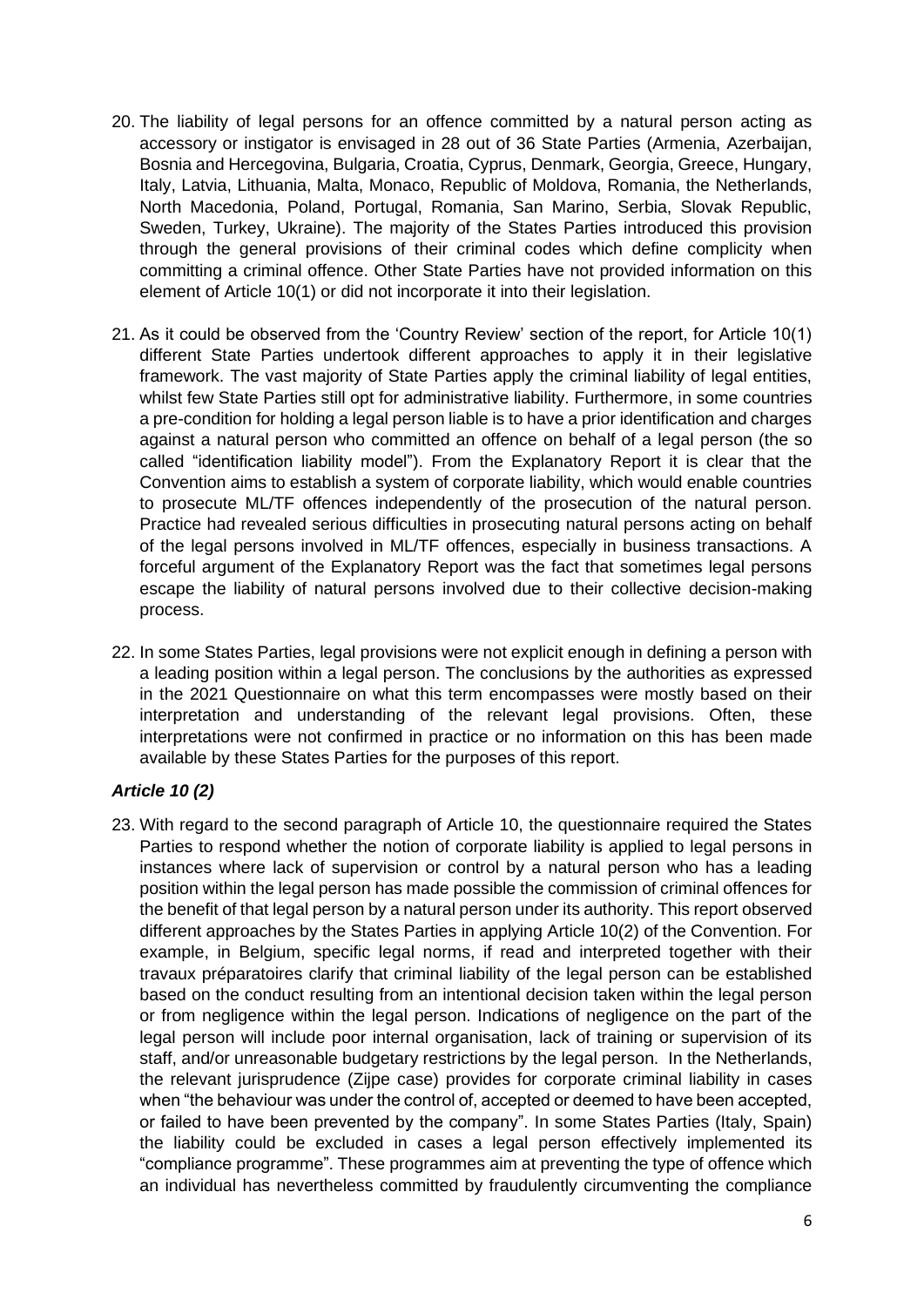program. In order to be exempted from a liability, the entity is also required to have allocated the task of ensuring the implementation and observation of the program's application to a unit with autonomous powers of initiative and control.

24. The analysis of the responses provided concluded that 22 States Parties transposed, in different forms, this requirement into their corporate liability regimes. These are: Albania, Azerbaijan, Belgium, Cyprus, Georgia, Germany, Greece, Hungary, Italy, Latvia, Lithuania, Malta, Republic of Moldova, Romania, Monaco, Portugal, San Marino, Serbia, Slovak Republic, Slovenia, Spain and Sweden. 7 State Parties transposed this requirement only partially (Armenia, Bosnia and Hercegovina, the Netherlands, North Macedonia, Poland, Slovenia and Ukraine). Other 8 State Parties have not implemented the requirement of Art. 10(2) of the Convention or have implemented it to a very limited extent (Bulgaria, Croatia, Denmark, France, Montenegro, Russian Federation, Turkey and UK).

### **Effective implementation**

25. Along with the existing legislative provisions, the State Parties were also asked to demonstrate the effective implementation of Article 10 (1 and 2) of the Warsaw Convention either through the relevant statistics or case studies. 4 State Parties were able to demonstrate an effective implementation of the corporate liability regime for ML cases (the Netherlands, France, San Marino, Portugal), while other 13 State Parties have demonstrated effectiveness to a certain extent (Bosnia and Herzegovina, Croatia, Denmark, Georgia, Greece, Hungary, Latvia, Lithuania, Moldova, Romania, Serbia, Spain, Turkey) through provision of case law or statistics for ML offence. 11 State Parties have presented the information on the existing investigations and prosecutions for ML offence or convictions for other offences, which illustrates that the corporate liability regime is applied in these jurisdictions (Albania, Bulgaria, Cyprus, Italy, Malta, Montenegro, North Macedonia, Portugal, Slovak Republic, Slovenia, Ukraine). Other State Parties did not provide case law or statistics relevant for the application of Article 10 of the Convention.

### **Recommendations and follow-up**

- 26. A number of general recommendations can be drawn from the summary findings above. As already noted, the application of the provisions of Article 10 varies among States Parties. Consequently, the State Parties are invited to follow up and ensure proper implementation of these recommended actions.
- 27. While country specific recommendations are included in the individual country analysis of this report, these recommendations should be read and implemented in conjunction with general observations and recommendations as set out below.
- 28. With the aim to enable better implementation of Article 10 (1 and 2) as well as to strengthen its effective implementation in practice, those States Parties which have not yet done so, are recommended to adopt legislative or other measures in order to:
	- hold legal persons liable for ML offences committed for their benefit and on its behalf by the natural person who has the leading position; States Parties in which a liability of natural person is a precondition for holding legal persons liable, should amend their legislation and no longer apply this principle;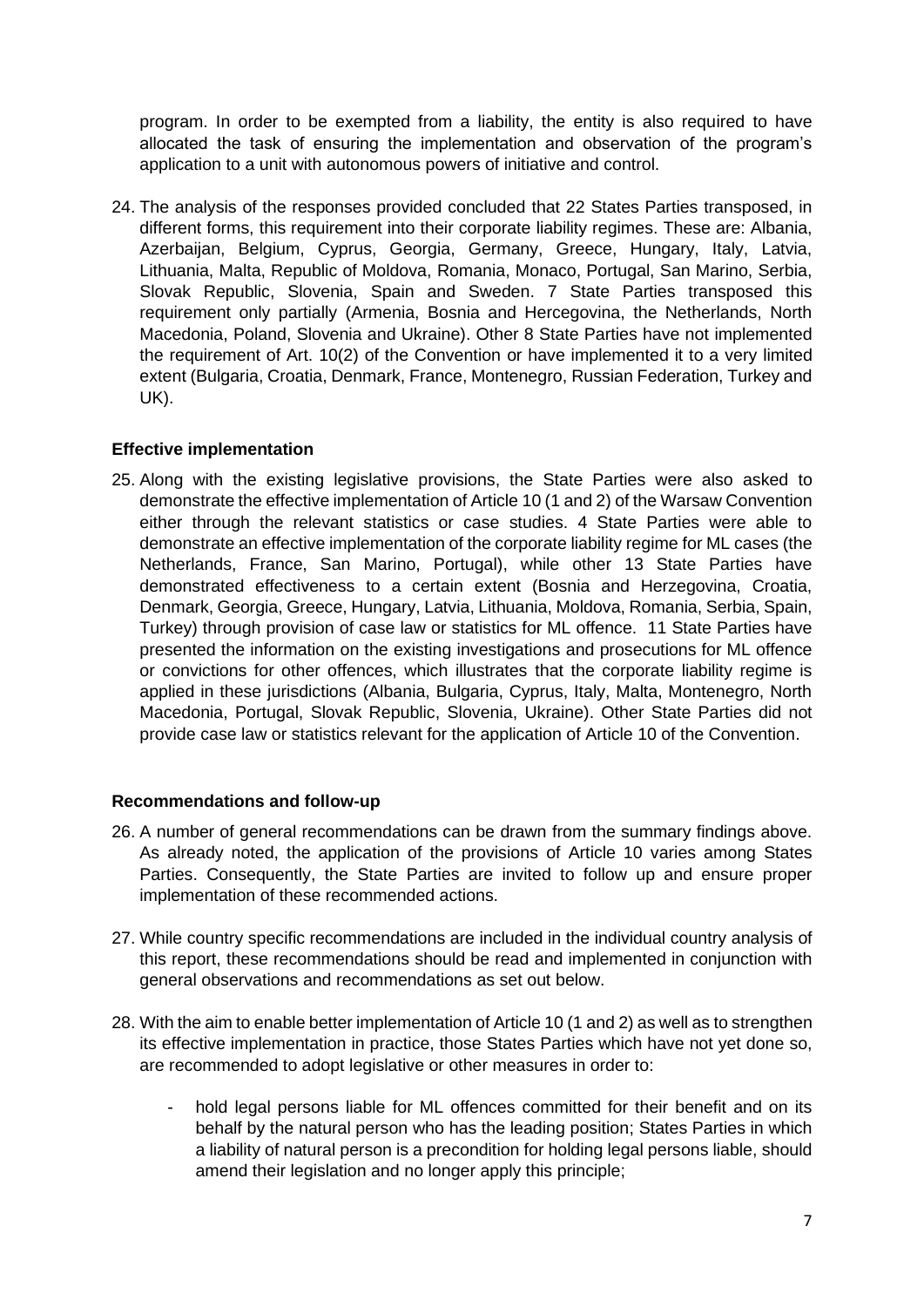- have a clear definition in their legislation on the scope of the leading position of the natural person based on the power of representation, authority to take decisions or to exercise control, or in case there are any ambiguities in the relevant provisions on this matter, clarify this through case law or specific guidance;
- ensure liability of the legal person for the offence committed by the natural person acting as accessory or instigator;
- hold legal persons liable where the lack of supervision or control within the legal person constitute the commission of a ML offence;
- 29. For the purpose of an effective application of Article 10 (1 and 2) States Parties are strongly encouraged to take additional steps to facilitate the use of corporate liability mechanisms by judicial and law enforcement authorities (guidance documents, instructions etc.) in money laundering cases, in the various circumstances envisaged by Article 10 of the Convention (including in case of lack of supervision or control).
- 30. States Parties are encouraged to implement both the above-mentioned general recommendations and the country-specific recommendations (see 'Country review' below).

# **COUNTRY REVIEW**

### **Albania**

### *Article 10 (1)*

1. Albania has undergone the COP assessment in 2011. The rapporteurs considered that the language of article 3 of the Law on the Criminal Liability of Legal Persons (*"…legal persons shall be liable for the offence committed on its behalf and for its benefit by representatives…")* was in line with Article 10 (1) of the Convention. Furthermore, it was noted that the definition of the representatives of the legal person covers all the categories of natural persons who have a leading position as set forth by the Convention's provision*.* In their response to the 2021 Questionnaire, the competent authorities reiterated the abovementioned Article 3 of the Law on Criminal Liability of Legal Persons, meaning that the conclusion on its application remains the same as the one from the 2011 COP assessment.

2. However, neither the 2011 report nor the responses to the 2021 Questionnaire informed whether the legal person shall be held liable for the offence of the natural person acting as accessory or instigator in a ML offence. Consequently, it could only be concluded that this element is not included in the legislation.

### *Article 10 (2)*

3. The COP Assessment report from 2011 noted that the Albanian legislation did foresee the criminal liability of legal persons where the lack of supervision or control of natural person had made possible the commission of a criminal offence for the benefit of a legal person. Namely, it was covered by Art. 3(c) of the Law on criminal liability of legal persons, which stated that a legal person can be held liable due to the *"lack of control or oversight"* by a natural person directing, representing or administering the legal person.

4. Since the last assessment, no amendments to the relevant legal framework have been made, and therefore the conclusion on its application remains the same as reached through the 2011 COP assessment.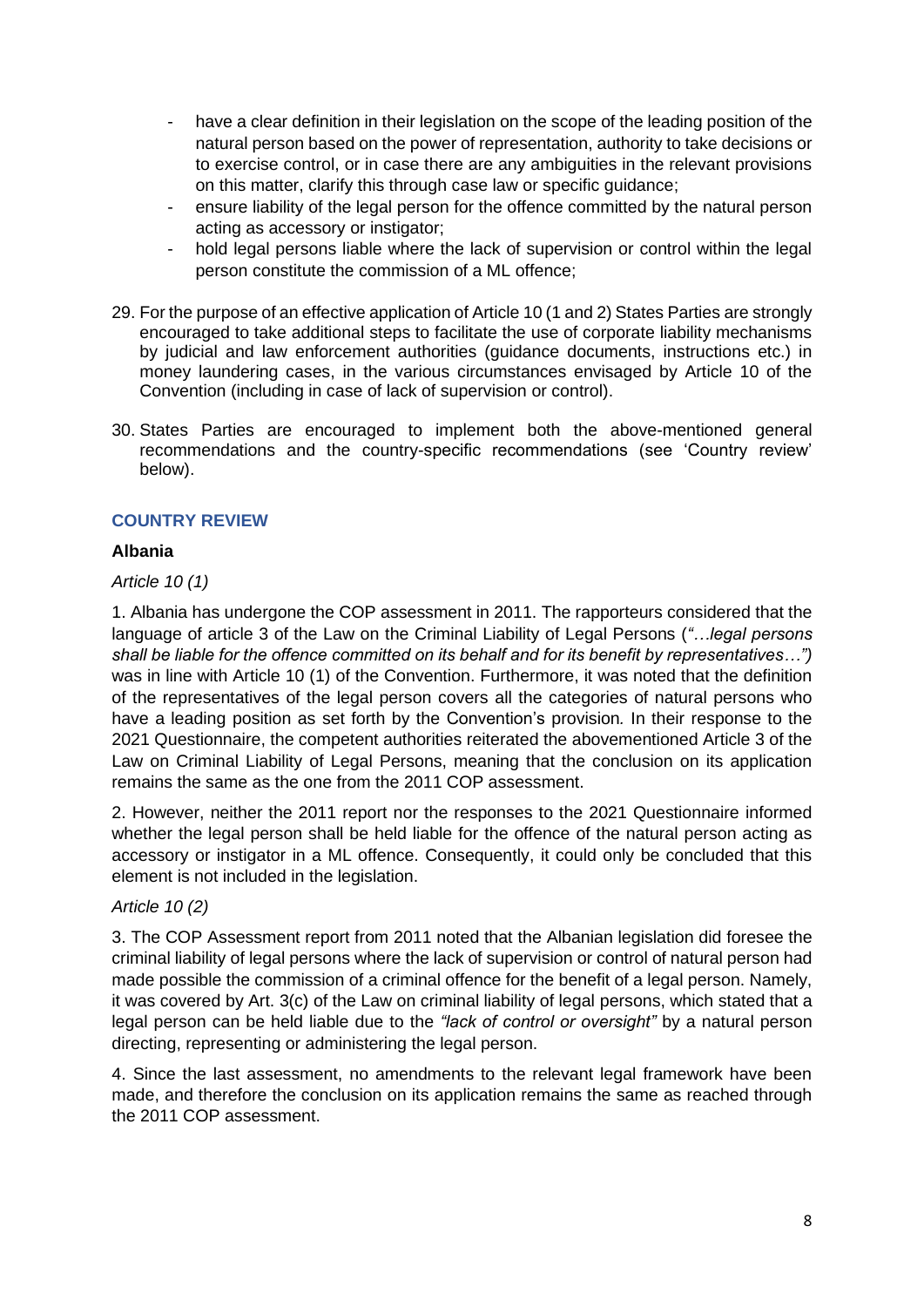### *Effective implementation*

5. Authorities provided one case example of prosecution of legal persons for a ML offence, but the case is still pending before the court. In addition, statistics have been provided on the number of the criminal proceedings initiated against different legal entities. However, it is not clear if these statistics concern ML offences. The 2018 MONEYVAL mutual evaluation report on Albania stated that no exact or approximate figures had been disclosed to the assessment team on the cases of liability of legal persons for ML. Therefore, it can be concluded that Albanian authorities do apply to a certain extent Article 10 (1 and 2) of the Convention, whereas the level of its effective implementation cannot be assessed given the limited information received from the authorities.

### *Conclusion/Recommendation*

6. The Albanian legislation is largely compliant with Article 10 (1 and 2) of the CETS N°198. However, legal persons are not held liable for the offence of the natural person acting as accessory or instigator in a ML offence. The authorities are therefore invited to address this shortcoming and amend the legal provisions accordingly. In addition, they are recommended to consider raising awareness among law enforcement and judicial authorities on the legislative framework on criminal liability of legal persons and its application. The authorities should therefore take steps to facilitate the use of corporate liability mechanisms in the various circumstances envisaged by Article 10 of the Convention (including in case of lack of supervision).

# **Armenia**

### *Article 10 (1)*

1. Armenia has undergone the COP assessment in 2016, where it was noted that the administrative liability of a legal entity was envisaged when the offence had been committed by its representative for the benefit and on behalf of the legal person (Article 31 of the AML/CFT law). The rapporteurs stated that the scope of application of corporate liability was extended to any representative, including those holding a leading position, who acted or failed to act for the benefit or on behalf of the legal person. However, no jurisprudence was presented to confirm such interpretation of the relevant norms. Furthermore, the report concluded that it was possible for a legal person to be held liable in case a natural person acted as instigator or accessory.

2. In the responses to the Questionnaire, the authorities indicated that the legal reform with regard to the liability of legal entities for criminal offences were introduced in 2021. In particular, amendments to the Criminal Code have been adopted introducing the concept of criminal corporate liability in cases where a crime was committed *on behalf* and *for the benefit* of the legal entity, by a natural person *authorized to influence the activities or decisions* made by a legal person or by its representative. No details were provided as to whether a natural person authorised to influence the activities or decisions made by a legal person or its representative is interpreted broad enough to cover all requirements of Art.10(1). It also needs to be noted that these amendments will enter into force in 2023. Given these facts, the rapporteurs conclude that the situation remains as it was at the time when the 2016 report was adopted.

# *Article 10 (2)*

3. In the 2016 COP Assessment Report on Armenia it was stated that Art. 31 of the AML/Law covered the liability of legal persons when the offence *was committed due to failure to act* by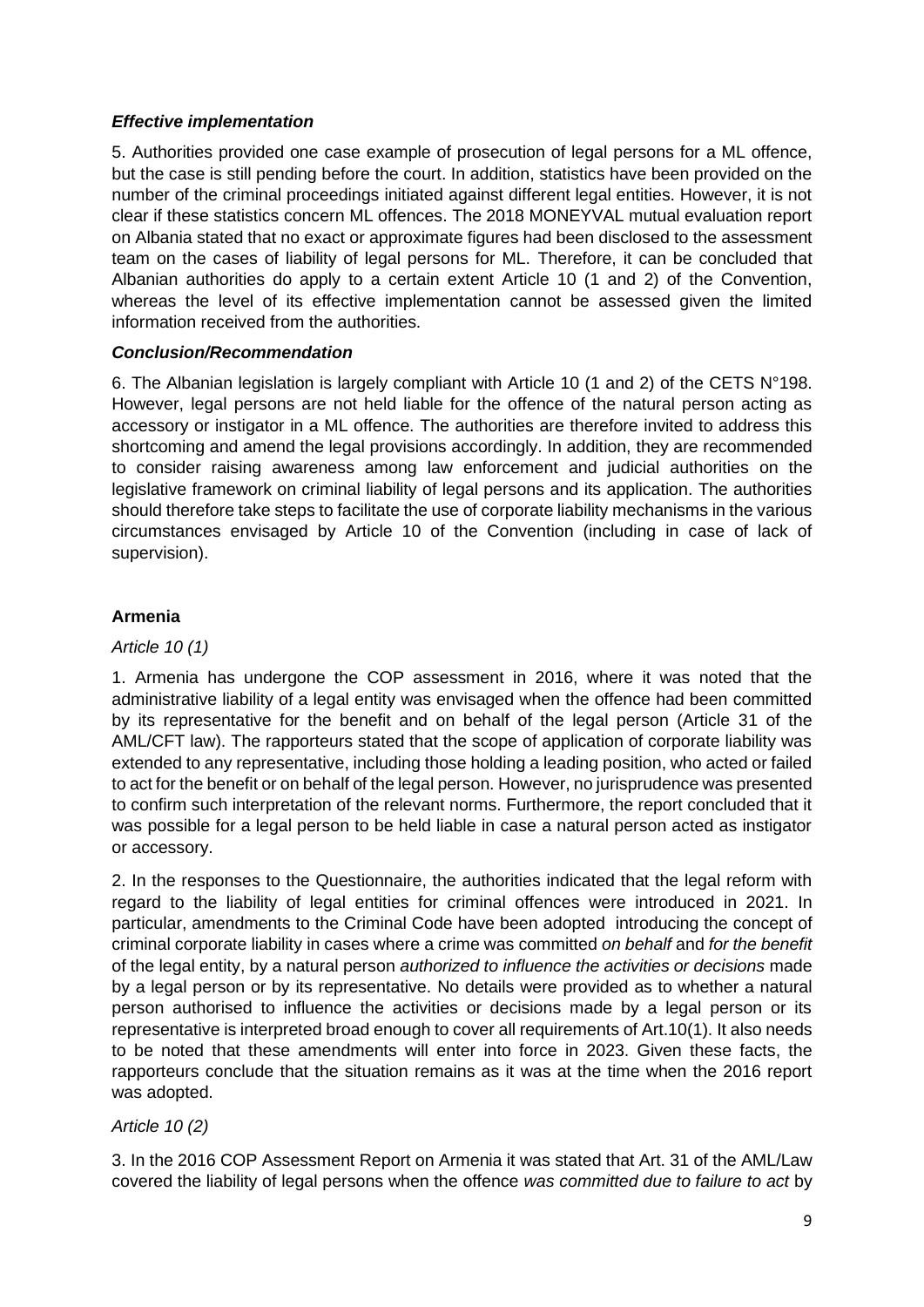any representative of the legal person. The rapporteurs were of the opinion that the country would benefit from further clarification to ensure that the provisions encompass cases of lack of supervision.

4. According to the updated information submitted by the authorities in their responses to the 2021 Questionnaire, amendments to the Criminal Code will further clarify this matter. Since these amendments are not yet in force, the conclusion reached by the 2016 assessment remains valid.

### *Effective implementation*

5. In the absence of additional information on the cases of application of corporate liability for ML, the rapporteurs can only reiterate the findings of the 2016 assessment –the lack of effective application of corporate liability in the Republic of Armenia.

### *Conclusion/Recommendation*

6. Armenian legislation foresees the administrative liability of legal entities for ML offences which is generally in line with the requirements of Art. 10 (1 and 2) of the Warsaw Convention. With the aim to address remaining deficiencies, the authorities undertook a legislative reform and inform the rapporteurs on the content of the amendments to the CC. Whilst the amendments are to enter into force in 2023, this report will reiterate relevant recommended actions of the 2016 COP assessment where authorities were recommended to undertake legislative or other measures as may be necessary to (i) ensure that the concept of representation

under Art. 31 of the AML/CFT Law is applied in line with the requirements of the Convention and that it encompasses persons acting as part of an organ of the legal person (unimplemented recommendation of the 2016 COP assessment report) and (ii) enable the liability of legal entities for the offence committed due to the lack of supervision or control. Furthermore, it appears that there is still a lack of effective application of corporate liability for money laundering offences and therefore, it is recommended to raise awareness of the law enforcement and judiciary and take steps to facilitate the use of corporate liability mechanisms in the various circumstances envisaged by Article 10 of the Convention (including in case of lack of supervision). In addition, the Armenian authorities are encouraged to address any possible questions that may already be surfacing with respect to the amendments carried out to the Criminal Code

# **Azerbaijan**

# *Article 10(1)*

In their responses to the 2021 Questionnaire, the authorities indicated that criminal liability of legal persons is envisaged in Chapter 15-2 of the Criminal Code (Art. 99-4.1) of Azerbaijan. Legal persons are liable for money laundering if the offence is committed in favour of a legal person or to protect its interests. A legal person shall be liable if the offence is committed by a natural person (i) authorised to represent the legal person, (ii) has the power to take decisions on behalf of the legal person or (iii) has the power to control the activities of the legal person. The scope of authority of the natural person authorised to represent a legal person in Azerbaijan is in line with the requirements of Art. 10 (1).

2. The liability of legal persons is envisaged even in cases where the natural person who has a leading position has acted as an accessory or instigator in the commission of a criminal offence (Criminal Code Art. 32).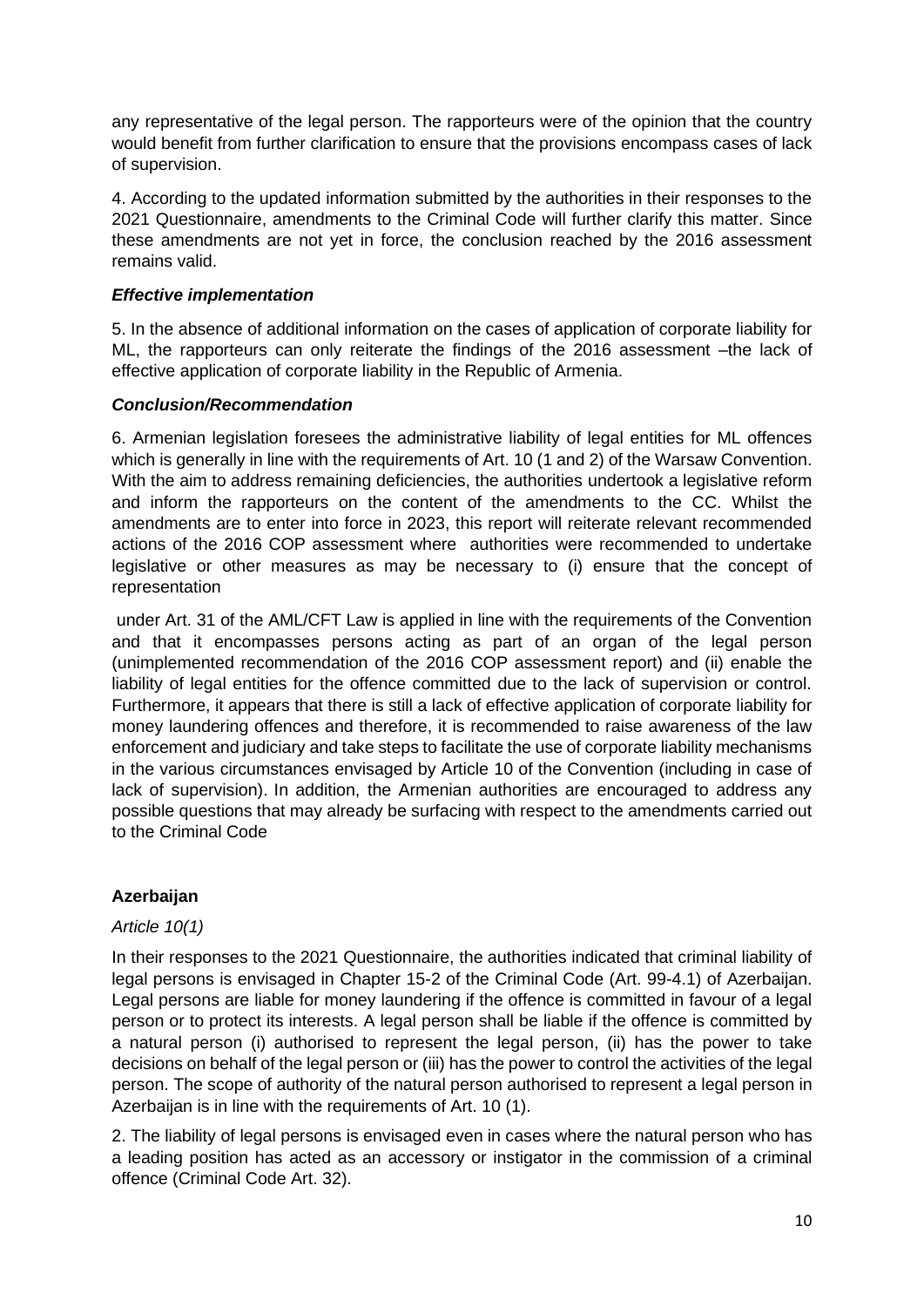### *Article 10 (2)*

3. Criminal liability of legal persons, in case an offence was committed due to the lack of supervision or control by a natural person, is regulated by Art. 99-4.1.4 of the Criminal Code. Legislation envisages that the legal person shall be criminally liable if the offence was committed by the employee as a result of non-performance of supervision by officials.

### *Effective implementation*

4. Azerbaijani authorities stated that no case examples are available to confirm the application of the provisions of the liability of legal persons for money laundering offences. Even though, the liability of legal persons for the criminal offence is in force since 2018, it appears that the relevant provisions have not yet been applied in practice.

### *Conclusion/Recommendation*

5. Azerbaijan adopted legislative measures in line with the requirements of Art. 10 (1 and 2). This notwithstanding, the relevant provisions are yet to be fully applied. Therefore, the competent authorities are recommended to raise awareness among law enforcement agencies and judiciary about corporate liability and take additional steps to facilitate the use of corporate liability mechanisms (prepare guidance documents, instructions etc.) in money laundering cases, in the various circumstances envisaged by Article 10 of the Convention.

# **Belgium**

### *Article 10 (1)*

1. Belgium has undergone the COP assessment in 2016 and its follow up procedure in 2018. The rapporteurs noted that Belgium recognised the criminal liability of legal persons when one of the three conditions are met: the offence was (i) intrinsically linked to the legal person's interests or (ii) its defence or when there was (iii) tangible evidence that the offence was committed on its behalf (Art. 5 CC). Further to this assessment, in 2018 amendments to the Criminal Code were made and Art. 5 of the Criminal Code was changed. Nevertheless, the new provisions maintain the legal features of the former corporate liability regime. As described by the 2016 COP assessment report on Belgium, additionally to the specific elements related to the offence, three alternative conditions (see above) must be met, in order for the legal person to be held liable. According to the explanations provided by the Belgium authorities, the wording of Art. 5 of the Criminal Code provides for an autonomy between the liability of the legal person and that of the natural person, thus ensuring that acts committed by a natural person, which do not fulfil one of the above-mentioned conditions, when committed for their own interest/benefit, do not entail the liability of the legal person. The 2018 amendments of the Criminal Code (Art. 5 (3)) also provide for the possibility of cumulative liability of the natural and legal persons: "the criminal liability of legal persons does not exclude the liability of natural persons who are perpetrators of the same acts or who have participated in them."

2. Art. 5 of the Criminal Code does not specify the categories of natural persons set forth by the Convention under the definition of "natural person who has a leading position within the legal person". Pursuant to the explanation of the Belgium authorities, the law does not distinguish between various categories (director, agent, any employee) in order to avoid any limitations for the liability of the legal person. Nevertheless, as it was acknowledged by the 2016 COP assessment report on Belgium, a non-exhaustive list of criteria can be inferred from the jurisprudence, which were considered to be compatible with the Convention:

an offence committed by someone representing the legal person,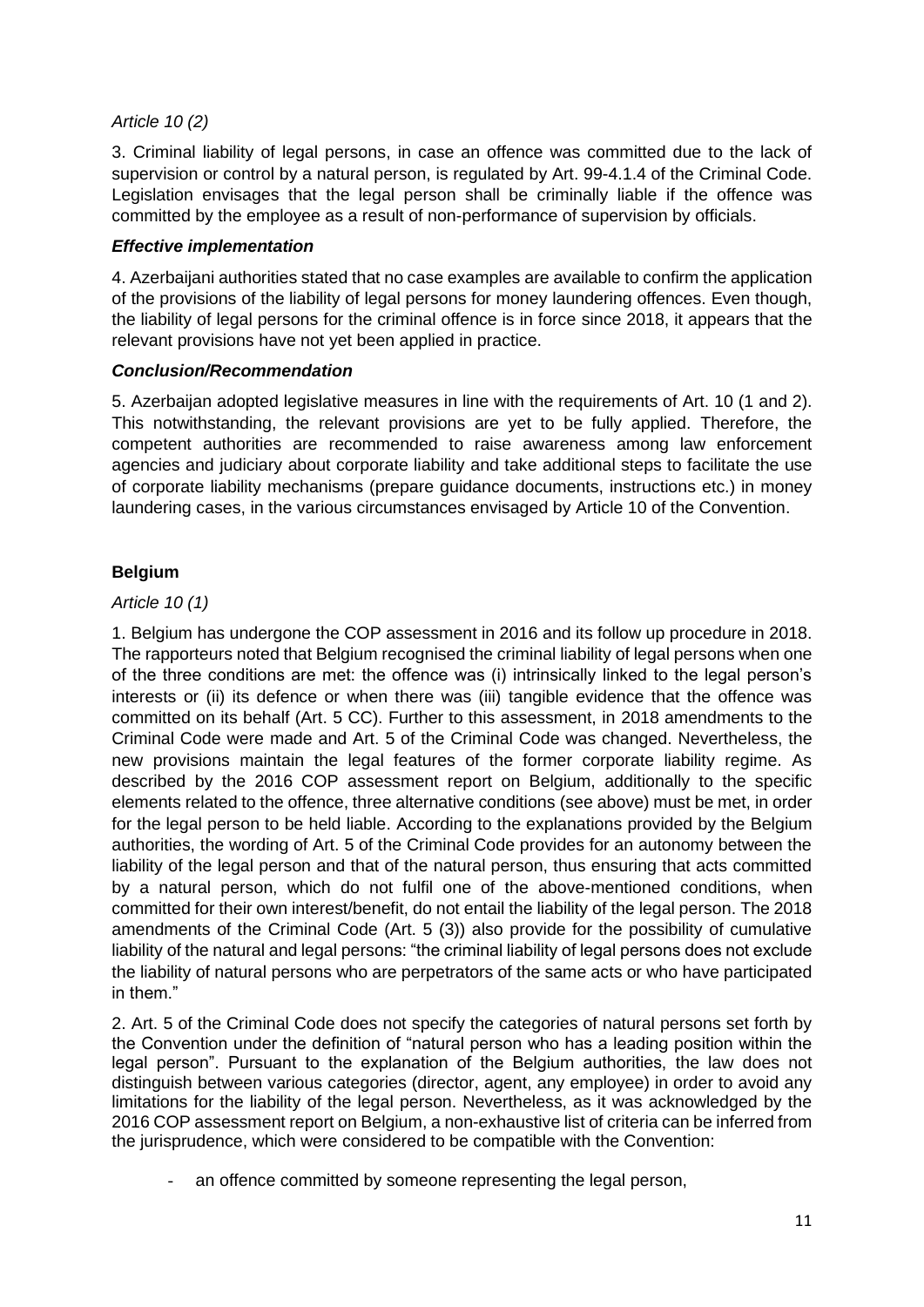- an offence ordered, directed or accepted by the legal person's de facto management,
- negligence by the legal person, with a casual relationship to the offence: defective internal organisation, inadequate security rules, unreasonable financial constraints (or lack of measures to ensure compliance with social obligations).

3. No explanation was provided by the Belgium authorities on how the legislation covers the situations of involvement of the natural person with a "leading position" as accessory or instigator for the commission of the offence, as a factor for triggering the liability of the legal person. Therefore, this particular requirement of the Convention seems not to have been covered by the country's legislation.

### *Article 10 (2)*

4. Art. 5 of the Criminal Code gives the possibility to hold a legal person liable for any type of offence. The 2016 COP assessment report on Belgium explains that "*two elements are necessary to establish any person's liability, a mental one (intention or negligence) and a material one. The courts are empowered to assess the mental element with reference to the attitude of the legal person's organs, which may not necessarily correspond to identifiable individuals.*". Although, the article does not make a specific reference to situations when a lack of supervision or control by the natural person can determine the liability of legal persons, the *travaux préparatoires* of the Criminal Code of 1999 (provided by Belgium within the framework of the 2016 Follow-up report and in the replies to the 2021 Questionnaire), indicate the coverage of such situations. The interpretation given by these documents clarifies that criminal liability of the legal person can be established based on the conduct resulting from an intentional decision taken within the legal person or from negligence within the legal person. Indications of negligence on the part of the legal person will include poor internal organisation, lack of training or supervision of its staff, and/or unreasonable budgetary restrictions by the legal person. In addition, negligence may also result from passivity in the face of very specific circumstances, or from inadequate responses. Consequently, requirement of Art.10(2) is applied in Belgium.

### *Effective implementation*

5. The 2016 COP assessment report concluded on an effective implementation of the Art. 10 of the Convention based on a "*constant rate of criminal inquiries and investigation of legal persons for money laundering*". Nevertheless, for the period following the 2016 assessment, Belgium indicated a lack of statistics and case law. The invoked reason, i.e. the recent enactment of the new 2018 law, cannot be accepted as the provisions of Art. 5 establishing the corporate criminal liability, after the amendments, have not changed the main characteristics of the former criminal corporate regime.

### *Conclusion/Recommendation*

6. It can be concluded that Belgian legislation and the established jurisprudence ensure the implementation of the requirements established under Art. 10(1) and (2) of the Convention. The issue regarding the acts of the natural person with a leading position as accessory or instigator, as a precondition for the corporate liability, still needs to be clarified and/or addressed by the country.

It remains unclear why the new Art. 5 of Criminal Code on the liability of legal persons has impacted the previously achieved effectiveness of the regime (before 2016). The new wording preserved the same three alternative conditions which have to be met, in order to hold a legal person liable and the rapporteurs do not see a particular reason why the authorities could not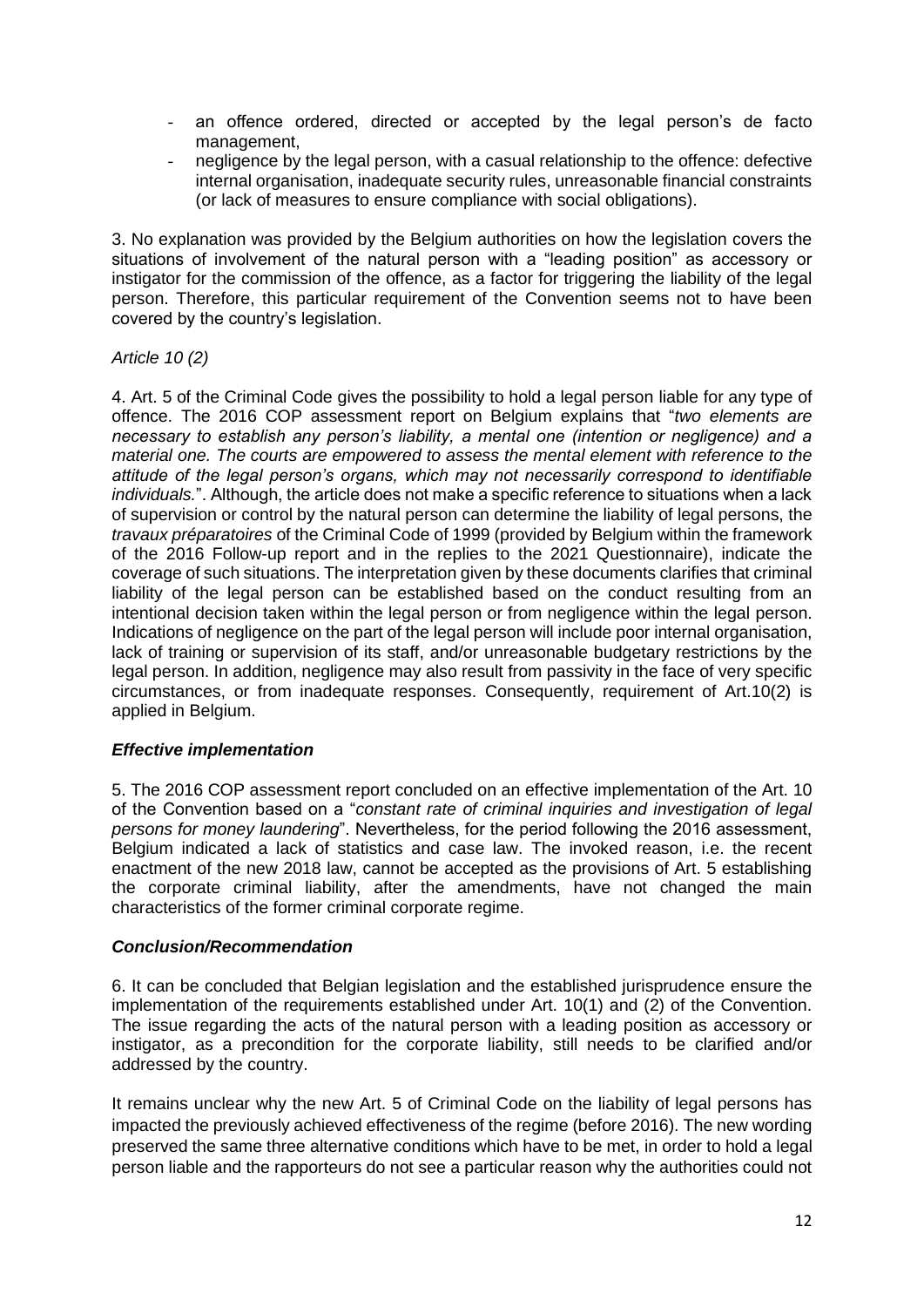demonstrate effective application of the law since 2016 Therefore, the Belgian authorities are recommended to assess what are the obstacles that impede obtaining convictions of legal persons, including in ML cases, after the entry into force of the provisions of Art. 5 of the Criminal Code.

# **Bosnia and Herzegovina**

### *Article 10(1)*

1. Bosnia and Herzegovina was assessed by the COP in 2015. Rapporteurs noted that criminal liability of legal persons was envisaged at all state levels (Federal level, Republic of Srpska, and Brčko District) and provisions were harmonized. It was concluded that Article 10 paragraph 1 was adequately covered.

2. This notwithstanding, in the 2015 assessment report there was no analysis as to whether legal persons could be held liable in case a natural person is involved as accessory or instigator. In their responses to the 2021 Questionnaire, the authorities informed that all four Criminal Codes enclosed general provisions on complicity (Art.31-33 of CC Federation, art. 29-31 of CC BiH, Art. 37-39 of RS and Art. 31-33 of CC BD) which indicates that if natural persons act as instigator or accessory it can trigger the liability of the legal person. Consequently, the rapporteurs are of the view that the legislation of Bosnia and Herzegovina does comply with this specific requirement of Art.10(1).

### *Article 10(2)*

3. In the 2015 Report it was noted that, unlike the scope of Art. 10 (2) of the Convention, the legislation of Bosnia and Hercegovina was limited to the cases when the managerial or supervisory bodies of the legal person fail to carry out due supervision *over the legality of work of the employees.* The report also emphasised that Article 10 paragraph 2 of the Convention extends the liability to cases where the offence was committed by a natural person under its authority, and not only to employees. Moreover, the Explanatory Report of the Convention indicates that Article 10 paragraph 2 aims at holding legal persons liable for the omission by persons in a leading position to exercise supervision over the acts committed by subordinate persons acting on behalf of the legal person*.*

4. The authorities of Bosnia and Herzegovina, in their responses to the 2021 Questionnaire, re-stated the same legal provisions as the one that were assessed previously. Consequently, this thematic review could only reiterate the conclusion regarding application of Art.10(2) of the 2015 assessment that this provision of the Convention is not fully applied by Bosnia and Herzegovina.

### *Effective implementation*

5. Authorities provided two case examples which include the liability of legal persons for money laundering offences. Whilst the rapporteurs are of the view that the cases presented show an encouraging trend in the application of the corporate liability regime for ML offences, the material provided is not sufficient to reach a firm conclusion that Art.10 is effectively applied in Bosnia and Herzegovina.

### *Conclusion/Recommendation*

6. Bosnia and Herzegovina introduced legal measures establishing the liability of legal persons for the ML offence. Some deficiencies still remain and therefore the authorities are recommended to revise the legislation and introduce legislative measures to implement requirements of Article 10 paragraph 2 and introduce the criminal liability of the legal persons to the case where the offence is committed due to the lack of supervision or control in line with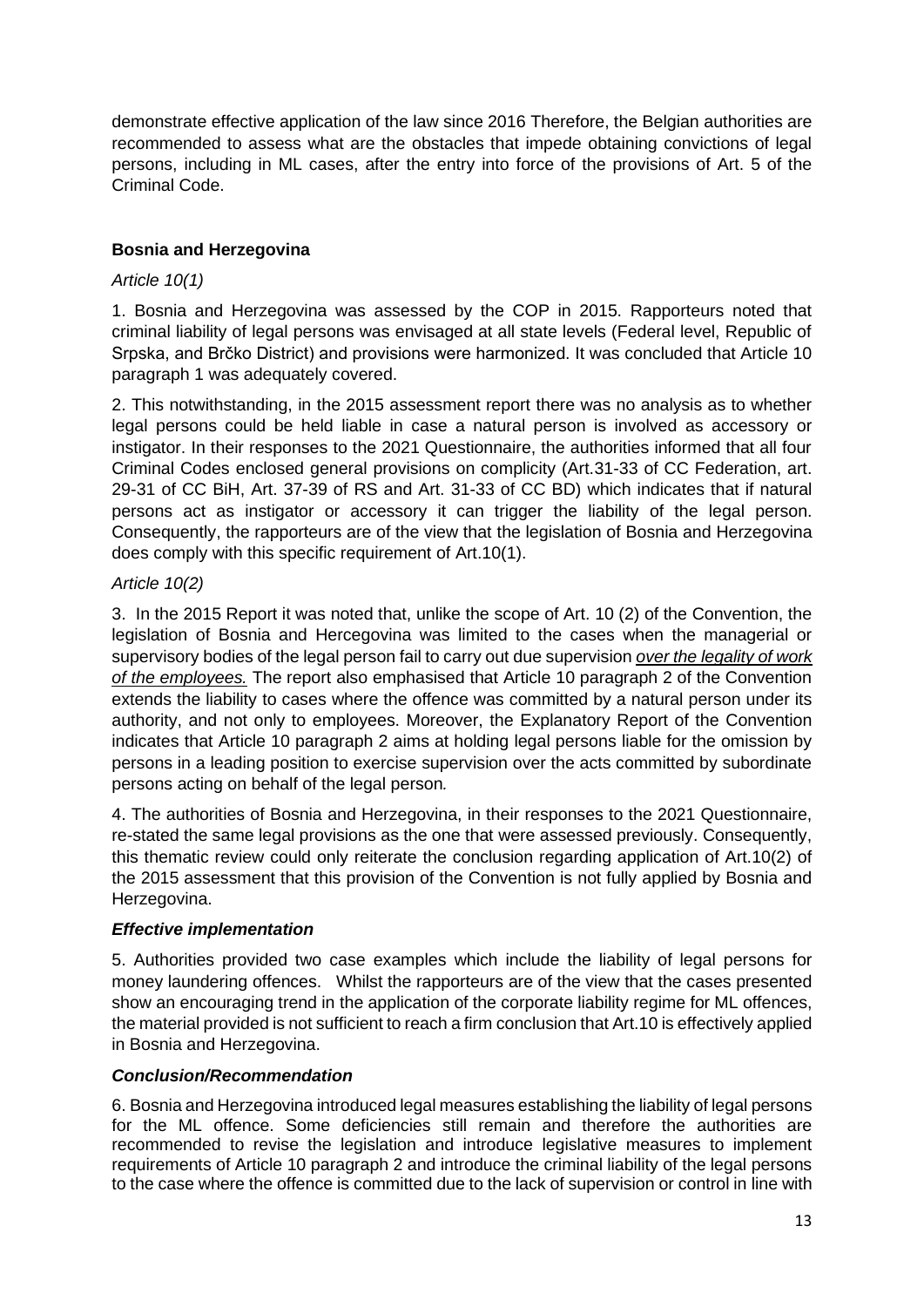the exact requirements of the Convention (i.e. supervision of legality of work of employees is not required by this provision ). Authorities are further invited to consistently apply the legislation in practice and effectively identify and pursue cases of corporate criminal liability.

# **Bulgaria**

### *Article 10 (1)*

1. Bulgaria has adopted an administrative-punitive<sup>7</sup> type of liability for legal persons under the Administrative Violations and Sanctions Act (in force since 2015). According to Art. 83a of the Act, legal entities are liable for a limited number of criminal offences, including ML (Art. 253 of the Criminal Code), as well as for any crime committed under the orders of, or when implementing a decision of, an organised criminal group. Proceedings under Art.83a have to be initiated by the prosecutor and heard by a criminal court, with subsidiary application of the Criminal Procedure Code. 2. The liability of legal persons can be imposed under the condition that, as a consequence of a crime, the legal person *has enriched* or *would enrich himself*. The authorities stated that the concept of "enrichment" is broad enough to cover all types of benefit as required by Art. 10(1) of the Convention.

3. Art. 83a of the Act specifies the categories of persons whose acts can trigger the legal person's liability. These include:

- an individual, authorised to formulate the will of the legal person;
- an individual, representing the legal person;
- an individual, elected to a control- or supervisory body of the legal person;
- an employee to whom the legal person has assigned a certain task, when the crime was committed during or in connection with the performance of such task.

4. The provided case law confirms that the provision of Art. 83a does not require in any way the person expressing the will of the legal person, to be a part of its board or to participate in its statutory management bodies, thus ensuring a broad interpretation of the article. Art. 83a. of the Act covers all three categories of natural persons who have a leading position, as provided by Art. 10(1) of the Convention and, therefore, is considered to be in line with the requirement of the Convention.

5. The authorities have indicated in their responses to the 2021 Questionnaire, that the administrative liability of legal persons is conditioned by a liability of a natural person for the same act (Art. 83b(1) para.1). Thus, there is a need for a prior conviction of the natural person whilst the necessary evidence against a legal person can be collected during the criminal proceedings against the natural person. The authorities also indicated that the administrative liability of legal persons has a secondary nature and that it can be imposed also in cases where the natural person has not been convicted in the criminal proceedings and the criminal liability was not established. This possibility is, however limited, to cases where, for example, the perpetrator died or fell into a permanent disorder of consciousness, excluding sanity; he/she was released from criminal liability with imposition of educational measures; the criminal proceedings were transferred to another State etc. The procedure for sanctioning a legal person can (exceptionally) be initiated even when the criminal proceedings against the natural person have not been initiated or were abandoned on legal grounds (inter alia, death, amnesty, expired prescription period, mental illness, Art. 83b (1) para. 2 and 3). In any case,

<sup>7</sup> Same wording was used in the OECD report on Liability of Legal Persons for Corruption in Eastern Europe and Central Asia of 2015, Table 1, page 14 - [https://www.oecd.org/corruption/ACN-Liability-of-Legal-Persons-](https://www.oecd.org/corruption/ACN-Liability-of-Legal-Persons-2015.pdf)[2015.pdf,](https://www.oecd.org/corruption/ACN-Liability-of-Legal-Persons-2015.pdf) Table 1, page 14.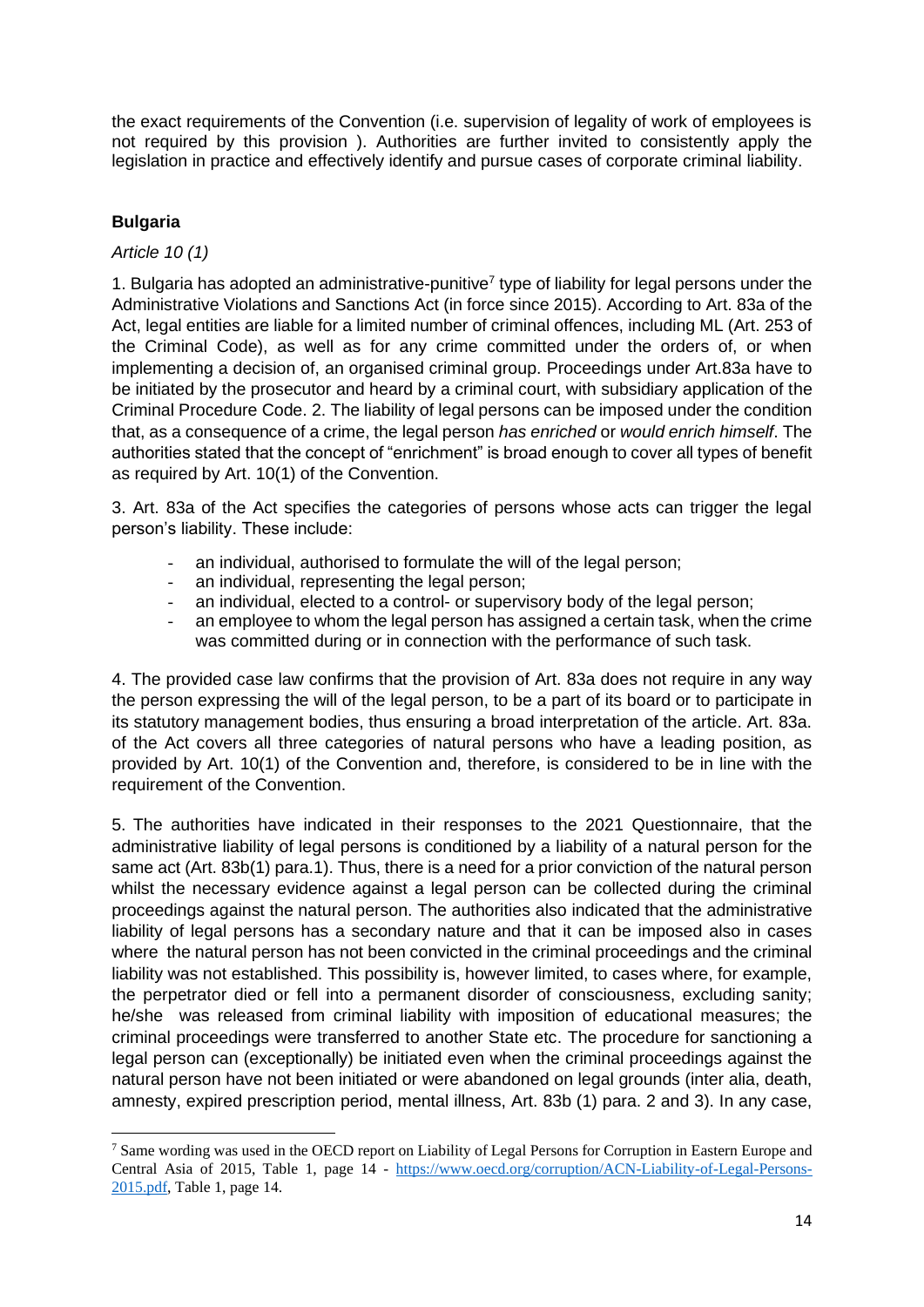the application of sanctions to a legal entity is tied to the requirement that a natural person has been identified and that the person is alleged to have committed an offence. Subsequently, the legal person cannot be held liable if the natural person is not identified or has absconded. Likewise, the prolonged criminal proceeding to establish the liability of an individual could discourage proceedings in respect of the legal entity. The requirement on prior conviction of the natural person imposes limitations on the corporate liability regime and does ensure that in all relevant circumstances the sanction against legal persons would be applicable.

6. The involvement of the natural person with a "leading position" as accessory or instigator, as a condition for determining the liability of the legal person, is covered by Art. 83a para. 3 of the Act. It provides that the financial penalty shall also be imposed on legal persons in cases when a natural person has abetted or assisted the commission of an offence.

# *Article 10 (2)*

8.The Bulgarian legislation does not provide for the possibility to hold a legal person liable in instances where lack of supervision or control by a natural person who has a leading position in a legal person has made possible the commission of an offence. The authorities are of the opinion that such instances would be covered by Art. 83 a (1), item 4 of the Act. This provision refers to corporate liability in cases where the offence is committed by "*an employee to whom the legal person has assigned a certain task, when the crime was committed during or in connection with the performance of such task*". In the rapporteurs' view, this norm extends the categories of natural persons whose actions may engage corporate liability, but does not include instances where lack of supervision or control by a natural person with a leading position in a legal person has made possible the commission of an offence. Consequently, the conclusion is that Bulgaria does not comply with the requirement of Art.10(2).

# *Effective implementation*

9. In their responses to the 2021 Questionnaire, Bulgarian authorities referred to the existing case law on the administrative liability of the legal persons (2 cases). However, no details were provided as to whether these cases related to ML or to some other offence for which Art 83a would be equally applicable. In addition, the authorities informed that during 2013-2020, 130 sanctions were applied against legal persons for various types of criminal offences (mostly for tax offences and offences against intellectual property). These numbers indicate that Bulgaria makes use of the corporate liability mechanism and represent a positive feature of the system, although the information provided does not point to the sanctions applied for ML.

### *Conclusion/ Recommendation*

10. Bulgarian legislation introduced administrative-punitive liability for legal persons for ML offences. Legal persons may be held liable only if there is a prior liability of a natural person. This imposes limitations on the level of compliance with Art. 10 (1) of the Convention. Furthermore, the Bulgarian legislation does not provide a basis for application of principles of Art.10 (2) of the Convention. With regard to the effective application of existing provisions on corporate liability, the rapporteurs observed a number of cases where these provisions were applied in practice, although these cases were in relation to other offences and not ML. The Bulgarian authorities are therefore recommended to: i) remove from the legislation a precondition that a natural person has to be held liable before pursuing a liability of a legal person; (ii) extend the liability of legal persons to cases where the lack of supervision within the legal person makes it possible to commit the ML offence; (iii) take additional steps to facilitate the use of corporate liability mechanisms by judicial authorities (guidance documents, instructions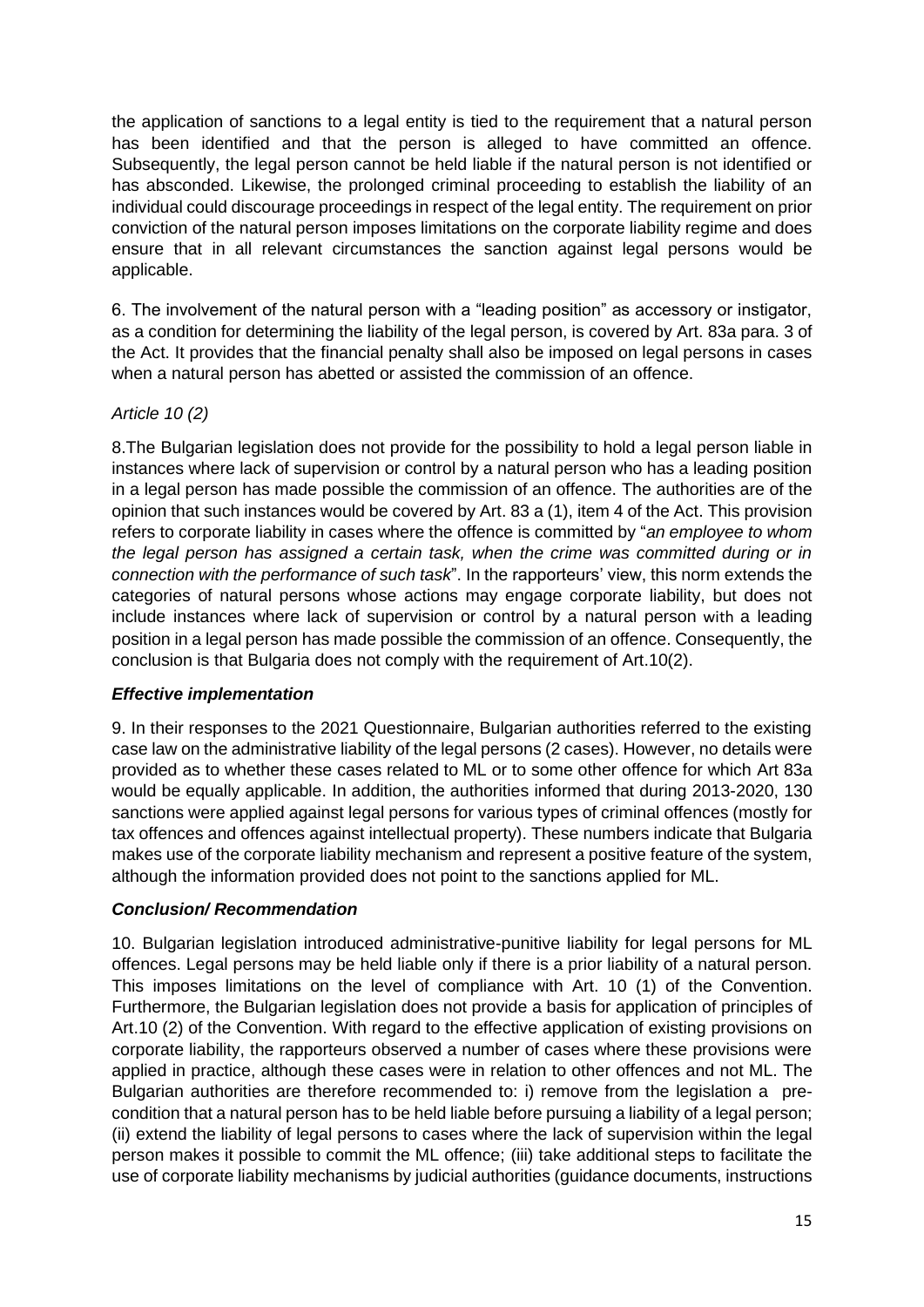etc.) in money laundering cases, in the various circumstances envisaged by Article 10.Besides that awareness should be continuously raised among the law enforcement and judicial authorities on liability of legal persons for ML offences.

# **Croatia**

### *Article 10 (1)*

1. Croatia has undergone the COP assessment in 2013 and a follow up procedure in 2016. Both reports noted that Croatia had introduced the criminal liability of legal persons. Legal persons are criminally liable if one out of two alternative conditions are met: (i) *the legal person shall be punished for a criminal offence of a responsible person if such offence violates any of the duties of the legal person or (ii) if the legal person has derived or should have derived illegal gain for himself or a third person.* The legal person shall also be punished for the criminal offences prescribed by the Criminal Code and other laws prescribing the criminal offences.

With regard to the definition of the responsible person, the 2013 report noted that it was provided in the Law on Responsibility of Legal Persons for Criminal Offences (LRLP) as well as in the Criminal Code, noting that the latter appeared to be more comprehensive. Furthermore, in the 2016 follow up report, rapporteurs concluded that it was not possible to firmly confirm whether the definitions of the responsible person in different pieces of legislation were coherent.

2. The 2013 assessment and the follow up reports did not reflect whether the legal person could be held liable for ML offences committed by a natural person acting as accessory or instigator. This issue was a subject of subsequent comments by the Croatian authorities. They pointed out that the issue of taking part in committing an offence (incitement, accessory and perpetration) are included in the Criminal Code (CC) which is being applied in accordance with the Article 2 of the LRLP ('*Unless otherwise prescribed by this Act, the provisions of the Criminal Code, the Criminal Procedure Act and the Law on the Office for the Prevention of Corruption and Organized Crime shall apply to legal persons'*). Since the CC provides that persons who commit an offence as accessory or instigator shall be held criminality liable and thus punished, the requirements of Art.10(1) are therefore fulfilled.

### *Article 10 (2)*

4. The 2013 Report stated that there was no explicit provision ensuring that a legal person could be held liable where the lack of supervision or control by a natural person made possible the commission of criminal offences for the benefit of that legal person and by a natural person under its authority. However, the report emphasised that incrimination of the negligent money laundering as well as the possibility to punish a legal person for a criminal offence committed by a responsible person even in the case when there are legal or factual obstacles to determine the liability of a responsible person (LRLP Art. 5(2)), were sufficient to cover the requirements of Art. 10 (2).

4. This notwithstanding, in their responses to the 2021 Questionnaire the Croatian authorities undertook a different approach on this matter. It needs to be noted that in the meantime no legislative changes have been made. Namely, they referred that the liability of legal persons for a ML offence committed due to the lack of supervision or control, stating that it is possible to establish such liability is based on the General Part of the Criminal Code and its Art.20. This provision indicates that criminal offences may be committed by acting (performing) or by omitting to act (refrain from taking an action). Authorities argued that this provision reflects the requirement of Art. 10 (2). Nevertheless, this argument was not supported with any case example neither with an explanation how potential cases would be pursued in line with this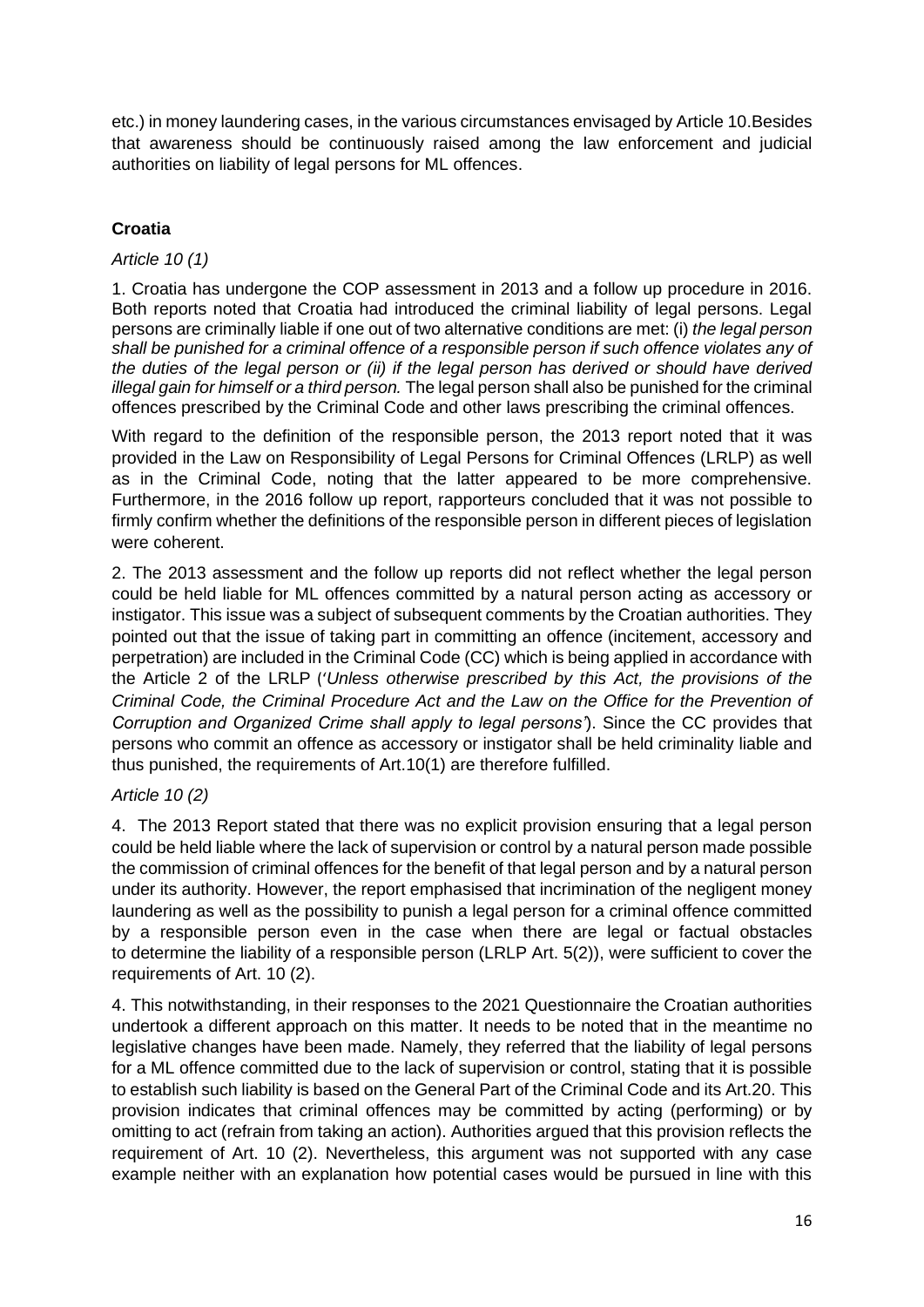provision. Furthermore, it must be noted that in Croatia, the conditions to hold legal persons liable are envisaged in the Law on Responsibility of the Legal Person for the Criminal Offence – this piece of legislation does not include the possibility to hold legal persons liable if the offence was committed due to the lack of supervision or control. Therefore, it could be concluded that the arguments raised by the authorities in the 2021 Questionnaire cannot be accepted by the rapporteurs. It should be emphasized that Art.10 foresees that a legal person shall be held liable for the offences committed due to the lack of supervision or control by a natural person even when the responsible person did not participate in or had no knowledge of the ML offence. Consequently, the rapporteurs could only reiterate the conclusion of the 2013 report. Similar conclusion vis-à-vis the Croatian Law on Responsibility of Legal Persons for Criminal Offences was also made by the OECD<sup>8</sup>.

### *Effective implementation*

5. One case example was provided where a legal person was sanctioned for a ML offence in 2016. In addition, authorities provided abstracts from their annual report for 2019. However, these abstracts do not allow to conclude as to whether there were any reports filed against legal persons for ML or whether any legal person was convicted for ML. Thus, the rapporteurs are of the view that the information provided with regard to the effective implementation of Art.10 of the Convention is insufficient to conclude on this matter.

### *Conclusion/Recommendation*

6. The Croatian legislation provides, to a large extent, for criminal liability of legal persons for ML offences. In addition, Croatian authorities are recommended to more clearly establish or clarify the liability of legal persons for ML offences committed due to the lack of supervision or control. Authorities are also invited to take additional steps to facilitate the use of corporate liability mechanisms by judicial authorities (guidance documents, instructions etc.) in money laundering cases, in the various circumstances envisaged by Article 10.

# **Cyprus**

### *Article 10 (1)*

1. The Cypriot AML/CFT Law in its Art. 4 provides for incrimination of money laundering offences that are committed by *any person*. Furthermore, Article 2 of the same law provides the definition of 'person' which includes both natural as well as legal persons.

2. In their responses to the 2021 Questionnaire, the authorities stated that in March 2021 the amended AML/CFT Law entered into force providing in Article 2 the definition of a legal person as any entity having legal personality, except for states, state's institutions or international organisations. New provisions have also been added in Article 4 of the AML/CFT Law and they regulate responsibility of legal persons for the criminal offence of ML. The new provision aimed to harmonise national legislation with EU Directive 1673/2018 on Combating Money Laundering by Criminal Law. 3. The amended provision of Article 4 of the AML/CFT Law is in line with the requirements of Article 10 (1). It provides for the liability of legal persons for the offence committed on its behalf and for its benefit by any person having the leading position within the legal entity. Furthermore, amendments introduced the definition of the *"person having the leading position within the legal entity"* and it covers all the elements listed under Art.10(1).

<sup>8</sup> *Liability of legal persons for corruption in Eastern Europe and Central Asia 2015, p.20 <https://www.oecd.org/corruption/acn-liability-of-legal-persons-2015.pdf>*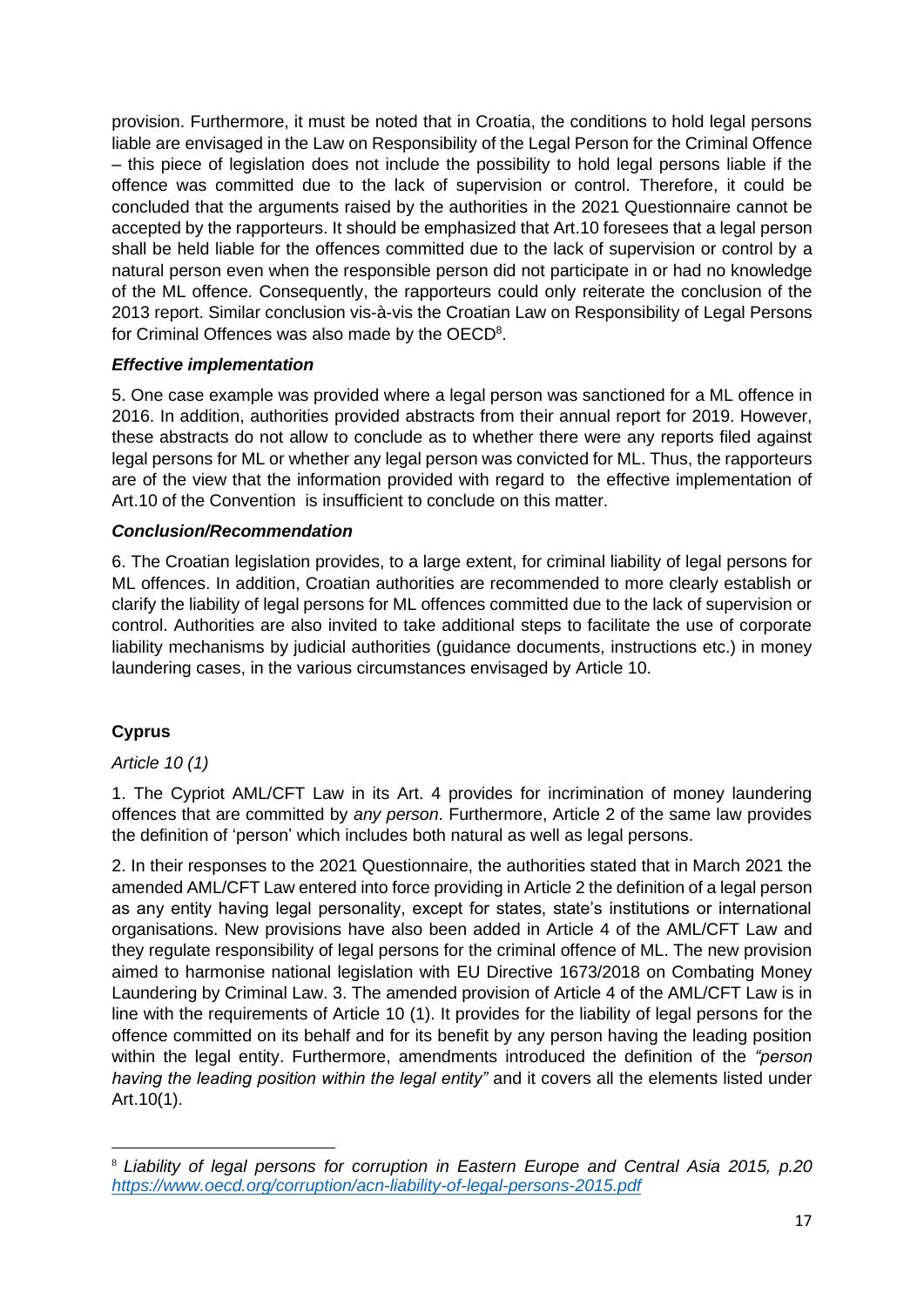4. Cypriot authorities advised that legal persons may be held liable for ML offences if a natural person acted as accessory or instigator. In particular, incrimination of the ML offence encloses the acts of "participation in, association, co-operation, conspiration to commit or attempts to commit, as well as aiding, abetting and the provision of counselling or advice for the commission of ML" (Art. 4 (1) of the AML/CFT Law). Therefore, the liability of legal persons is possible for all afore-mentioned doings in relation to ML (Art. 4 (3) of the AML/CFT Law) and the rapporteurs are of the view that this specific requirement of the Convention (when natural person acts as an accessory or instigator) is met.

# *Article 10 (2)*

5. Cyprus introduced criminal liability of legal person where the lack of supervision or control by a responsible person made the commission of any of the offences possible, including ML (Art. 4(3b) of the AML/CFT Law. The cited provisions of the legislation cover the relevant aspects of Art.10(2) and the rapporteurs conclude that the requirements of Art. 10 (2) are met.

# *Effective implementation*

6. Due to the recent amendments, no case law has yet been available on the liability of legal persons for ML offences. However, it is worth stating that in the MONEYVAL's MER of Cyprus dated 2019<sup>9</sup>, assessors noted that there had been a number of ongoing cases - 60 legal persons were investigated for ML offences. Therefore, the rapporteurs commended the Cypriot authorities for these initiatives and encouraged them to continue with their efforts in this regard.

### *Conclusion/Recommendation*

7. As a result of recent amendments to the AML/CFT Law, the Cypriot legislation implemented requirements of Article 10 (1 and 2) of the Warsaw Convention. Given the novelties recently introduced in their legislation, the authorities are recommended to use the corporate liability mechanisms by law enforcement and judicial authorities taking into account the various circumstances envisaged by Article 10.

# **Denmark**

### *Article 10 (1)*

1.Corporate criminal liability in Denmark is governed by Chapter 5 of the Danish Criminal Code and is applicable for ML offences. Section 27(1) of the Criminal Code establishes two cumulative conditions upon which the criminal liability of a legal person can be applied: the offence was committed in the course of a legal person's activities (operations) and is attributable to one or more *natural persons connected to the legal person* or to *the legal person*  as such. Danish authorities also provided their interpretation of the legislation vis-à-vis Art.10 (1 and 2) of the Warsaw Convention, which is drawn from the travaux préparatoires of Section 27(1) of the CC. In order to warrant criminal liability of a legal person, the offence must be committed by the "connected" natural person on behalf or for the interest of legal person. On the contrary, when the committed actions by the "connected" natural person are too distant from the operations of the legal persons, i.e. purely private activities of the employee, this would not be sufficient to secure the liability of the legal person.

<sup>9</sup> <https://www.coe.int/en/web/moneyval/jurisdictions/cyprus>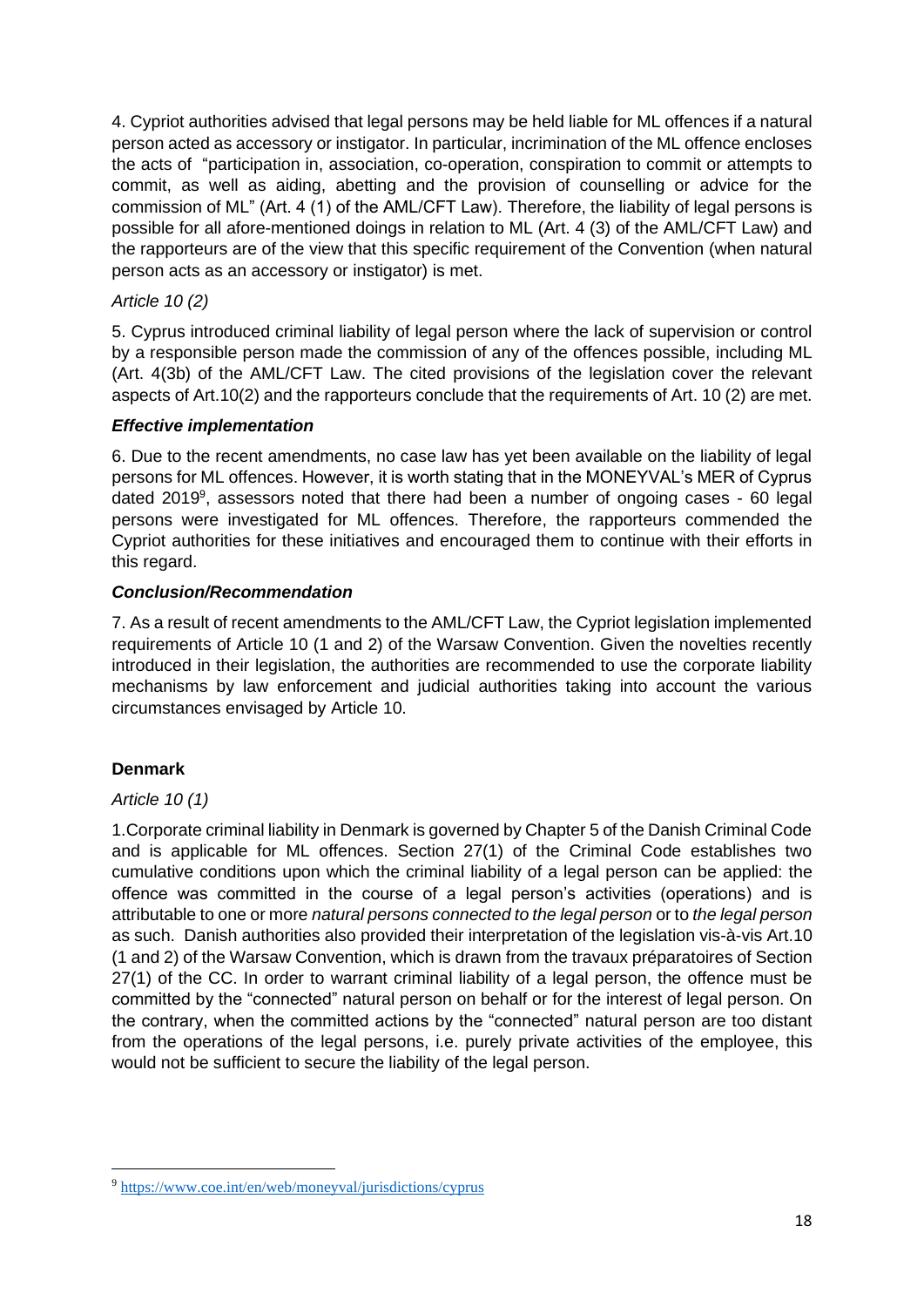No case examples or guidelines were provided to support such interpretation. In lack of the relevant case law, the rapporteurs are of the view that it remains unclear in which circumstances the offence would be considered attributable to the legal person.

2. The second condition under Section 27(1) *('offence attributable to the legal person as such'*) does not restrict the categories of natural persons whose actions can trigger the liability of the legal person. The mandatory criterion remains that the natural person *is connected to the legal person*. According to the interpretation provided by the authorities which is again based on the travaux préparatoires of Section 27(1), a person is considered to be connected to the legal person if he is an employee or part of the management of the legal person. This interpretation, i.e. a broader approach established by the Danish legislation, does not contradict the Convention and would encompass the categories of the natural person under the concept of "having a leading position". However, considering the broad provisions of Section 27(1) and the absence of any case law examples that would substantiate the interpretation envisaged at the travaux préparatoires, some guidelines would be beneficial in this respect in order to ensure a uniform application of the provisions, encompassing all elements required by the Convention.

3. The liability of legal persons is possible when the "connected" person acts as accessory or instigator in line with Section 23 of the CC which provides liability for those who are accessory to or instigating an offence. Thus, "offence" under Section 27(1) of the CC also covers the act of instigating, commissioning or being accessory to an offence.

### *Article 10 (2)*

4. Section 27(1) of the Criminal Code does not specifically provide for the possibility to hold legal persons liable in instances of lack of supervision or control by the natural person who is holding a leading position.

# *Effective implementation*

5. The statistics for 2020, provided in the 2021 Questionnaire, based on an ad hoc review of the judgements, indicate 5 convictions of legal persons for ML offences. While this information is not sufficient for any in-depth analysis on the overall effectiveness of the system, it still indicates that Denmark applies the provisions on corporate criminal liability, including in ML cases.

# *Conclusion/ Recommendation*

6. The corporate criminal liability regime established by Denmark broadly implements the requirement of Art.10 (1) of the Convention and is silent in respect of the requirement under Art. 10 (2). It remains unclear under which circumstances the offence would be considered attributable to the legal person as such, in a manner that would trigger its criminal liability. The interpretation envisaged by the travaux préparatoires in relation to the relevant parts of the CC are still to be confirmed by judiciary. Alternatively, this interpretation should become a part of the guidelines for law enforcement and judicial authorities on how the legislation shall be applied in practice Therefore, authorities are recommended to extend the liability of legal persons to cases where the lack of supervision or control within the legal person makes it possible to commit ML offences (Art.10(2)), as well as to further confirm *via* guidelines or jurisprudence that all elements required by Art.10(1) of the Convention are covered. Finally, the authorities are recommended to facilitate the use of corporate liability mechanisms by judicial and law enforcement authorities taking into account the various circumstances envisaged by Article 10.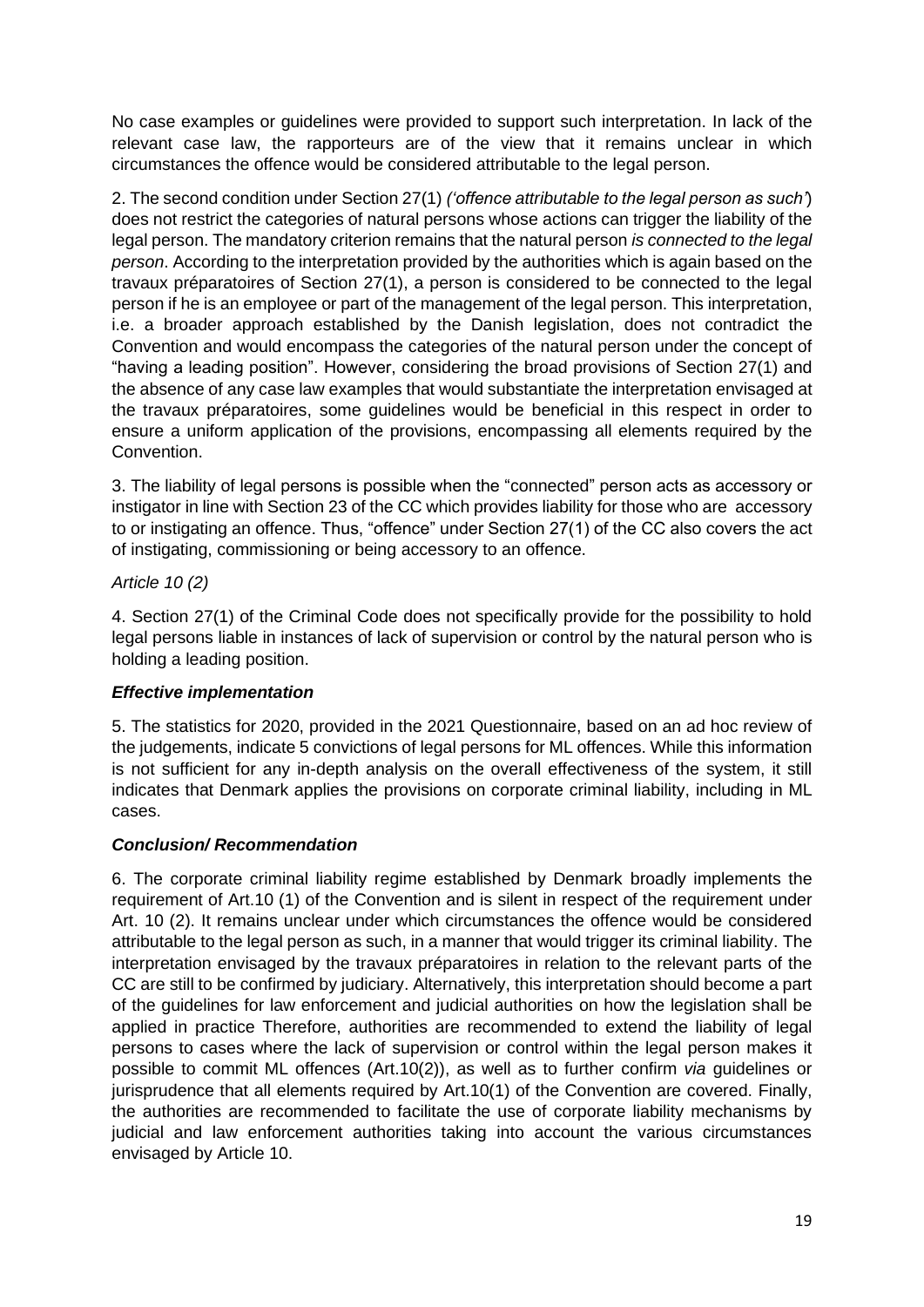# **France**

# *Article 10(1)*

1. French legislation (Criminal Code Art. 121-2) provides for the criminal liability of legal persons for all criminal offences committed on their behalf and by their representatives. These representatives can be individuals, ranging from directors to subordinate employees as well as non-executive employees empowered with the authority to take decisions. Furthermore, the representatives can be collective bodies who are legally obliged to take decisions or exercise control (manager, board of directors, chairman of the board, general managers, management board, etc.). In addition, jurisprudence in recent years increasingly extended the meaning of the term 'representative', including now *de facto* collegial bodies (executive committees). Rapporteurs can therefore conclude that the scope of representatives in the French legislation covers the range of persons with the leading position, as envisaged by Article 10 (1).

2. Authorities did not provide responses whether the provisions of their national legislation provide for a liability of a legal person when an offence is committed by a natural person acting as an accessory or instigator. The rapporteurs, however, analysed the relevant provisions of the Criminal Code and found that these requirements of the Convention are covered by Articles 121-6,121-7 ('The accomplice to the offence, in the meaning of article 121-7, is punishable as a perpetrator. The accomplice to a felony or a misdemeanour is the person who knowingly, by aiding and abetting, facilitates its preparation or commission. Any person who, by means of a gift, promise, threat, order, or an abuse of authority or powers, provokes the commission of an offence or gives instructions to commit it, is also an accomplice'). Article 121-2 clearly makes reference to both Art121-6 and 121-7 of the Criminal Code. Consequently, the rapporteurs conclude that this particular provision is covered in the French legislation.

### *Article 10(2)*

3.The liability of legal persons for ML offences committed due to the lack of supervision or control is not provided for in the French criminal law.

# *Effective implementation*

4. Authorities provided statistics stating that for a 4 years period, 114 legal persons were convicted for ML offence. Furthermore, authorities introduced innovative procedural mechanisms in the CPC providing for the efficient criminal procedure for legal persons. In view of these, and based on the materials presented, the rapporteurs conclude that France has demonstrated effective application of Art. 10 of the Warsaw Convention.

### *Conclusion/Recommendation*

5. France has adopted measures which introduce the liability of legal persons for the ML offence as foreseen by Art. 10 (1). On the other hand, the legislation does not foresee the liability of legal persons in instances where a lack of supervision or control by the natural person who holds a leading position was established. Consequently, the authorities are recommended to adopt legislative or other measures necessary to enable to hold legal persons liable for the ML offences committed due to the lack of control or supervision as it is envisaged in Art. 10 (2). In addition, the authorities are encouraged to continue developing cases on criminal liability of legal persons for ML offences.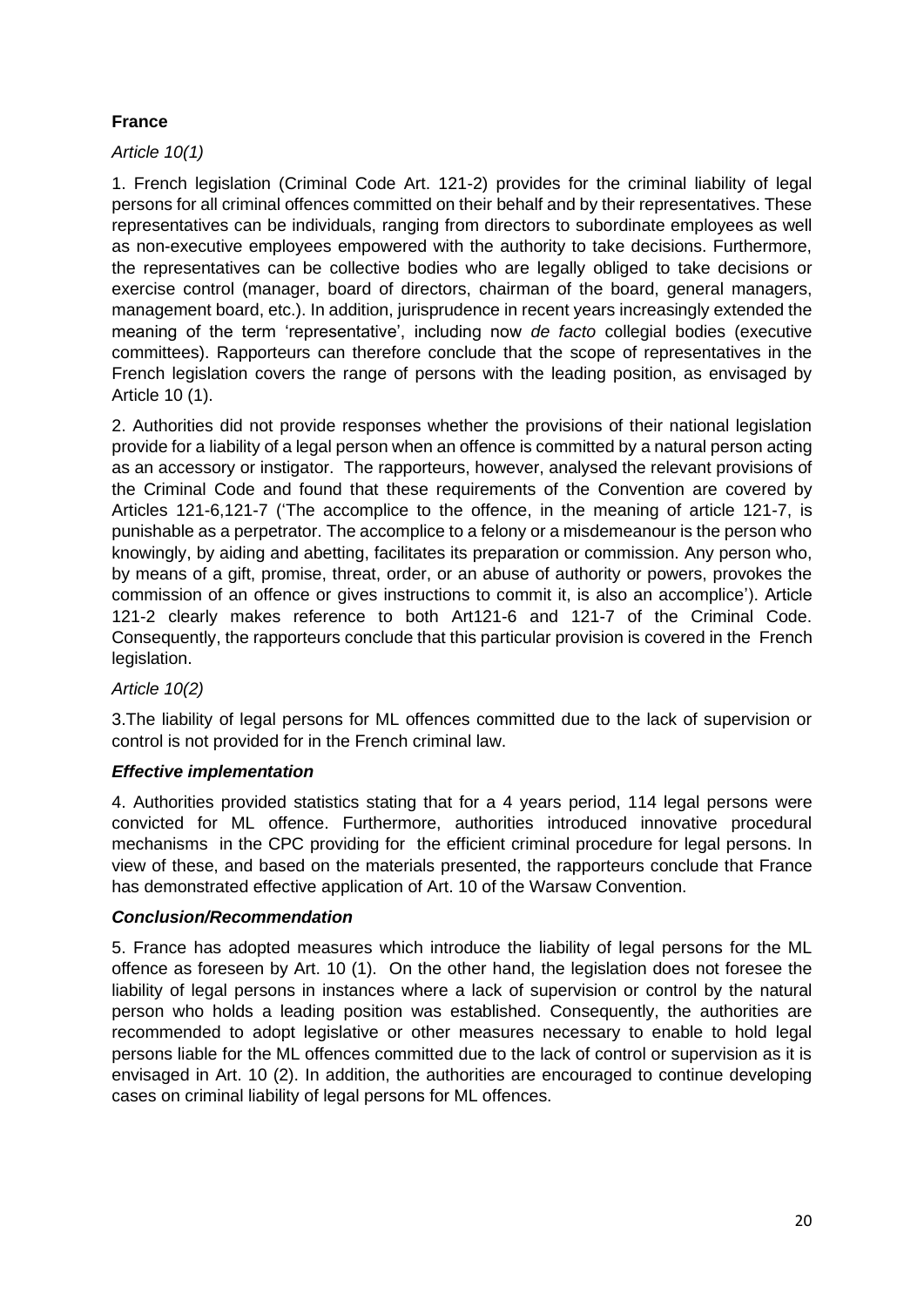# **Georgia**

*Article 10 (1)*

1. Georgian legislation provides for the criminal liability of legal persons, including for ML offences (Criminal Code - Art. 107<sup>1</sup>*Grounds for criminal liability of a legal person* and Art. 194 *Legalization of illegal income*). The criminal liability of legal persons does not exclude the liability of the natural person (and legal persons shall be criminally liable for an offence committed *"on behalf of or through and/ or in favour of the legal persons"* ( Art. 107<sup>1</sup> (2) of the CC).

2. The categories of a natural persons encompassed under the concept of persons with "leading positions", are implemented by Art.107<sup>1</sup> (3) of the CC. A natural person shall be considered *a responsible person* if the person is:

- responsible for the management and representation of the legal person;
- responsible making decisions on behalf of the legal person;
- a member of the supervisory, monitoring or audit body of the legal person.

3. The liability of legal persons is possible when the responsible person acts as accessory or instigator and the offence is committed on behalf, through and/or in favour of the legal person, (Art. 24 and 25 of the CC).

# *Article 10 (2)*

4. Art. 107 (4) of the CC ensures that the legal person shall be held criminal liable also in cases of improper performance of supervision and monitoring by the responsible person.

### *Effective implementation*

5. Georgia provided three cases of conviction of legal persons for ML offence and three ML case under prosecution involving a legal person (in one case 13 legal persons have been prosecuted for ML offence). The Moneyval Mutual Evaluation Report on Georgia of 2020<sup>10</sup> mentions (in para. 246) that between 2015 and 2019, only two legal persons were prosecuted for ML even though legal persons were used for laundering purposes.

# *Conclusion/Recommendation*

6. The provisions on the corporate criminal liability in the Georgian legislation follow closely the wording of the Convention and fully implement the requirements of Art. 10(1) and (2). As described above, the effectiveness of the regime has been increased in recent years. Georgia should continue to undertake measures to increase the effectiveness of the corporate liability regime.

# **Germany**

# *Article 10(1)*

1. The Act on Regulatory Offences (*Ordnungswidrigkeitengesetz* – OwiG), section 30, provides conditions for holding a legal person liable for criminal offences. Legal persons (and associations of persons) may be held liable if a person holding a managerial position has committed a criminal offence as a result of violation of legal person's regulations, or where a legal person has been enriched or was intended to be enriched. In this context, section 30 (1)

<sup>10</sup> <https://www.coe.int/en/web/moneyval/jurisdictions/georgia>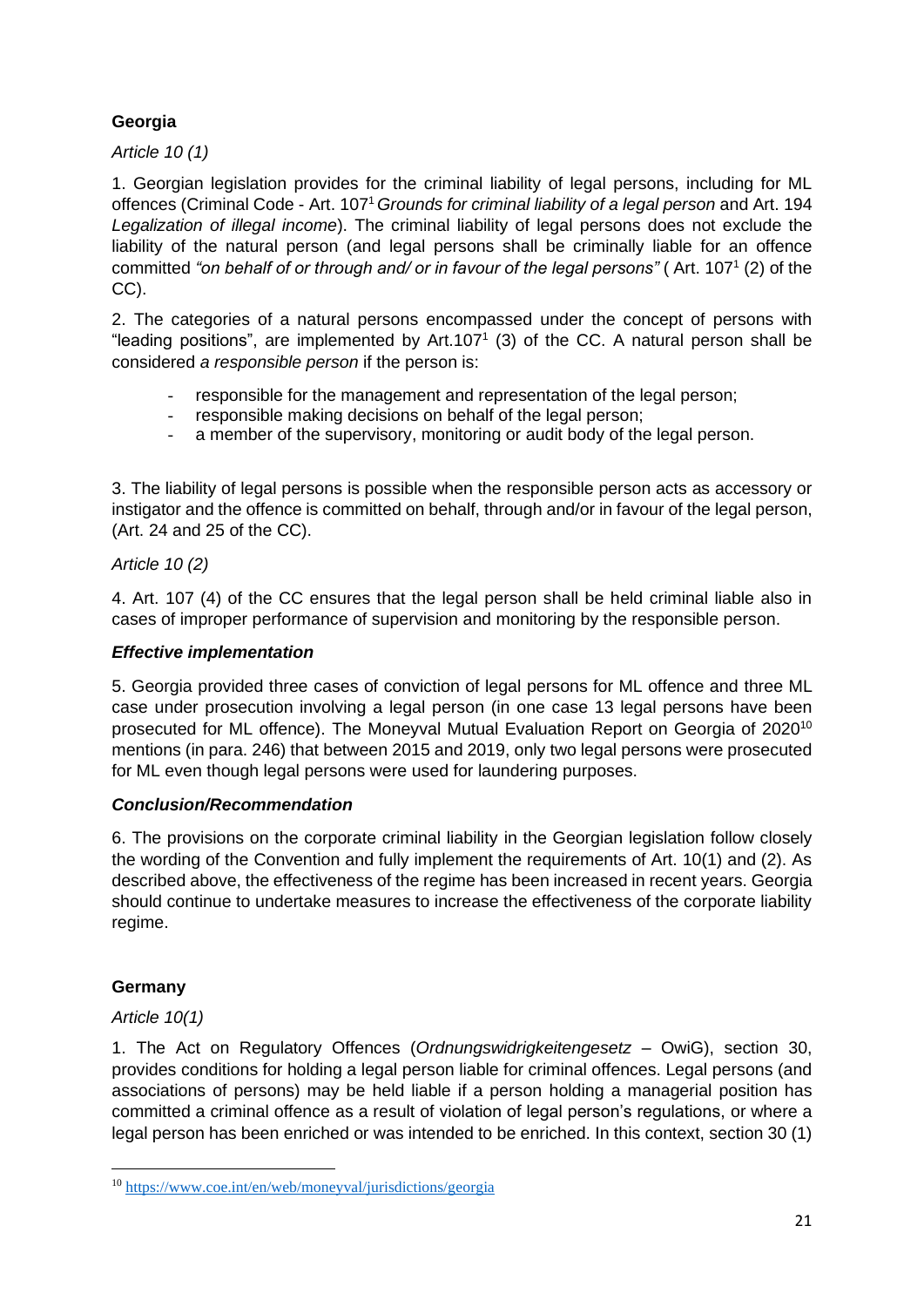No. 1 to 5 OWiG regulate the situations in which a natural person holds a leading position within a legal person or association of persons, in line with the requirements set out in Article 10 (1).

2. Authorities indicated that a legal person may be held liable if a person occupying a managerial position acted as accessory or as instigator. To support this statement the authorities stated that the commission of the criminal offence includes acts of accessory and instigation. However, no exact legal basis neither their interpretation (e.g. case law or interpretative notes) were provided to further substantiate this statement. Consequently, the rapporteurs are not in a position to conclude to what extent the requirements of Article 10 (1) are met.

3. The responses to the 2021 Questionnaire confirmed that there is no mandatory prosecution of legal persons in Germany - prosecutors have a discretional right to pursue or not to pursue criminal proceedings against legal persons. The authorities however, did not provide any further details (e.g. any criterion to be applied by prosecutors when making decisions to pursue or not to pursue legal entities liability, etc.) which in the view of the rapporteurs contradicts the requirements of Article 10. Authorities further advised that legislative reforms are underway, which would include the introduction of the mandatory prosecution of legal persons.

# *Article 10(2)*

5. In their responses to the 2021 Questionnaire, the German authorities stated that the liability of legal persons for ML offences committed due to the lack of supervision or control is envisaged in Articles 30 and 130 of the OWiG. In particular, Article 30 of the OWiG provides that a legal person should be held liable where a natural person in a managerial position has committed a criminal or regulatory offence. Article 130 of the OWG then prescribes that any omission by the owner of an operation or undertaking to apply supervisory measures is to constitute a regulatory offence. While the application of Article 30 and Article 130 OWiG would cover one of the situations envisaged under Article 10(2), the rapporteurs have some doubts as to whether the said provisions can be applied in a sufficiently wide manner as to allow for the complete coverage of Article 10(2) due to the limited application of Article 30 with respect only to the owner of the entity concerned.

# *Effective implementation*

6. German authorities do not maintain statistics on cases where legal persons were held liable or ML offences, neither have they submitted specific cases.. Therefore, it cannot be concluded that there is an effective implementation of the provisions of Article 10 of the Convention.

### *Conclusion/Recommendation*

7. In Germany, legal provisions are in place covering the liability of legal persons for criminal offences. Whilst these provisions are, to some extent, in line with the requirements of Article 10 (1 and 2) of the Convention, some major deficiencies do still remain. In view of this, the authorities are recommended to amend the legislation and provide the liability of legal entities for ML offences in case the natural person holding the leading position acted as accessory or instigator. Likewise, authorities are encouraged to continue with the legislative reform and prohibit prosecutorial discretion with regard to the cases where there are sufficient grounds to hold a legal person liable. In addition, the authorities should raise awareness among their peers responsible to investigate/prosecute legal persons and take additional steps to facilitate the use of corporate liability mechanisms taking into account the various circumstances envisaged by Article 10.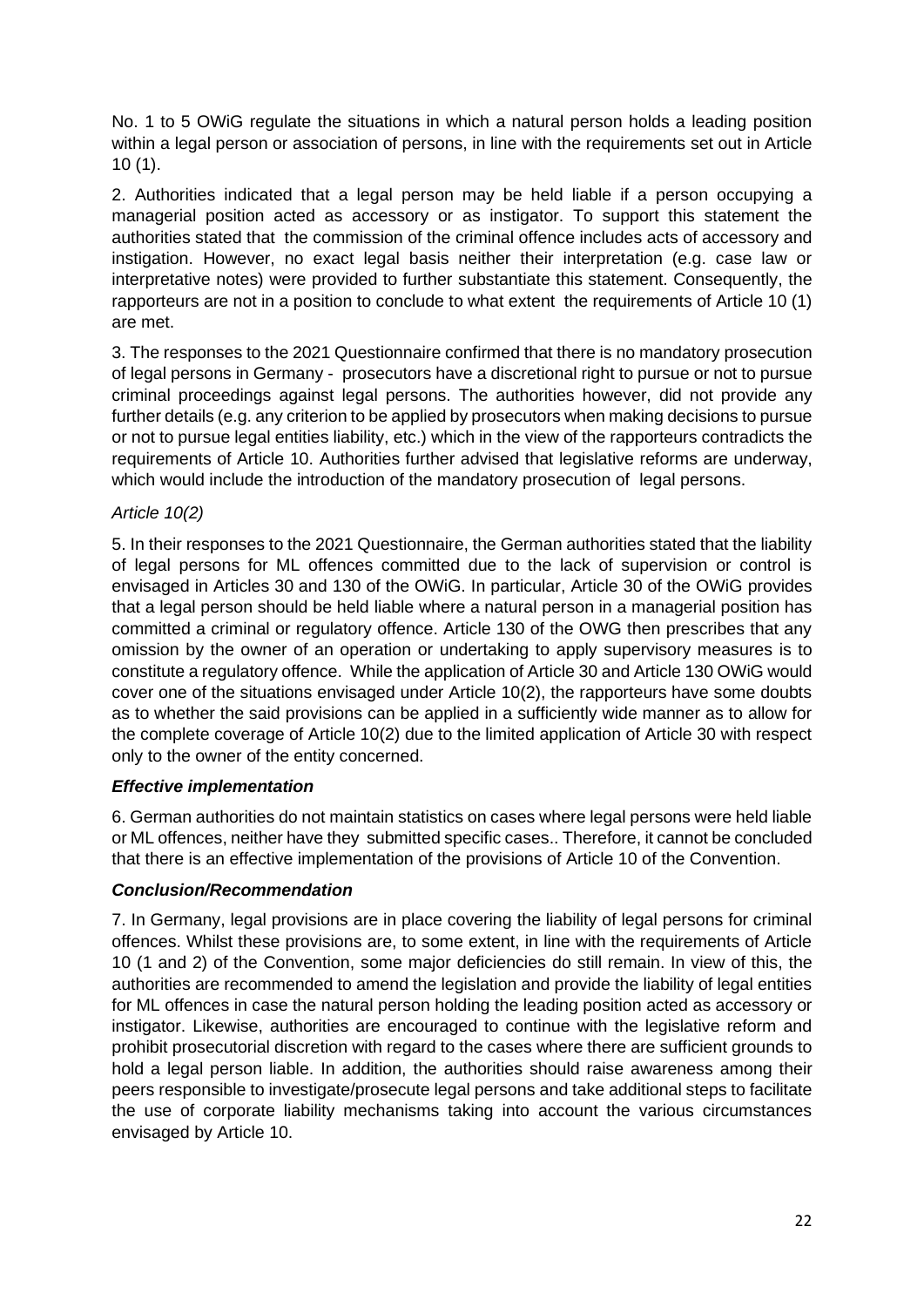# **Greece**

### *Article 10 (1)*

1. Greece has adopted an administrative liability for legal persons, with a wide range of available sanctions, which are also applicable for ML offences (Art. 45 of the AML/CFT Law). One of the preconditions for the corporate liability is that the offence is committed "*for the benefit or on account of a legal person or entity*". Another condition is that the offence must be committed by a natural person who has:

- a leading position;
- a power of representation or an authority to take decisions on their behalf:
- an authority to exercise control within the legal person.

2. Legislation further provides the same sanctions for the legal person in case the natural person acted as accessory or instigator (Art. 45 para 1 of the AML/CFT Law).

*Article 10(2)*

3.The legal person can be held liable even in situations when the offence was committed due to the lack of supervision or control by the categories of the natural persons with leading positions (Art. 45(2) of the AML/CFT Law).

### *Effective implementation*

4. Greek authorities provided an example of successful conviction of a legal person in a wellknown ML (and corruption) case. Whilst this case confirms that the legislation is applied in practice, a more general conclusion whether or not the legislation is systematically applied could not be reached since details of one case appear insufficient for this purpose.

### *Conclusion/Recommendation*

5.Greece ensures the implementation of Art. 10 (1) and (2) of the Convention. The existing legal provisions have been applied in practice but details of one case only cannot be deemed representative for effective application of Art.10 in the country. Therefore, the authorities are recommended to take additional steps to facilitate the use of corporate liability mechanisms as appropriate, taking into account the various circumstances envisaged by Article 10.

### **Hungary**

*Article 10(1)*

1. Act CIV of 2001 on Criminal Measures Applicable to Legal Entities, foresees that criminal measures may apply to legal persons in connection with individuals' intentional criminal acts committed for the benefit/s of a company or when a company is used for commission of an offence if either of the following conditions are met:

a. the criminal act was committed in connection with the company's operation by an executive officer, other authorized representatives, board members or anyone else acting on their behalf;

b. the criminal act was committed in connection with the company's operations by a member or employee or owner and an appropriate management approach or effective supervision by the executive officers or board could have prevented the abovementioned criminal act.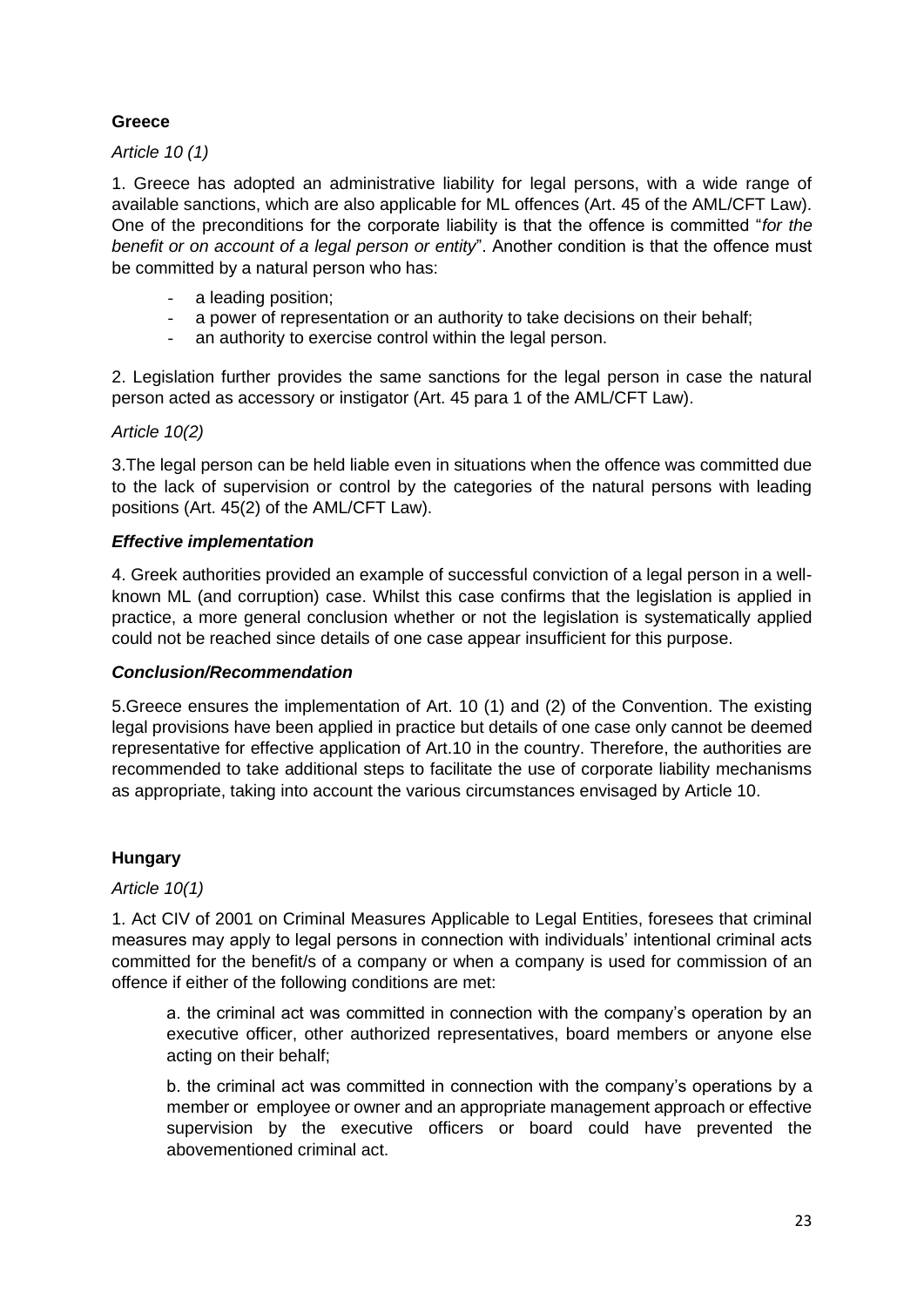2. However, there are several possibilities determined by the law where criminal liability of legal persons may be established even if the natural person committing the offence cannot be held criminally liable, but the commission of the criminal offence and the connection between the criminal act and the legal person is obvious [Section 3 (2) of the Act CIV of 2001].

3. The definition of the natural person who has a leading position is provided in the law and includes the legal person's executive officer, or its member, employee, officer, managing clerk entitled to represent the legal person, its supervisory board member, and/or their representatives. It seems that the definition is broad enough to meet the scope of the natural person who has a leading position as envisaged by Art. 10 (1).

3. Moreover, authorities advised that, given the general rules of the criminal legislation dealing with the definition of the offender, instigators and abettors (accessory), and the fact that the liability of legal person is associated to the acts of a natural person, it can be concluded that a legal person could be held liable if the natural person is involved as accessory or instigator. Although no case law was provided to confirm this interpretation of the legislation, the rapporteurs are of the view that such approach would hardly be disputed by judiciary and therefore accept this argument. Consequently, it could be concluded that this requirement of Art.10(1) is met.

# *Article 10(2)*

4. The authorities explained that legislation provides the possibility to establish a criminal liability of legal persons in case a criminal offence was committed due to the lack of supervision or control. In particular, liability of legal person is possible if effective supervision by the executive officers or board could have prevented criminal offences [Section 2 (1) of the Act CIV of 2001].

### *Effective implementation*

5. Hungarian authorities provided several case examples demonstrating the application of the liability of legal persons for the acts that can be described as ML offences. Further to the revision of the materials provided, the rapporteurs conclude that Art.10 is effectively applied in Hungary.

# *Conclusion/Recommendation*

6. The criminal legislation in Hungary provides for the liability of legal persons for the criminal offence of money laundering, In addition, the authorities are encouraged to continue developing case law in this area.

# **Italy**

# *Article 10(1)*

1. Italian legislation recognises the administrative liability of the legal person for criminal offences, including for money laundering. In order to establish the liability of a legal person. Legislative Decree n. 231/2001 (art. 5) envisages that the offence shall be committed by the representatives of the legal person and for its benefit. Benefit should be understood also as a benefit of a perpetrator or of a third party. Furthermore, legislation determines the scope of the representatives of the legal person as having function of representation, administration or management of the entity or even individuals who *de facto* exercise management and control of the legal person. Therefore, rapporteurs are of the view that all three categories of natural persons who have a leading position are covered in the legislation as envisaged by Art. 10  $(1).$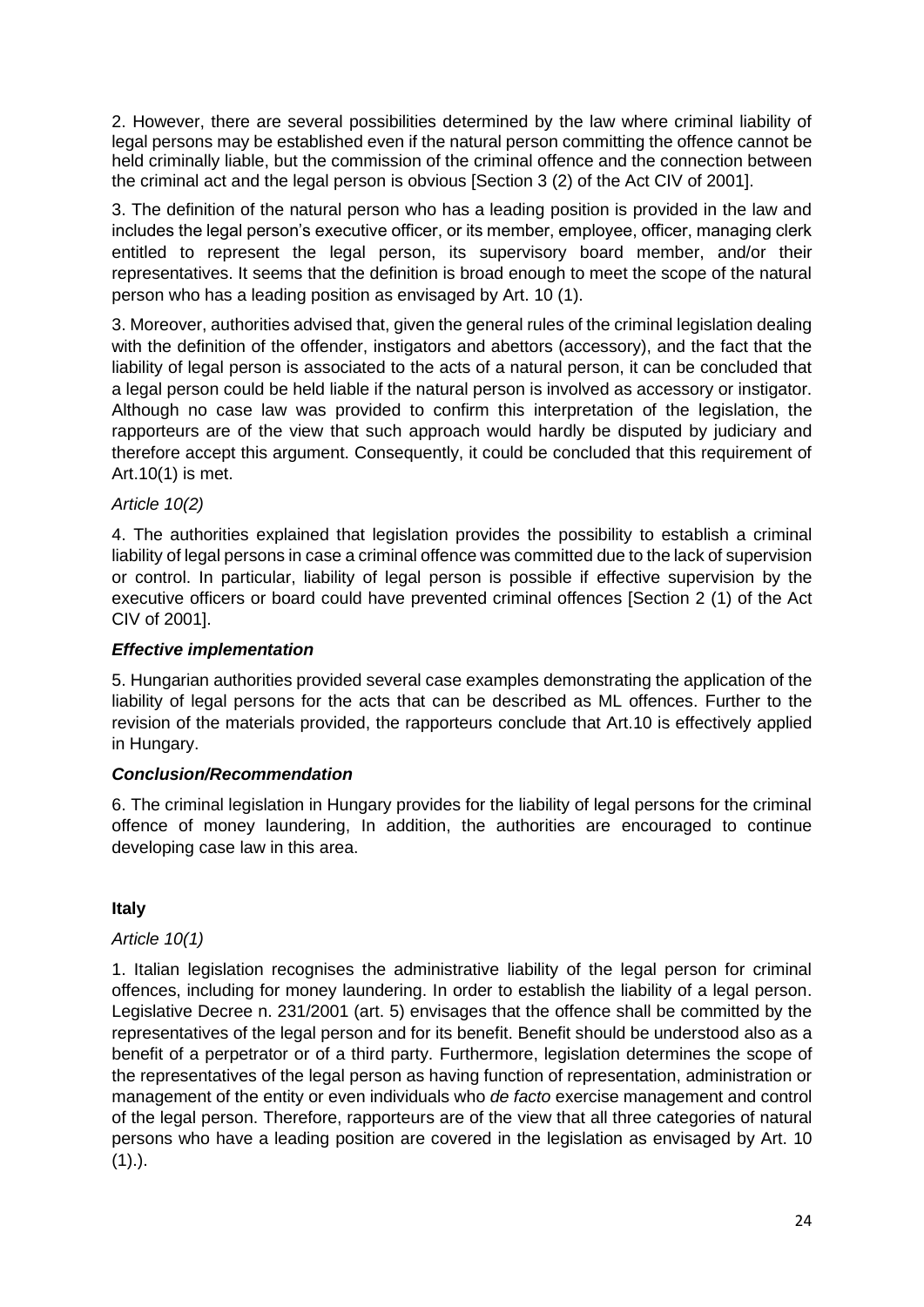2. Italy has also introduced liability "exemptions" in Art. 6 of the Legislative decree. This instrument enables a legal person to avoid liability in case it had adopted and effectively applied a compliance program aimed at preventing the type of offence which an individual has nevertheless committed by fraudulently circumventing the compliance program. In order to be exempted from a liability, the entity is also required to have allocated the task of ensuring the implementation and observation of the program's application to a unit with autonomous powers of initiative and control. Furthermore, the afore-mentioned Article 6 lists the minimum requirements of the criminal compliance programme which include identification of the risk, methods for managing financial resources, obligation of notification on the functioning of the compliance model, disciplinary measures in case of non-compliance and whistle-blower programme. The "compliance model" requires periodic verification and possible modification in case of significant violations. In case there are suspicions/investigations against legal entity for an offence committed by its side, the application of a compliance programme will not automatically release a legal entity from its liability since the court is free to assess evidence and decide on each case. In view of this, the provisions of Article 6 of the Legislative degree do not limit the scope of the requirements of the Convention.

3. In line with what the authorities submitted in their responses to the 2021 Questionnaire, the liability of legal persons for the offence committed by the natural person acting as accessory and instigator is provided through the general provisions of the Criminal Code (Art. 110 of the CC).

# *Article 10(2)*

4. In the responses to the 2021 Questionnaire, authorities stated that legal persons may be held liable for a crime committed for its benefit by individuals subject to the management or supervision, when the commission of a crime was possible due to failure to comply with management and supervisory obligations. Similarly to what has been said above, Art.6 of the Legislative Decree provides that the liability could be excluded in case the legal person effectively implemented a "compliance programme". As a matter of fact, the effective implementation of a "compliance programme" excludes any crime committed by an individual subject to management or supervision, "when the commission of a crime was possible due to failure to comply with management and supervisory obligations".

# *Effective implementation*

5. Italy provided evidence linking the conviction of a legal person to an ML offence. The FATF Mutual Evaluation Report on Italy of 2016 mentions in para. 170 that *Italy does not have available up-to-date statistics on sanctions of legal persons and only one case where a legal person was sanctioned was provided.* Given all these facts, the rapporteurs find it difficult to make a firm conclusion if Italy ensures an effective implementation of the corporate criminal liability in ML cases.

# *Conclusion/Recommendation*

6. Italy introduced the administrative liability of the legal entities for ML offences in line with Article 10 requirements. The authorities are recommended to follow the development of more practical cases of matters related to the effective application of compliance programme and its implications on liability of legal persons where the lack of supervision or control was established.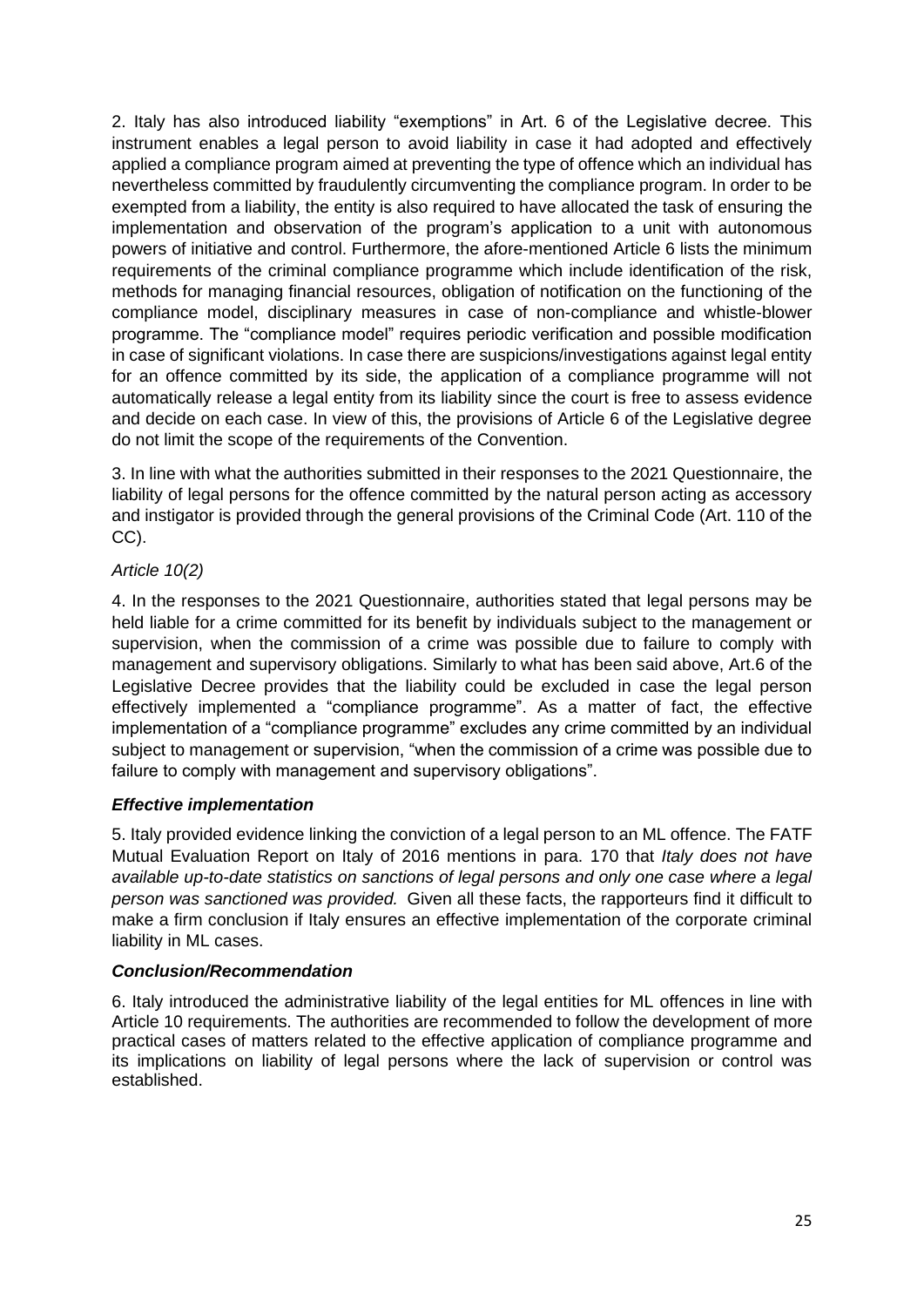# **Latvia**

*Article 10 (1)*

1. Corporate criminal liability in Latvia is established under the Criminal Law of Latvia and is applicable for criminal offences of ML (Sections 12 and 70<sup>1</sup> of the Criminal Law). Both, Section 12 and  $70<sup>1</sup>$  implement the requirements of Art. 10(1) of the Convention, which states that the offence is committed *in the interests or for the benefit* of the legal person.

2. The categories of the natural persons correspond to those established by the Convention and include persons, acting individually or as a member of the collegial authority of the legal person:

- *on the basis of the right to represent the legal person or act on the behalf thereof;*
- *on the basis of the right to take a decision on behalf of the legal person;*
- *in implementing control within the scope of the legal person.*

3. Latvian authorities advised that in instances where the natural person, if acting in one of the capacities mentioned above as accessory or instigator, may trigger the liability of the legal person. Section 20 of the Criminal Law provides that an accessory or instigator, shall be held liable in the same way as the perpetrator. If the person who has a leading position within the legal person acts as an accessory or an instigator, he/she can be convicted for ML, which then may trigger the criminal liability of the legal entity in accordance with Sections 12 and  $70<sup>1</sup>$  of the Criminal Law. Therefore, it can be concluded that the specific requirement of the Convention is met.

### *Article 10(2)*

4. The liability of a legal person for the offence committed as a result of *insufficient supervision or control is envisaged by Section 12 and 70 of the Criminal Law*.

### *Effective implementation*

5. The information provided by the Latvian authorities indicate an overall effective implementation of the legislation on corporate criminal liability (2020 – criminal sanctions applied to 8 legal persons; 2019 – applied to 11 legal persons). Nevertheless, only one of these cases refers to a conviction for ML, and therefore the rapporteurs would not advance with a firm conclusion on the effective implementation of Article 10 (1 and 2) in Latvia.

### *Conclusion/Recommendation*

6. Latvia fully implements the requirements established under Art. 10(1) and (2) of the Convention. Nevertheless, in the context of only one conviction achieved for ML involving a legal person, Latvia is recommended to further develop case law with regard to ML offences involving legal persons.

# **Lithuania**

*Article 10(1)*

1. The Lithuanian legal framework includes the criminal liability of legal persons for a money laundering offence through the incrimination of the ML offence (Criminal Code Art. 216 (2)). Furthermore, conditions to be met to hold legal persons liable are envisaged in Art 20 of the Criminal Code.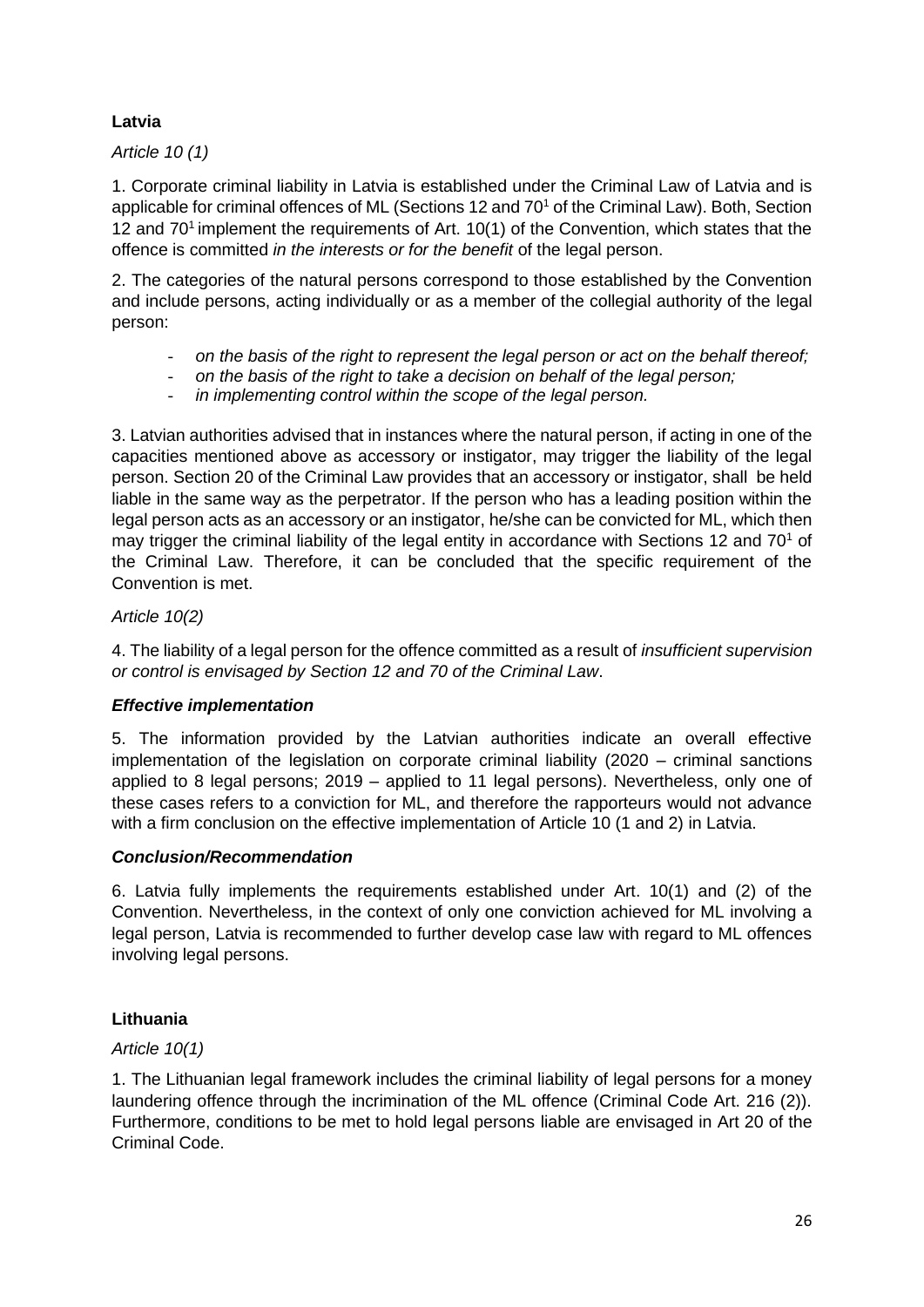2. Criminal liability of legal persons is possible if the offence is committed for the benefit or in the interest of the legal person by a natural person who holds an executive position within a legal person. Executive position is determined in the same way as it is required by Art.10(1) of the Convention (i.e. a natural person who has power of representation, taking decisions or exercising control). Liability is possible even in cases the offence is committed by any employee who is acting based on the instructions of any of the three positions as defined above.

3. An act of a natural person as an instigator or accessory in the commission of a criminal offence for the benefit or interests of a legal person can cause liability of a legal person (Criminal Code Art. 20 (5)).

### *Article 10(2)*

4. Lithuanian legislation provides for the possibility to establish the criminal liability of legal persons for the offence committed as a result of insufficient supervision or control (Criminal Code Art. 20(4)).

### *Effective implementation*

5. In the responses to the Questionnaire, the authorities indicated that in 2019, 4 legal entities were sentenced for the ML offence. In 2020 there are 6 ongoing pre-trial investigations into money laundering offences committed by legal persons. In addition, 2 prosecutions in 2020 reached the court, and the trails are about to commence. Based on the materials provided, the rapporteurs conclude that the Lithuanian authorities apply provisions of Article 10 of the Convention in practice.

### *Conclusion/Recommendation*

6. Lithuania has a proper legal framework to implement the requirements of Art. 10(1 and 2). The effective implementation is confirmed through the case law provided together with the 2021 Questionnaire. The authorities are therefore recommended to continue with good practice and further develop the case law.

# **Malta**

### *Article 10 (1)*

1. Malta has undergone the COP assessment in 2014 and the follow up procedure in 2018. In the 2014 assessment report, the rapporteurs noted that the legislation recognised the liability of legal persons for ML offences (Art. 3 (1,4) of the AML/CFT Law and Art. 121D of the Criminal Code). The report found that the legislation was mostly in line with Article 10 of the Warsaw Convention. The liability of legal persons could be established if the crime was committed by a natural person who had a leading position in a legal person and the scope of the natural person corresponded to the requirements of Article 10(1). The report also identified certain shortcomings in relation to an apparent "*additional condition to find a natural person guilty of a ML offence*" in order to hold the legal person liable. In order to avoid any doubts, Malta was recommended to align the penalties provided by Art. 3(1) and (4) of the AML/CFT Act. The 2018 follow up report concluded that this recommendation was implemented by the amendments introduced to Art. 3(4) of the AML/CFT Act (Amending Act VIII of 2015). In the same context, the 2014 COP assessment report recommended to the country to reconsider if a conviction against a natural person is a pre-condition for criminal liability of the legal entity in ML cases. The 2018 follow up report concluded that even though this particular recommendation was not, strictly speaking, implemented, due to the amendment of Art. 3(4) of the AML/CFT Act (Amending Act VIII of 2015), "the legal situation had become meanwhile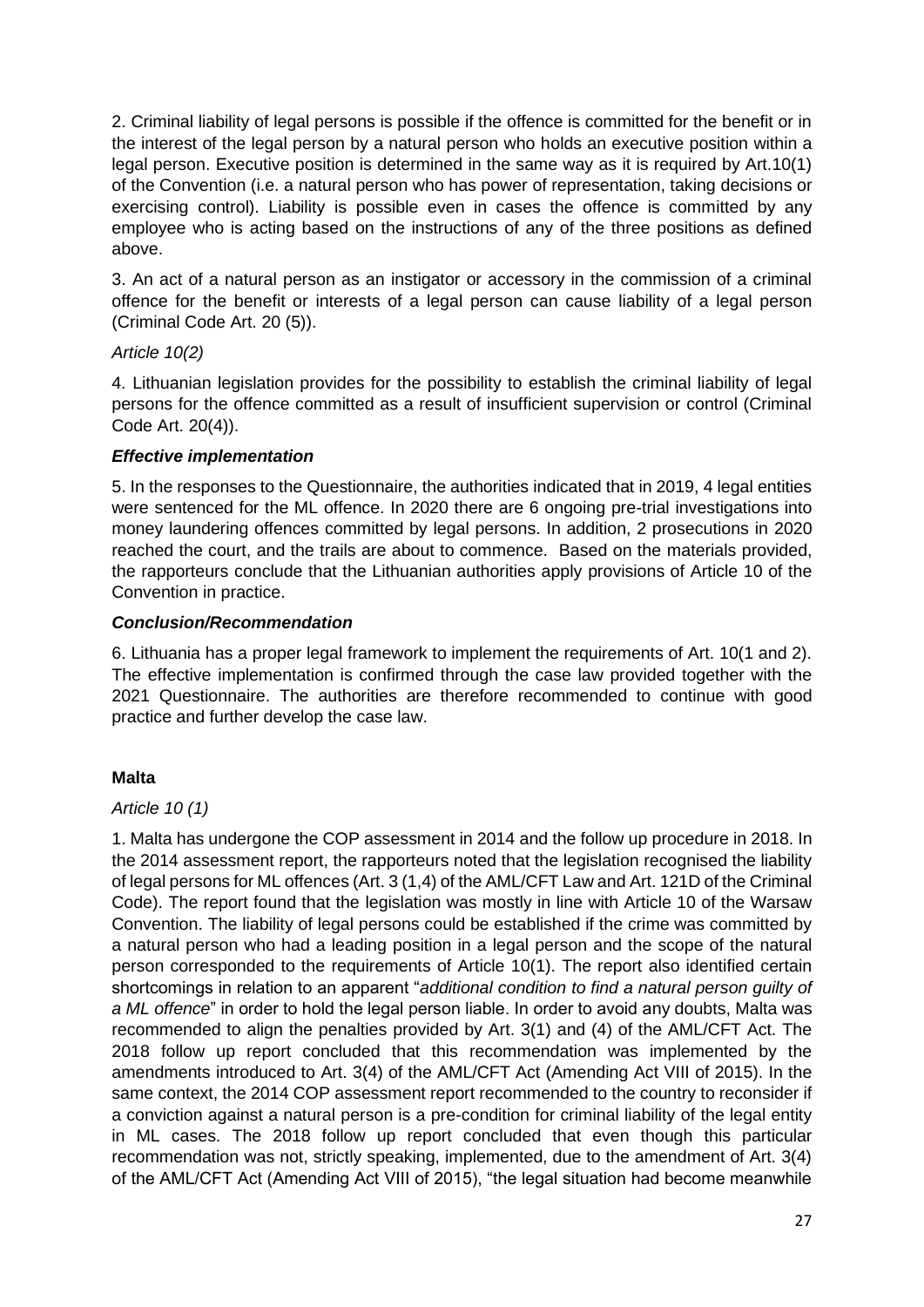sufficiently clear" and both recommendations of the 2014 COP report regarding the requirements of Art. 10(1) of the Convention were considered implemented.

2. In addition, the Act VIII of 2015 amended Art. 121D of the Criminal Code. The new wording of Art. 121D of the Criminal Code follows more closely the provisions of Art.10 of the Convention. It makes reference to the situations *where an offence has been committed* by the persons holding leading positions, compared to the former wording – *"Where the person found guilty of an offence…"*. The new wording of Art. 121D also maintains the previously assessed provisions (in 2014) which implement the requirements of Article 10. These refer to the categories of the natural persons who have a leading position within the legal person and the possibility of corporate liability where an infringement is committed *"for the benefit, in part or in whole"* of the legal person. Therefore, these requirements of Art. 10(1) of the Convention are considered to be implemented.

3. In their response to the 2021 Questionnaire, the Maltese authorities indicated in general terms that pursuant to the Maltese legal framework on criminal liability of legal persons, corporate or unincorporate, the legal persons may also be held criminally liable for the involvement of a natural person as accessory or instigator who had a leading position within the legal person. The 2019 Mutual evaluation report on Malta adopted by MONEYVAL<sup>11</sup> provides that there is "*sufficient range of ancillary offences under Maltese law pursuant to Art. 2(1) PMLA (in conjunction with the relevant provisions of the CC, to which the PMLA makes reference)*". These include different forms of complicity such as *instigation, incitement, aiding/ assisting* or *commandment* of the commission of a crime (Art. 42 of the CC). The accomplice in a crime is liable to the same punishment established for the principal (Art. 43 of the CC). Therefore, the "offence" under Art. 121D of the CC would include the instigation, incitement, aiding/ assisting or commandment of the commission of a crime and would trigger the liability of the legal persons. Consequently, legal persons may also be held criminally responsible for the involvement of a natural person as accessory or instigator who has a leading position within the legal person.

# *Article 10(2)*

4. The 2014 COP Assessment Report on Malta concluded that the provisions of Art. 248E(4) c) of the Criminal Code (applicable for ML offences, via Art. 3(7) of the AML/CFT Act) covers the situations in which *"the commission of the offence was rendered possible because of lack of supervision or control by a person referred to in article 121D"* of the Criminal Code. In their responses to the 2021 Questionnaire, the authorities made reference to the same legal provision.

# *Effective implementation*

5. Malta has not yet achieved convictions for ML concerning legal persons. Nevertheless, the authorities informed that during the period 2020 – 2021, there were 9 arrangements involving 18 legal persons where the main offence is ML, which is a promising trend in applying Art 10 of the Convention.

### *Conclusion/Recommendation*

7. As a result of the 2015 legislative amendments, Malta is compliant with the requirements established under Art. 10(1) and (2) of the Convention. In the absence of any convictions for legal persons in ML cases, Malta should undertake measures to increase the effectiveness of the corporate liability regime. The previous recommendation of the 2014 COP report regarding

<sup>11</sup> <https://rm.coe.int/moneyval-2019-5-5th-round-mer-malta2/168097396c>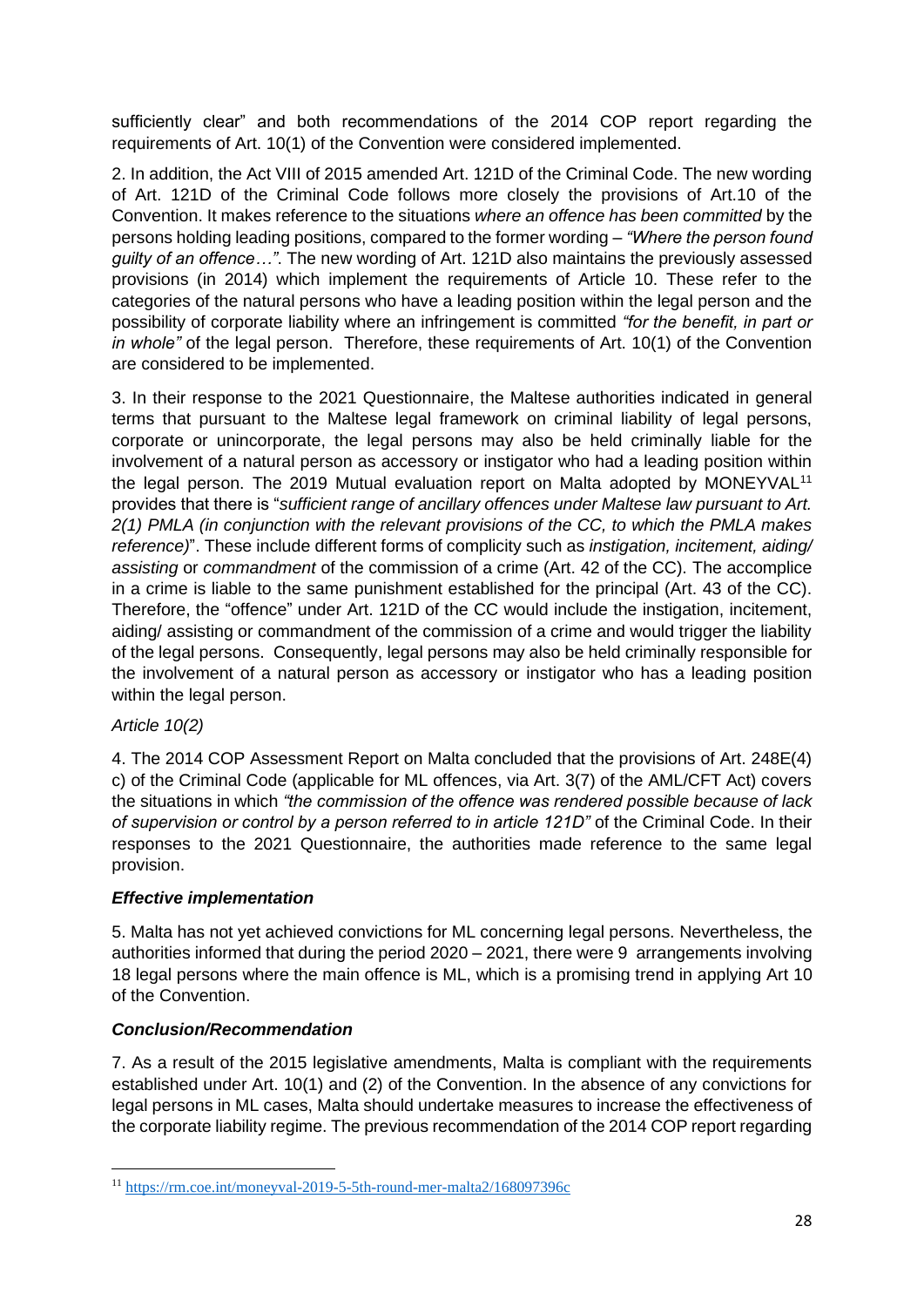the effectiveness of the system is maintained - *to draw up guidance and instructions for the law enforcement and prosecutors on the practical application of the legal provisions on corporate criminal liability.* 

# **Republic of Moldova**

### *Article 10 (1)*

1. The Republic of Moldova was assessed by the COP in 2014 whilst the follow up report was adopted in 2017. The follow-up analysis noted that the liability of legal persons for a ML offence was possible in line with the provisions of the Criminal Code and Criminal Procedure Code. The definition of a natural person who has a leading position within the legal person was generally compliant with the requirements as set up by Art. 10 (1) of the CETS N°198. Nevertheless, it was recommended to take further measures, as appropriate, to facilitate the understanding of the scope of liability of legal persons at domestic level, by clarifying, in a consistent manner, who is the natural person holding a leading position within the legal person. Also, the report stated that general provisions of the Criminal Code would apply in case the natural person acted as accessory or instigator, but that they were limited to the acts "allowed, sanctioned, approved, or used by the body or the person empowered with the legal entity's administrative functions".

2. In their responses to the 2021 Questionnaire, the Moldovan authorities indicated that all deficiencies identified in the 2014 and 2017 COP assessment and follow up reports have been rectified through the amendments to the legislation that were prepared in 2016. In that regard, the 2017 Follow up report stated that deficiencies were addressed to a large extent. Authorities further indicated that general provisions of the Criminal Code (instigator and accomplice) would also apply in cases where legal persons are charged with criminal offence(s) – i.e. when a natural person acted as accessory or instigator.

### *Article 10 (2)*

3. The 2014 report noted that there were no explicit provisions dealing with situations where legal persons can be held liable as a result of lack of supervision or control. However, authorities argued that this is covered by provisions which refer to a situation where an illegal act is admitted, sanctioned, approved, or used by the body or the person empowered with the legal entity's administrative functions. Whilst the rapporteurs accepted this reasoning to some extent, there were no recommended actions on this matter.

4. In their responses to the 2021 Questionnaire, the authorities indicated that amendments made to Criminal Code 2016 introduced the criminal liability of the legal person for the act committed due to the lack of the supervision and control of the person vested with management powers (Criminal Code, Art. 23 (3c)). The provision stipulates that legal persons shall be liable if "*the act was committed due to the lack of supervision and control of the person vested with management powers".* Furthermore, the provisions define the management power as the power of representation, taking decision or exercising control. Therefore, the rapporteurs are of the view that this provision addresses the requirements of Art. 10 (2).

### *Effective implementation*

5. Moldavian authorities provided statistics showing the number of cases where legal persons were convicted (only at first instance) for different criminal offences. Some of these cases include the liability of legal persons for the criminal offence of money laundering.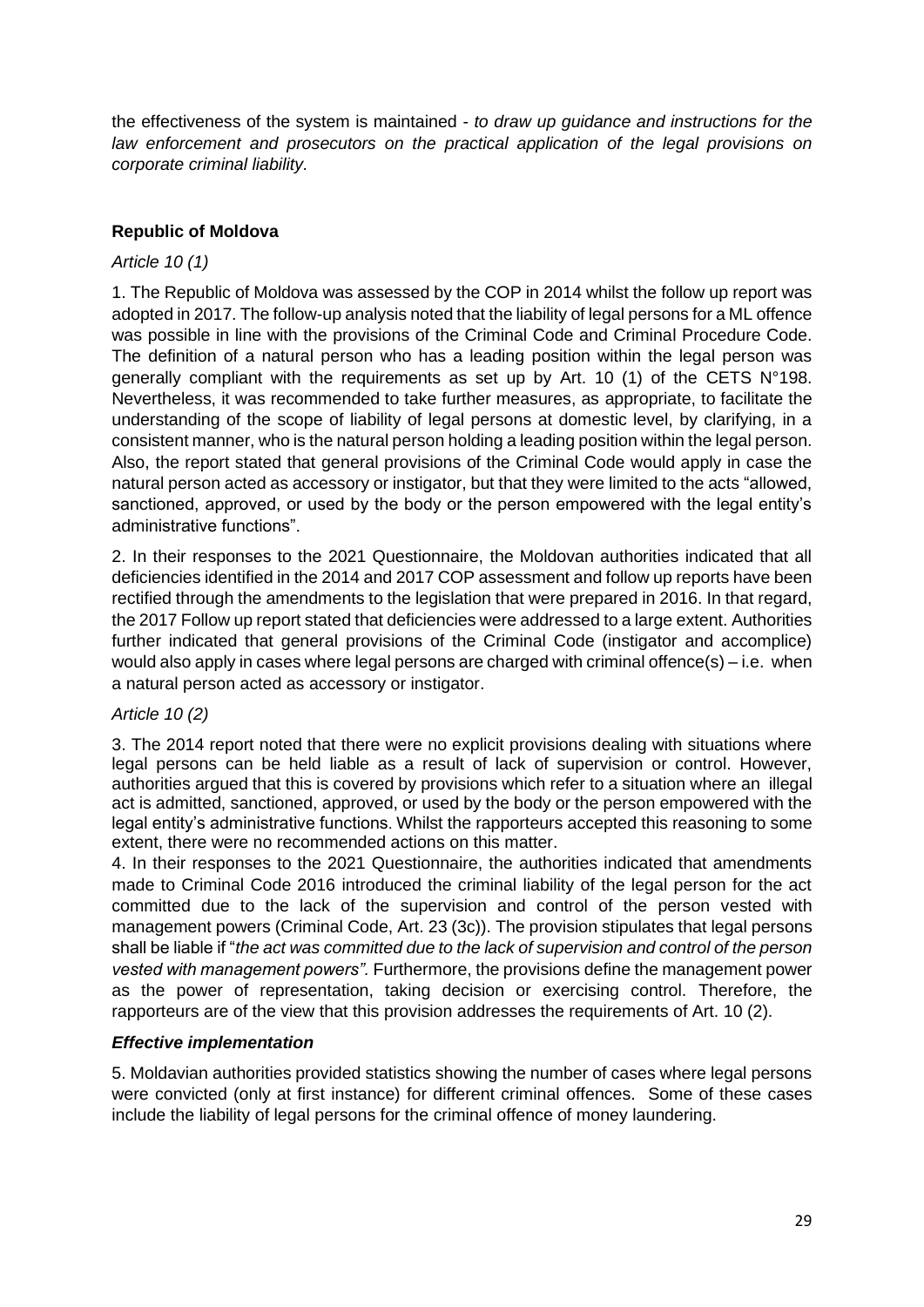### *Conclusion/Recommendation*

6.The Moldovan legislation provides for the liability of legal persons for ML offence to the extent that it meets the criteria of Art. 10 (1 and 2). In order to make the liability of a legal person more effective, it is recommended to the authorities to continue to use the corporate liability mechanism by judicial and law enforcement authorities taking into account the various circumstances envisaged by Article 10.

# **Monaco**

### *Article 10(1)*

1. Criminal liability of legal persons in Monaco is envisaged in the Criminal Code (Art. 4-4) for all criminal offences including money laundering. In line with the code, it is possible to establish the liability in case the offence is committed on behalf of the legal person, by one of its organs or representatives. Authorities consider that the notion of representative is broad enough to cover all elements and include natural persons who have a leading position as required by Article 10. It was also indicated that the term 'representative' covers any natural person who has a power to represent a legal person even on an ad hoc mandate or delegation of powers. However, neither case law nor specific guidelines were presented to confirm this interpretation. In view of the rapporteurs, the interpretation of the afore-mentioned legal requirement seems to be broad enough to cover Art.10(1) requirement but this has still to be proven in practice.

2. The responses submitted by the Monegasque authorities indicate that Art. 4-4 (3) of the CC provides that "*criminal liability of legal person does not exclude the liability of the responsible person acting as co-perpetrator or accomplices*". Therefore, it can be concluded that elements of the Art. 10 (1) of the Convention are implemented.

# *Article 10(2)*

3. Apart from the Criminal Code provisions, Monegasque's authorities indicated that the Law n° 1.362 of 2009, which primarily regulates the fight against money laundering, terrorist financing and corruption, states that legal persons, having the vocation to manage capital, are obliged to exercise vigilance with regard to their customers. In addition, article 67-2 of the same law prescribes the liability of legal persons in case there are breaches of the obligation of vigilance or declaration. These breaches are considered done if an offence is committed by a natural person on behalf of the legal person, who has acted individually or as a member of an organ of the legal person, and who occupies a managerial position based on (1) the power to represent the legal person in relation to third parties (2) the power to adopt binding decisions of a legal person and (3) exercises control over the legal person.

4. It seems that the definition in this *lex specialis* is comprehensive enough and provides grounds for holding the legal person liable for criminal offences committed in cases of lack of supervision or control. This notwithstanding, the scope of the representative of legal person is still narrower than the requirements of the Convention. Namely, it is restricted to the natural person who has the power to represent and take decisions in relation to third parties.

# *Effective implementation*

5.Whilst the authorities provided a case together with the 2021 Questionnaire, the rapporteurs did not find it relevant for the application of Art.(10) of the Convention.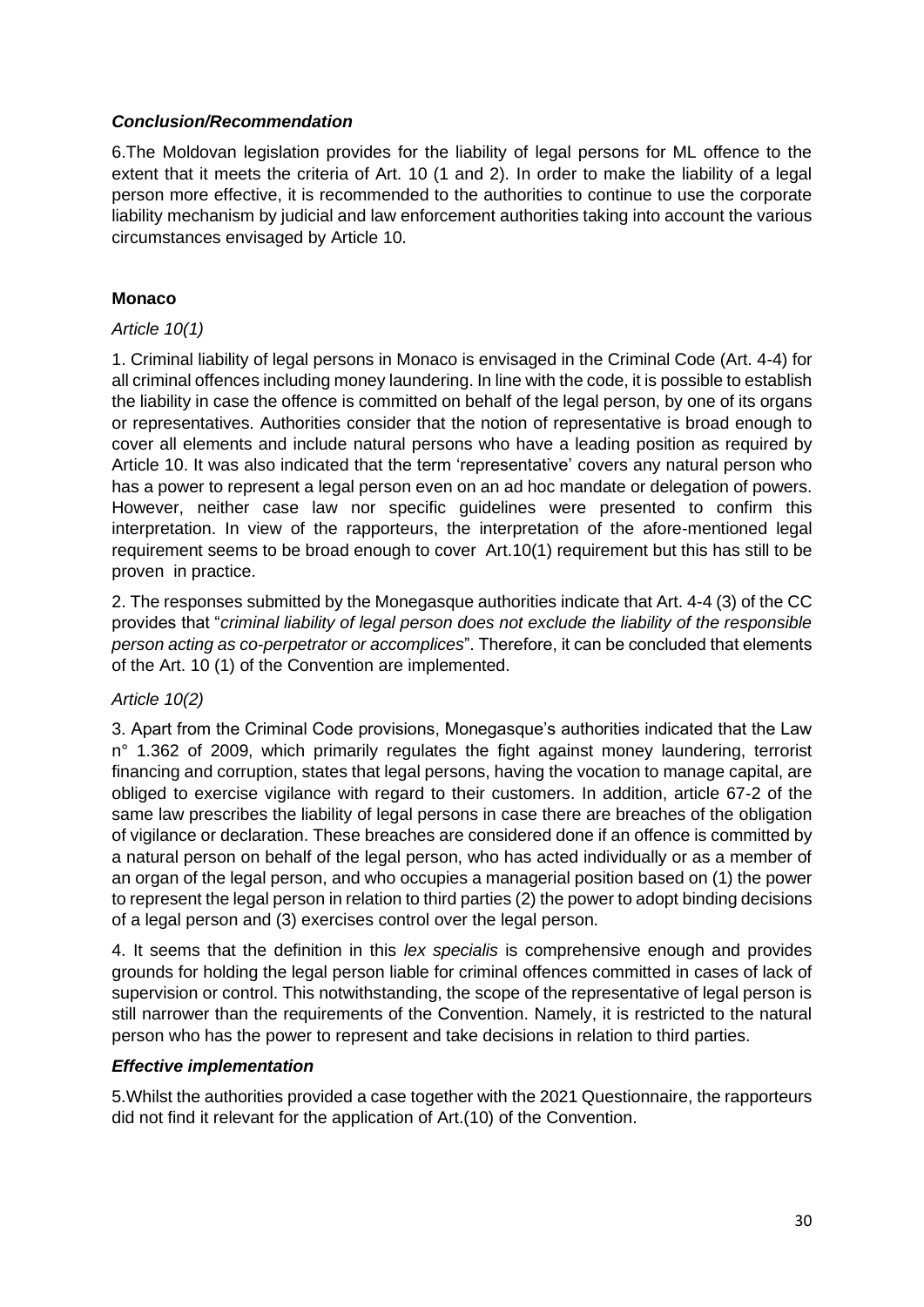### *Conclusion/Recommendation*

6. Monegasque legislation recognises the liability of legal persons for the criminal offence of ML. However, the authorities are recommended to align the legislation more properly with the requirements of Art. 10 (2).. In addition, the authorities are also recommended to take additional steps to facilitate the use of corporate liability mechanisms by judicial and law enforcement authorities taking into account the various circumstances envisaged by Article 10.

# **Montenegro**

### *Article 10 (1)*

1. The 2014 COP Assessment Report on Montenegro noted that the country has taken legislative measures with regard to the criminal liability of legal persons for ML offences. The assessment focused on Art. 5 of the Law on Criminal Liability of Legal Entities for Criminal Acts of 2007, which establishes that an offence is committed "*with the intention to obtain any gain for the legal entity*" and by a *responsible person*. The definition of responsible person largely encompassed the categories of persons *with a leading position,* having powers of representation and authority to take decisions on behalf of the legal person. The persons with authority to exercise control within the legal person were not explicitly covered. Overall, the fact that *any natural person entrusted with certain duties* (which is a broader concept than the one required under the Convention) was also considered a responsible person, led to the conclusion by the previous assessment that *"these provisions taken together are largely in line with the requirements provided for under Article 10(1) of CETS N 198"*.

2. In their responses to the 2021 Questionnaire, the authorities reiterated the legal provisions discussed above. No further explanation was provided on how the legislation covers the situations of involvement of the natural person with a "leading position" as accessory or instigator for the commission of the offence, as a factor for triggering the liability of the legal person. Therefore, this particular requirement of the Convention still needs to be addressed by the country.

### *Article 10(2)*

3. The 2014 COP assessment report on Montenegro concluded that the legislation (the 2007 Law on Criminal Liability of Legal Entities) did not cover explicitly situations where lack of supervision or control by the natural person, who had a leading position in the legal person, had made possible the commission of a criminal offence for the benefit of the legal person. In their responses to the 2021 Questionnaire, the authorities made reference to the provisions of the same Law - Art. 5 *Grounds for liability of a legal entity* and Art. 6 *Limits of the liability of legal entity for criminal offences*. Therefore, this requirement of Art.10 cannot be considered as implemented.

### *Effective implementation*

4. The statistics provided by the authorities illustrate indictments against 15 legal persons, without a clear indication that these concern ML offences. Nor is there an indication as to whether these indictments resulted in any conviction of a legal person for ML. This leads an ambiguity as to whether there are convictions for legal persons for ML offences and whether the provisions on corporate criminal liability were tested in practice.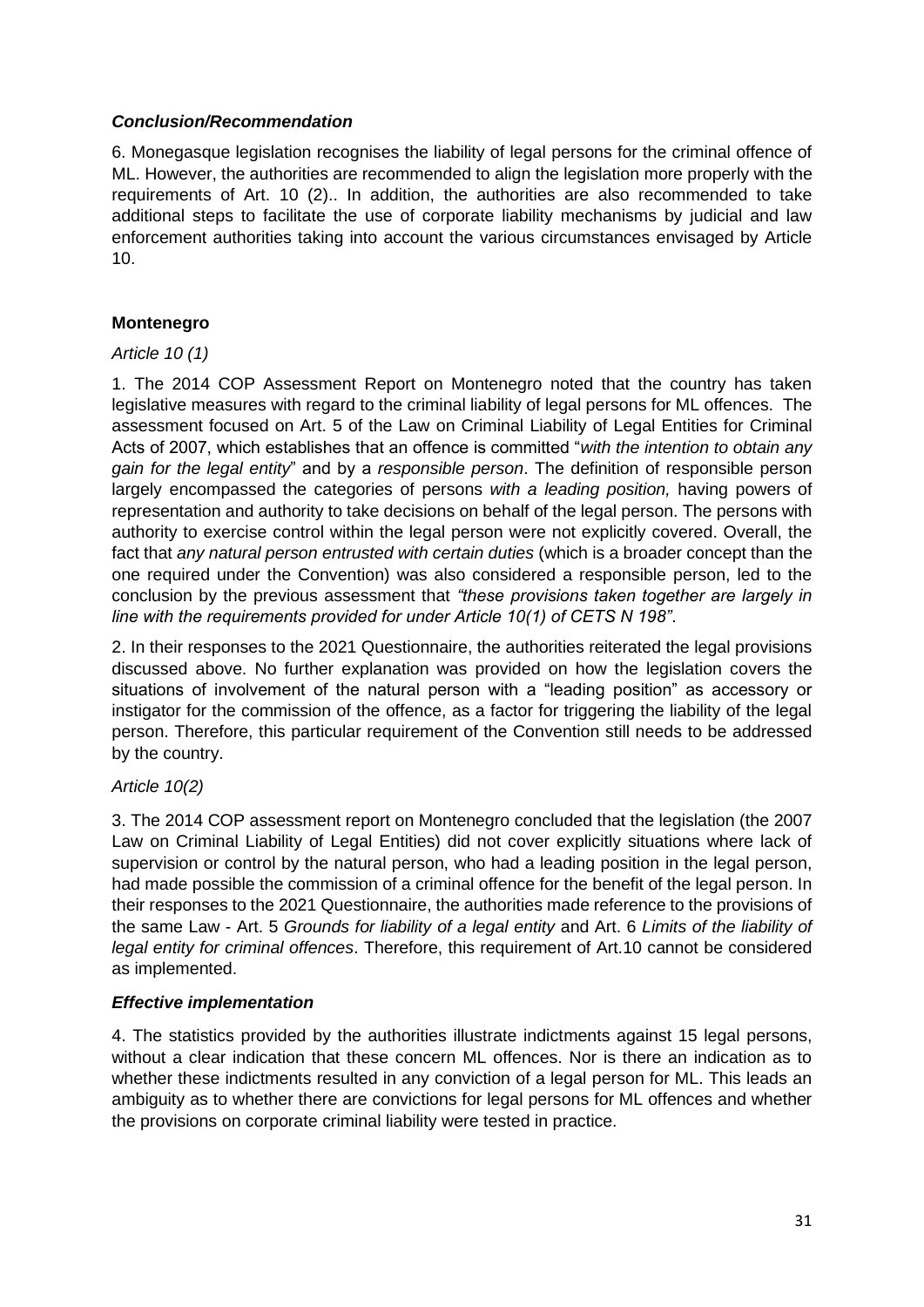### *Conclusion/ Recommendation*

5. The corporate criminal liability regime in Montenegro is partially in line with the requirements of Art. 10(1) of the Convention. The issue regarding the acts of the natural person with a leading position as accessory or instigator, being a precondition for the corporate liability, still needs to be addressed. In addition, the legislation does not expressly and fully implement the requirements of Art.10(2). Therefore, the authorities are recommended to undertake legislative measures as necessary to provide for the liability of legal entities for the offence committed due to the lack of supervision or control. The indictments against 15 legal persons (even if not for ML) is definitely a positive sign for developing the case law. Nevertheless, since no conviction for the ML was provided, the authorities are recommended to take additional steps to facilitate the use of corporate liability mechanisms by judicial and law enforcement authorities taking into account the various circumstances envisaged by Article 10.

### **The Netherlands**

### *Article 10 (1)*

1. Dutch legislation (Article 51 of the Dutch Criminal Code) provides for the liability of legal persons for the criminal offence of ML. Legislation does not establish specific criteria which have to be met for imposing the criminal sanction against legal persons. This notwithstanding, the explanations provided by the Dutch authorities indicate that these criteria were developed by the jurisprudence, namely through the Supreme Court rulings of 23 February 1954 (IJzerdraad case) and 21 October 2003 (Zijpe case), which were confirmed and further clarified by the subsequent Supreme Court decisions. The relevant jurisprudence confirms that the basis for criminal liability of a legal person is whether the relevant *behaviour* of a natural person can be reasonably attributed to a legal person. In authorities' view, this provides a wide legal basis for attribution of criminal liability to a legal person, including for 'the lack of supervision or control'. Relevant extracts from these cases were made available to the rapporteurs. Indeed, these cases provide relevant criteria which are to be used to determine in which cases the behaviour of natural persons can be attributed to legal persons. Dutch authorities call this as '*functioneel daderschap'* (i.e. 'effective perpetration'). Effective perpetration can be established when a legal person has a) disposition force over, and b) acceptance of the prohibited physical behaviour of another natural person. The disposition force over the prohibited physical behaviour of another, means that the accused has a hierarchically higher position and thus a control (i.e. to permit or to ban) acts of another natural person, often an employee, who performs the prohibited act. Acceptance means that the accused knew that a prohibited act took place, or knew that the act generally happens in such a (prohibited) way but did nothing to prevent such situation.

2. Unlike the scope of the Convention (the requirements concerning the categories and involvement of natural persons in committing an offence, i.e. "any person who has a leading position") the criteria established by the Dutch jurisprudence is by far broader and refers to anyone *"working for the company"*, whether the person has a leading position in the company or not.

3. Liability of legal persons is possible in cases where the natural person acted as instigator or accomplice. This is based on the general provisions of the Criminal Code ( Art.48 ) which establishes the liability of natural persons who intentionally aids and abets the commission of a serious offence. Once it is determined that a legal person could be held liable, the exact involvement of a natural person can then be determined. Whether a natural person acted as a co-perpetrator, instigator, accomplice or as a participator in a criminal organisation is then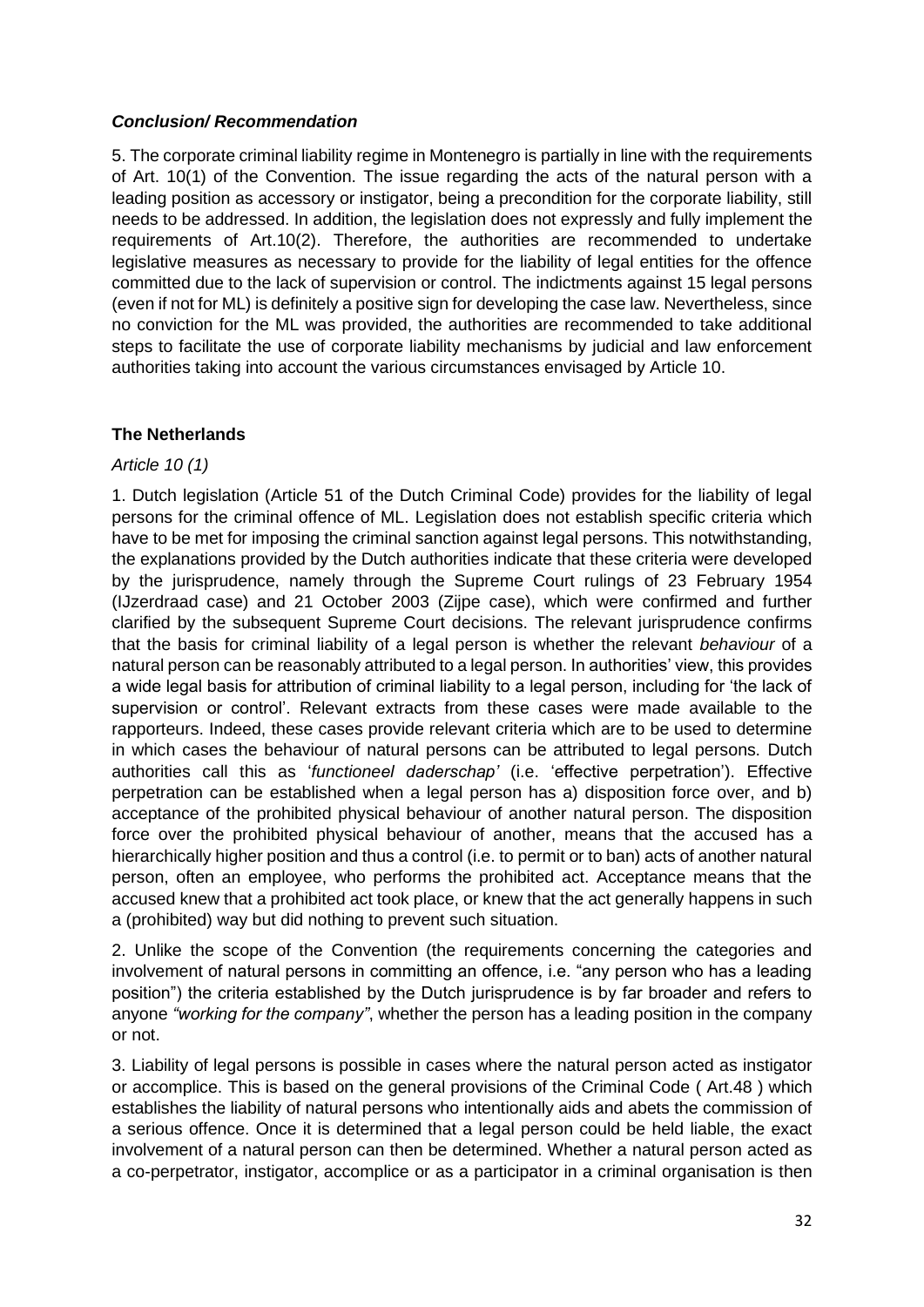decided in accordance with Articles 47 and 48 Criminal Code. In the view of the rapporteurs, the explanations provided by the authorities indicate that these provisions in conjunction with the criteria developed by jurisprudence cover the requirements of the Article 10 (1).

# *Article 10 (2)*

4. Dutch legislation does not have provisions which directly addresses the requirements of the Article 10 (2) in the legislation. However, the authorities advised that the above-mentioned jurisprudence (Zijpe case) provides for corporate criminal liability in cases when *"the behaviour was under the control of, accepted or deemed to have been accepted, or failed to have been prevented by the company".* In addition, they referred to the recent case of ING Group Bank where a natural person who was in charge of supervision, was prosecuted. In authorities view, the jurisprudence has shown that Art.10(2) is applied in practice and that the Art. itself does not require 'legislative measures' but rather 'measures' which is what they already had. The rapporteurs, to the extent to which the jurisprudence was presented to them (i.e. the ING Group Bank case was not made available in English) agree that the Dutch system includes some form of liability of legal persons for the offence committed due to the lack of supervision or control. In rapporteurs' view, the country would still benefit if corresponding legislative amendments would be introduced to clearly reflect the requirements of Art.10 of the Convention.

# *Effective implementation*

5. The authorities provided statistics on the number of cases where the liability of legal persons for the ML offence had been established. In the period 2015-2020, 138 legal persons were held liable for ML offences. In addition, jurisprudence was presented in order to demonstrate the practical application of specific criteria required by Art. 10 (1 and 2). The presented jurisprudence is relevant and confirms the effective application of Article 10 by Netherlands.

### *Conclusion/Recommendation*

6. Dutch legislation and jurisprudence introduced the liability of legal persons for the ML offence. The jurisprudence appears to be well developed and it interprets the legislation broadly, thus applying the requirements of Art.10 of the Warsaw Convention. This notwithstanding, the rapporteurs recommend to authorities to consider amending the legislation and fully reflect the requirements of Article 10 therein. The authorities are also encouraged to continue developing case law on the liability of legal persons for ML offences.

# **North Macedonia**

### *Article 10(1)*

1. Criminal legislation of the Republic of North Macedonia provides for the liability of legal persons. The Criminal Code either includes the possibility of legal persons being held liable as one of the provisions of an article which defines exactly the offence (Criminal Code, Art. 28-a (1)) whilst for the other offences (i.e. those which do not have such a provision in articles where they are defined) the criminal liability of legal entities is envisaged if a significant material benefit has been acquired or significant damage has been caused to others (Criminal Code, Art. 28-a (2)).

2. Money laundering incrimination explicitly envisages the criminal liability of the legal person (Criminal Code, Art 273 (6)). Furthermore, there are specific conditions required to be met to hold legal persons liable. Consequently, the liability is possible if the offence is committed by a responsible person within a legal entity, on behalf, for the account and for the benefit of a legal entity. 'Responsible person' is defined in Art. 122 (7) of the CC, and it includes a natural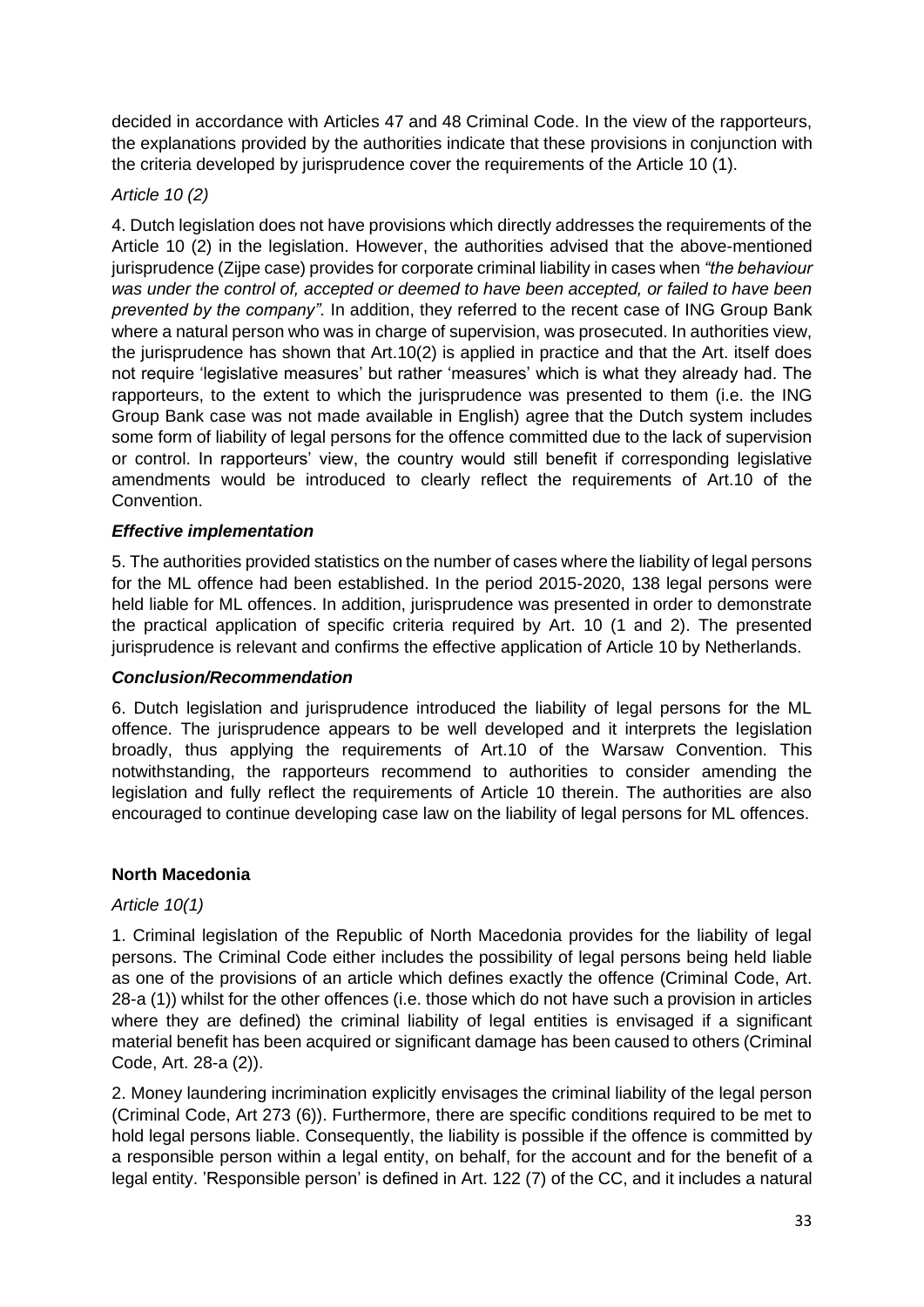person entrusted with the execution of regulations, use of property, management of production and supervision. In rapporteurs' view this definition lacks of one of the elements envisaged by Art. 10 (1) and that is a natural person with the power of representation.

3. The legal entity shall also be liable for a crime even when there are factual or legal obstacles for determining the criminal liability of a natural person as an offender (Art. 28-b (2) CC).

4. Authorities indicated that the liability of legal persons is possible when the natural person has acted as accessory or instigator in the commission of the ML offence if it is committed by a responsible person within a legal entity, on behalf, for the account and for the benefit of a legal entity. According to what the authorities have explained, liability of a natural person acting as an instigator or an accomplice is covered by the general part of Criminal Code, in particular Art. 22 and 23. Article 22 of the CC states that 'if two or more persons, by participating in an act of committing or by any other significant contribution towards the committing of the crime, jointly commit a crime, each one of them shall be sentenced with the proper sentence prescribed for such crime.' In addition, according to the Article 23 stipulates that 'whosoever premeditatively instigates another to committing a crime, shall be punished as if he had perpetrated the crime himself. Consequently, in all instances, whether the natural person committed the crime or acted as an accessor or instigator of the crime, criminal liability of the legal person would be possible.

### *Article 10(2)*

5. A legal person is liable for an offence committed due to failure of the governing, managing and supervising body to prevent a crime, or if they conceal it or do not report it. This rule is valid only with regard to an offence resulting in significant proceeds or in significant damage to a third party (Criminal Code, Art. 28 (a)).

### *Effective implementation*

6. The authorities provided some examples of the prosecution of legal persons for ML offences. Whilst these initiatives are welcome, a firm conclusion on effective application of Art.10 cannot be reached due to the fact that these cases are still pending before the court.

### *Conclusion/Recommendation*

7. Whilst the legislation of North Macedonia provides elements of the corporate liability as prescribed by Art. 10 (1,2), some important requirements are still to be included in the legislation in relation to Art.10(1). Therefore, the authorities are recommended to introduce the definition of the natural person who has a leading position  $-$  i.e. add the element of Art.10(1) a. Likewise, authorities shall adopt legislative measures as to extend the liability of legal persons regardless of the amount of benefit or damage caused. In addition, the authorities are also encouraged to take additional steps to facilitate the use of corporate liability mechanisms by judicial and law enforcement authorities taking into account the various circumstances envisaged by Article 10.

# **Poland**

### *Article 10 (1)*

1. Poland has undergone the COP assessment in 2013 and was reassessed three times under the follow up procedure (in 2015, 2016 and 2017). It was noted that the corporate liability of legal persons was introduced in 2002 through provisions of the Act of 28 October 2002 on the Liability of Collective Entities for acts prohibited under penalty. The legal person could be held liable for offences committed by a natural persons who held a leading position and for the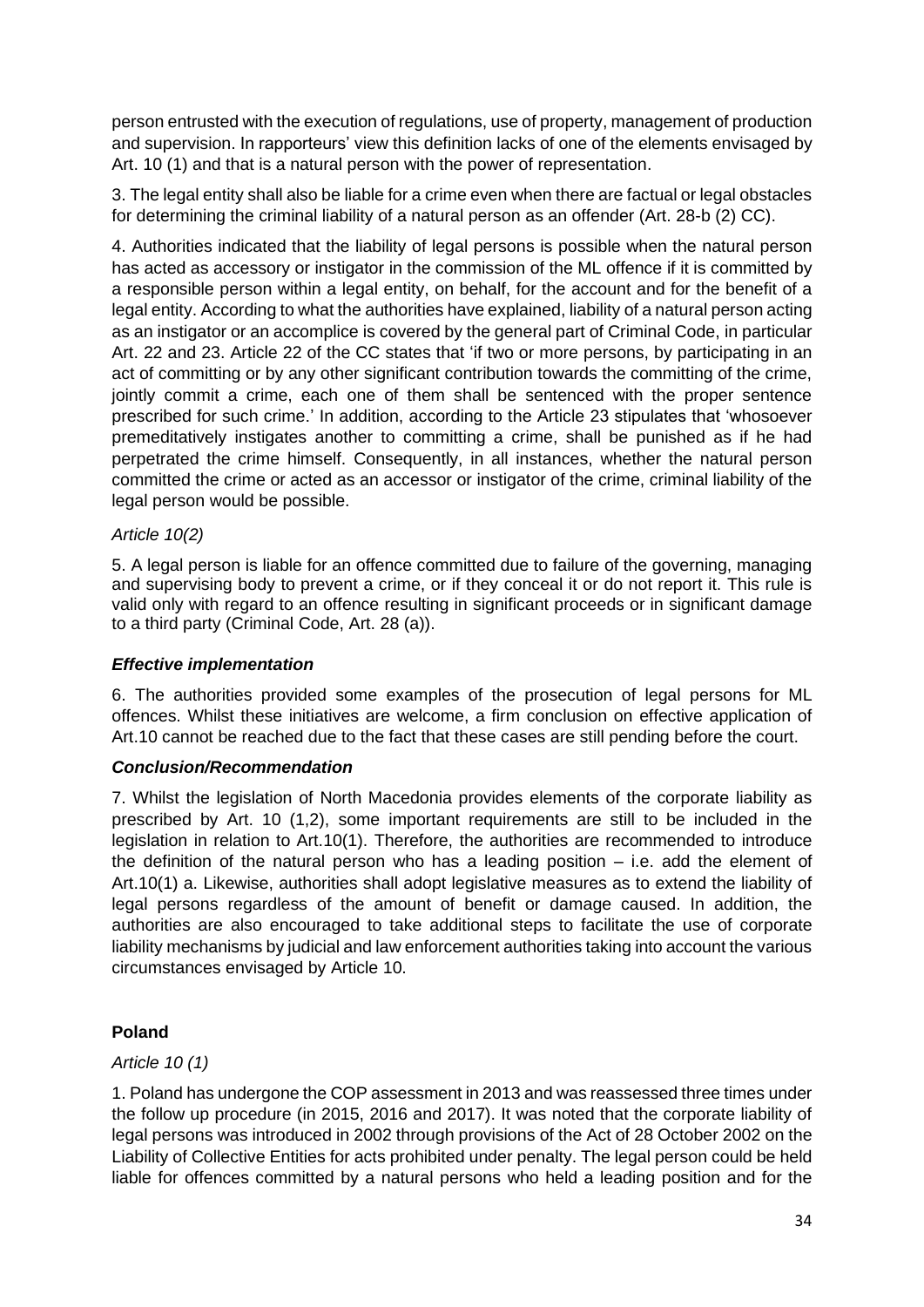benefit of the legal person (Art. 3). The Conference of the Parties, in its assessment report, concluded that the definition of corporate liability was broadly in line with Art.10. However, there had been no final convictions or indictments of legal persons for money laundering or any other economic crime. Poland was recommended to conduct a review for identifying and removing possible obstacles to use the corporate liability, including the elimination of the precondition of prior liability of natural person(s). In the follow up reports it was stated that the recommendations had not been addressed even though the authorities informed about the preparatory steps introducing a new system of criminal liability for corporate entities.

2. In their responses to the 2021 Questionnaire, the authorities, further to the above-mentioned provision, drew the rapporteurs attention to Art. 4 of the Act of 28 October 2002 on Liability of Collective Entities for Acts Prohibited under Penalty. This article requires a valid conviction or the discontinuation of criminal proceedings against a natural person in order to hold legal persons liable. This presents a considerable restriction with regard to the principles of corporate liability as envisaged by Art.10.

3. The authorities indicated that the criminal liability for the accessory (aiding and abetting) and instigator is the same as liability of a perpetrator (Art. 18 of the Criminal Code). Bearing in mind the secondary nature of the corporate liability, a prior conviction of the natural person as accessory or instigator would be necessary to hold a legal person liable in line with this requirement of Art.10(1).

# *Article 10(2)*

4. In the 2013 COP assessment report on Poland, rapporteurs noted that there was a legal provision enabling the liability of legal persons for the offence committed due to the lack of supervision or control (Art. 5 of the Liability of Collective Entities for Acts Prohibited under Penalty). Nonetheless, the restrictions imposed by Art. 4 of the Act, as described above, limit such liability to the situations where there is a conviction against a natural person or the process against him/her is discontinued.

# *Effective implementation*

5. For the period 2015 – 2018, the authorities informed about 18 final judgments against legal persons under the provision of the 2002 Act. None of them are for ML offences. No convictions were achieved since 2018. Consequently, it cannot be concluded that Art.10 has been effectively applied in practice.

### *Conclusion/Recommendation*

6.The Polish legal framework implements, in general, the requirements of Art. 10(1) and (2) of the Convention. The recommendations of the 2013 COP assessment report regarding the need to review the corporate liability regime in terms of the potential obstacles for effective implementation and the possible elimination of the pre-condition of establishing the liability of a natural person before holding a legal person liable, have not been implemented. Therefore, the recommendations of the 2013 COP assessment report on Poland on the implementation of Art. 10 of the Conventions are still valid and remains to be implemented by the country.

# **Portugal**

# *Article 10 (1)*

1. Portuguese authorities indicated that liability of legal persons for money laundering offences is envisaged in Art. 11 of the Criminal Code. A legal person shall be held liable for the offence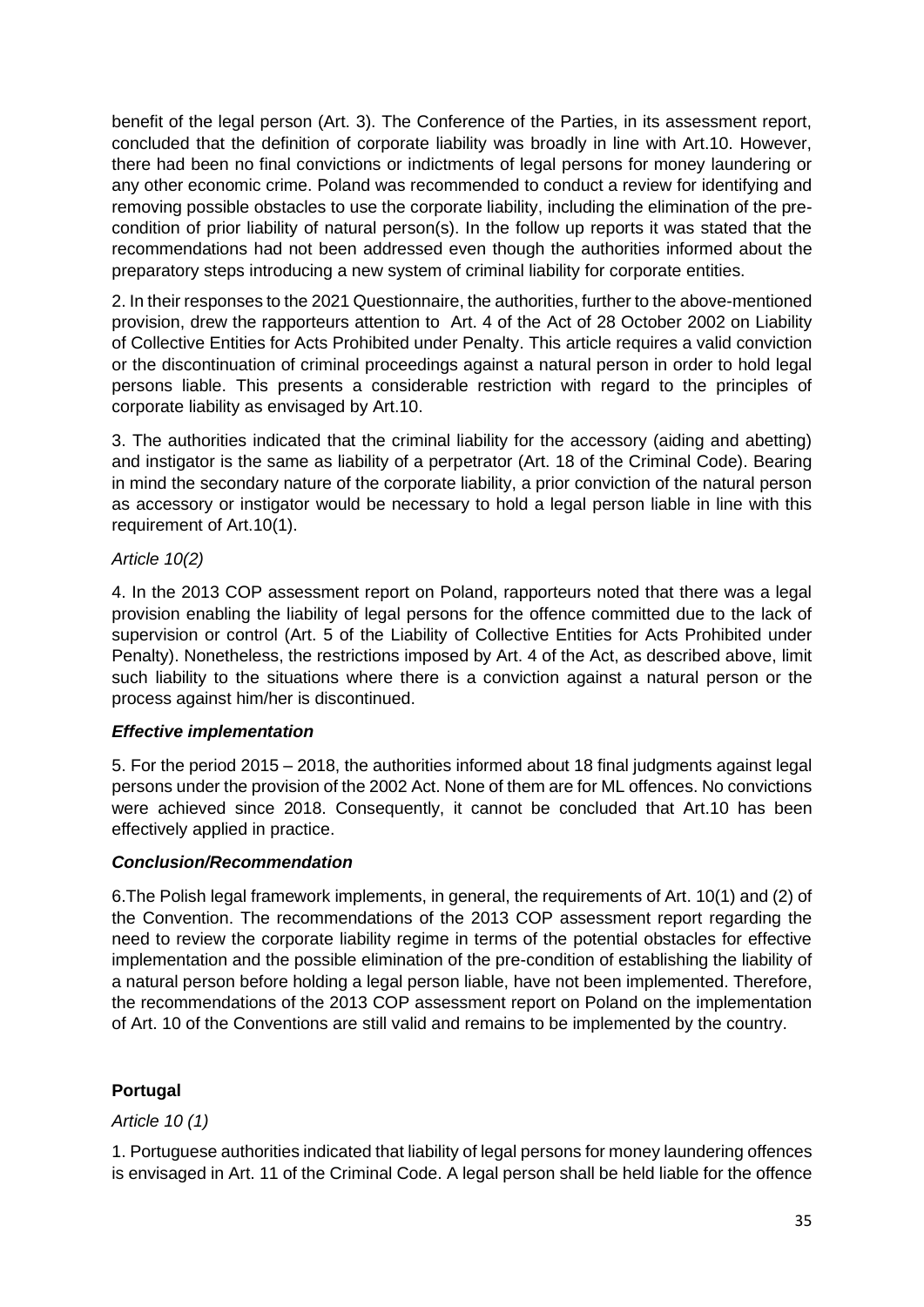committed on their behalf and in their collective interests by persons holding a leading position or by anyone acting under its authority as a result of a breach of their duty of supervision or control. The norms envisage a form of protection of the entities against their liability in cases when the natural person "*has acted against express orders or instructions*" (Art. 11(6)). The acts must be committed by "*persons holding a leading position*" within the legal entity. Para. 4 of Art. 11 clarifies that it is understood that "*the bodies and representatives of the legal person and whoever has authority to exercise control over its activity occupy a leading position*". The presented conclusions of the case-law clarify that *"acting as an organ of the company does not have to mean acting as the holder of the organ, with a valid formal bond. What really matters is the exercise by the agent of a power corresponding to that of the body...".*

2. In their responses to the 2021 Questionnaire, the Portuguese authorities consider that the requirement of Art. 10(1) with regard to the situations of the liability of legal persons when the natural person with a "leading position" acted as accessory or instigator, is implemented by the *normative regime in force*, namely, Art. 11 of the Criminal Code. Art. 26 and 27 of the Criminal Code establish the criminal liability of the persons acting as accessory or instigator, who shall be punished in the same manner as the principal to the crime - a person who "*intentionally determines another person to carry out the act"* (Art. 26) and who "*in any manner aids and abets another person in the commission of a crime*" (Art. 27), If the person who has a leading position within the legal person acts as an accessory or an instigator, he or she can be convicted, including for ML, which may trigger the criminal liability of the legal person in accordance with Art. 11 of the Criminal Code. Therefore, it can be concluded that the specific requirement of the Convention is met.

# *Article 10(2)*

3. An offence committed by anyone under the authority of the person with a leading position, as a result of "*a breach of their duty of supervision or control*" is also a criterion which can determine the criminal liability of the legal person (Art. 11(2) b) of the Criminal Code). Therefore, the requirement of Art. 10(2) of the Convention is met.

### *Effective implementation*

4.Authorities indicated and presented statistics regarding the criminal liability of legal persons are maintained, including cases of convictions against legal persons for ML offence.

### *Conclusion/Recommendation*

5. Portugal has implemented the requirements established under Art. 10(1) and (2) of the Convention. Article 10 is effectively applied by the jurisdiction. Therefore, the authorities are recommended to continue facilitating the use of corporate liability mechanisms by judicial and law enforcement authorities taking into account the various circumstances envisaged by Article 10.

# **Romania**

### *Article 10 (1)*

1. Romania has undergone the COP assessment in 2012 and the follow up procedure in 2014. Both reports noted that legislation provided for the liability of legal persons for ML offences (Art 19<sup>1</sup> of the Criminal Code) and provisions were broadly in line with the requirements of Art. 10 (1).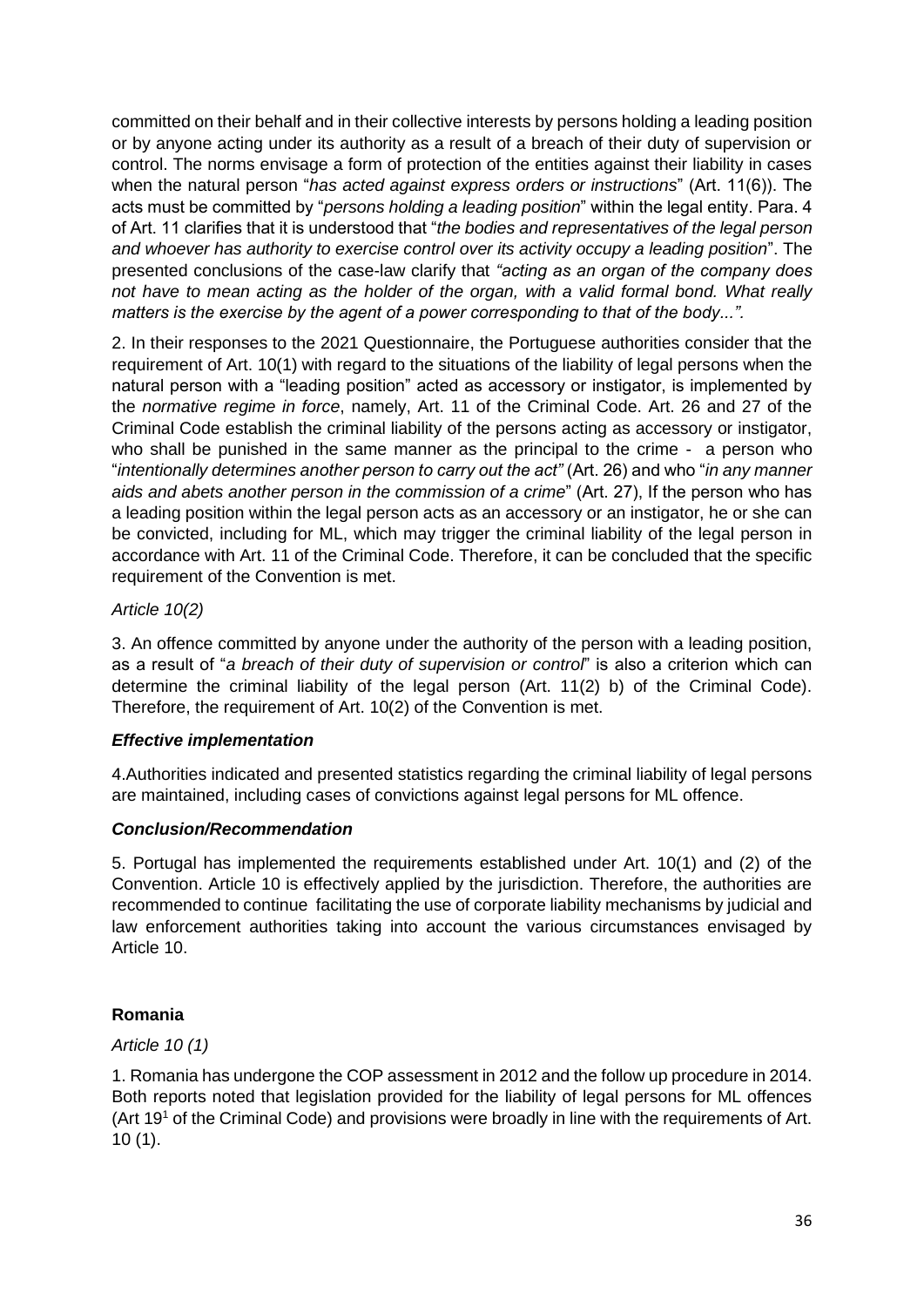2. From the responses to the 2021Questionnaire, it becomes apparent that the legislation has undergone changes since the last assessment. The Criminal Code has been replaced in 2014 and previously assessed provisions of Art. 19<sup>1</sup> of the 1968 Criminal Code on corporate criminal liability have been replaced by Art. 135 of the CC. Nevertheless, the new article maintained the same features as the previous regime on the criminal liability of legal persons, including for ML offences. The liability of legal person is possible when offences are committed: i) *"in the performance of the object of activity of the legal person"*; ii) *"in their interest"*; *iii)* on their *"behalf"*. The conditions are alternative and fulfil the corresponding requirement of the Convention.

3. Art. 135 of the CC, in a similar manner as the previous Art.  $19<sup>1</sup>$ , uses a broad approach, without specifying the categories of natural persons, whose actions can determine the liability of the legal persons. Any category of person acting in the course of action of a legal person, which is an action in its interest or on its behalf, is covered. This would include persons having managing positions and non-employees who have some legal or factual relationship with the legal entity. Therefore it can be concluded that the category of natural persons in the Criminal Code is in line with the scope of the natural person who holds the leading position as established by the Art. 10(1) of the Convention.

4. Authorities have indicated that the Criminal Code imposes a general provision dealing with the instigator and accomplice and therefore the legal person can be held liable when natural persons acted as accessory or instigator (Art. 47 and 48 of the CC). If the person who has a leading position within the legal person acts as an accessory or an instigator, he or she can be convicted, including for ML. Same articles induce the criminal liability of the legal person in accordance with Art. 135 of the CC. Therefore, it can be concluded that the specific requirement of the Convention is met.

# *Article 10(2)*

5. The 2012 COP Assessment Report noted that the legislation did not explicitly foresee that corporate liability was applicable in cases the criminal conduct was a result of a lack of supervision whist the Romanian authorities argued that this was a natural pre-condition for holding a legal person liable under the criminal law.

6. In their responses to the 2021 Questionnaire, authorities indicated the same Article 135 of the Criminal Code when arguing on the implementation of this provision of the Convention. In addition, the authorities referred to Art. 49 of the AML Law which states that *the commission of the ML offence by one of the obliged entities, in the course of its professional activity, as provided under art. 5 of this Law, shall be considered as an aggravating circumstance.* Whilst the rapporteurs are of the view that the Criminal Code does not explicitly envisage the liability of legal persons in cases when the offence would be committed as a result of a lack of supervision or control by a natural person holding a leading position, the aforementioned provision of the AML law provides, to some extent, a liability when lack of supervision has made possible the commission of an ML offence. This liability is limited to the entities subject to AML/CFT obligations and does not extend to all legal persons. On the other hand, the OECD report 'Liability of Legal Persons for Corruption in Eastern Europe and Central Asia'<sup>12</sup> considered Romania as the only ACN<sup>13</sup> country *where the corporate liability doctrine has been developed in the light of the organisational approach*. The report also states that the law does not determine the specific persons whose acts will trigger the liability of a legal entity, but it requires that their "deeds have to be committed in the form of the guilt provided by the penal

<sup>12</sup> <https://www.oecd.org/corruption/ACN-Liability-of-Legal-Persons-2015.pdf>

<sup>&</sup>lt;sup>13</sup> Anti-Corruption Network for Eastern Europe and Central Asia (ACN)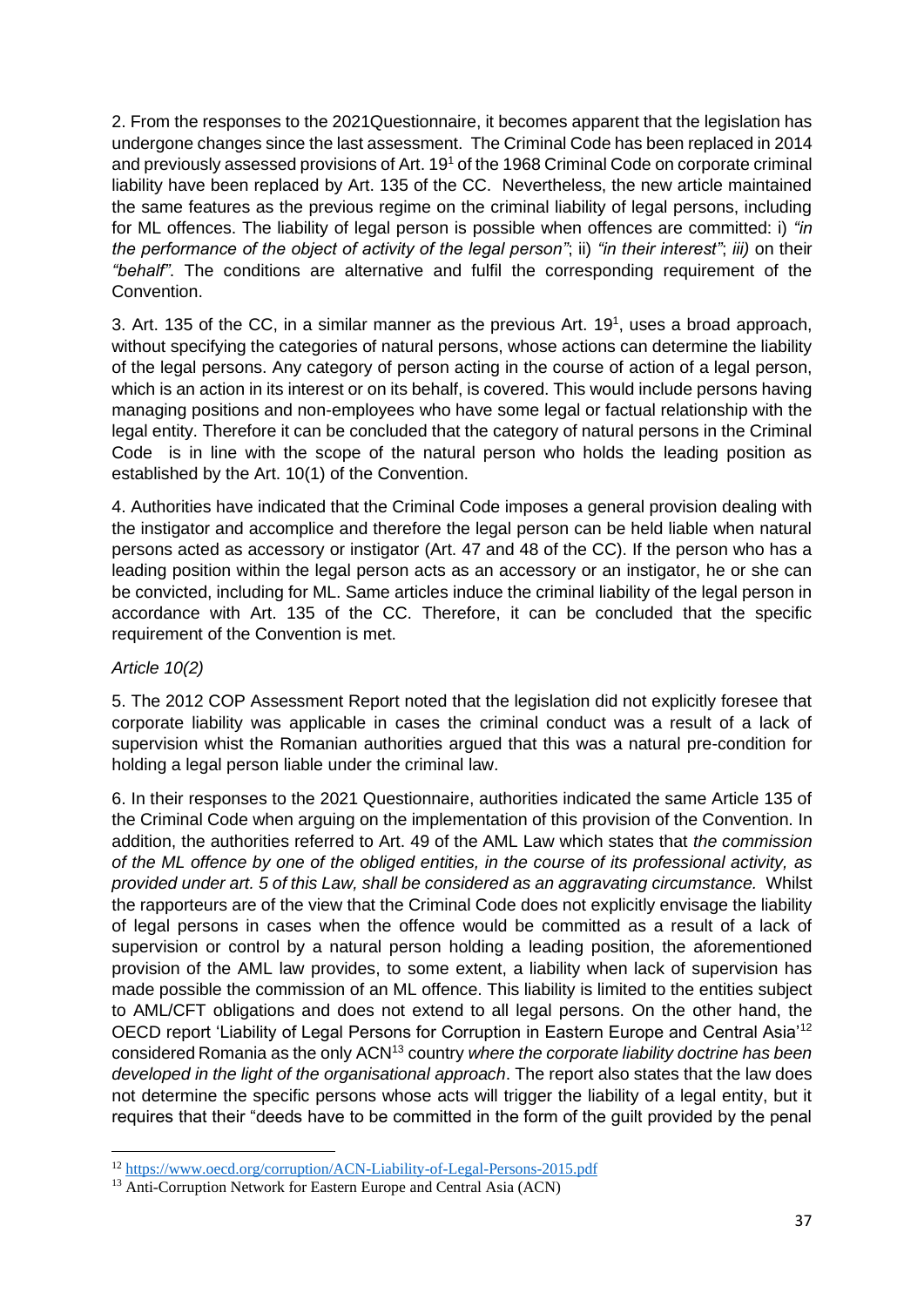law". What constitutes the guilt of the legal person is not specified in the law, but according to the doctrine, the guilt should be attributed in two steps, not only to the natural person, but also to the legal person (its organs) who instigated, authorized, tolerated the criminal behavior, **did not control or supervise its employees**, did not ensure a proper internal organization or a proper integrity policy. The rapporteurs took a note of this conclusion, as well as the interpretation of legislation as quoted in this report which further specifies the regime Romania has for this particular aspect of corporate liability. Consequently, the rapporteurs' view is that the criterion under Art. 10(2) of the Convention is implemented, though indirectly and without clear legislative provisions in the Criminal Code or elsewhere (i.e. the referred AML Law)..

### *Effective implementation*

7. The implementation of the provisions on corporate criminal liability was demonstrated through the statistics provided by the Romanian authorities. During the period 2018 – 2020, 41 legal entities were prosecuted for ML (usually together with the natural persons). It is not clear from the information submitted how many and if any of the prosecuted cases ended in a conviction. Nevertheless, compared to the situation as described in the 2012 COP assessment (4 indictments of legal persons for ML, with no conviction), the effectiveness of the regime could be considered as improved.

### *Conclusion/ Recommendation*

8. The Romanian corporate criminal liability regime is broadly in line with the requirements established under Art. 10(1) of Convention. The exact fact on what constitutes corporate liability in case of lack of supervision is not specified in the laws, but in the doctrine as further elaborated above. Since the current legislation does not expressly implement the provisions of Art. 10(2), authorities are recommended to introduce further clarity via legislative or other measures for the offences committed by legal persons due to the lack of supervision or control. Although it is not clear how many (if any) convictions of legal persons for ML were achieved, the prosecution against 41 legal persons for ML offences is an indicator that implementation of the relevant provisions moves in the right direction. Romania is encouraged to continue developing case law in this area.

### **Russian Federation**

### *Article 10(1)*

1. Russian legislation does not foresee the criminal liability of legal persons due to the fundamental principles of domestic law. However, legal persons are subject to administrative sanctions for the failure to comply with the Code of Administrative Offences. This is without prejudice to the criminal or administrative liability of natural persons who manage or direct a legal person (CAO Art. 2.1(3)).

2. Russia underwent the FATF mutual evaluation process and the report was adopted in 2019. In the MER, assessors noted under Recommendation 3, criterion 3.10, that there was a shortcoming concerning the liability of legal persons for the ML offence. According to CAO Article 15.27(4) it is an administrative offence for an organisation or its officials to fail to apply the AML/CFT law if such a failure results in ML or TF "*established by an effective court sentence*." This offence is mainly intended to punish compliance violations by obliged entities.

3. Authorities also informed about the fact that the draft federal law has been prepared. The aim of this law is to introduce the liability of legal entities in line with the requirements of Art.10 of the Warsaw Convention.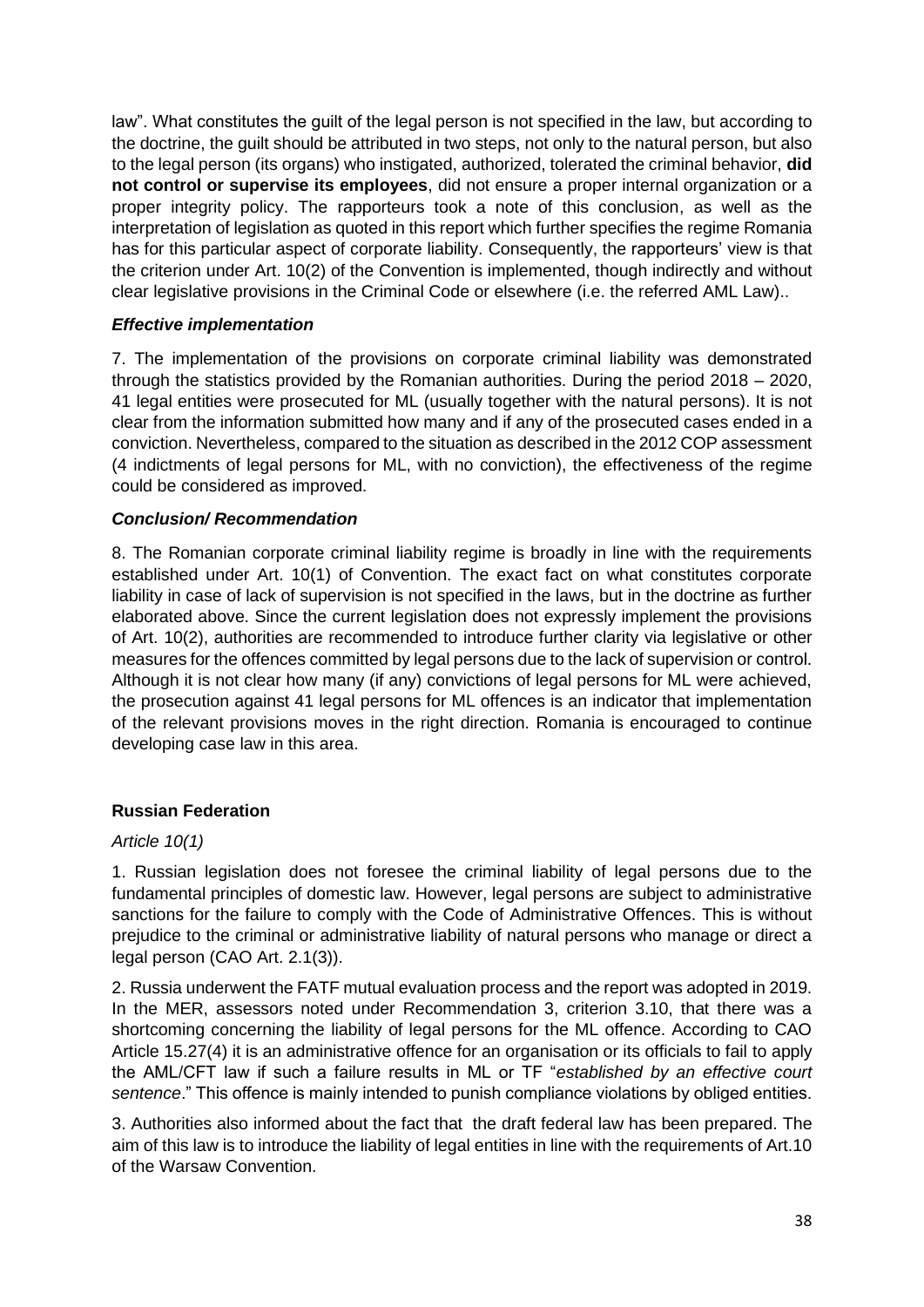### *Article 10(2)*

4. . In the response to the 2021 Questionnaire, the Russian Federation indicated that, in line with Article 2.1 (2) CAO a legal person shall be held liable for an administrative offence in case it fails to observe regulations whose violation is administratively punishable. This notwithstanding, the wording as it stands in this article does not fully reflect the requirements of Art.10(2) of the Convention.

### *Effective implementation*

4. The authorities, in their responses to the 2021 Questionnaire, did not provide case examples or statistics.

### *Conclusion/Recommendation*

5.Russian authorities are recommended to further develop their legal system as may be necessary to implement both paragraphs of Art. 10 (1 and 2). Once this is completed, the authorities should take additional steps to facilitate the use of corporate liability mechanisms by judicial authorities taking into account the various circumstances envisaged by Article 10.

### **San Marino**

### *Article 10 (1)*

1. The concept of criminal liability of legal persons has been introduced in San Marino by the Law No. 99 of 2013 on the liability of legal persons. The Law is applicable in relation to all types of legal entities, including public bodies carrying out economic activities (Art. 1(1)). Art. 2(1) a) of the Law fulfils the mandatory element established by the Convention (Art. 10(1)) requiring offences to be committed on *behalf* or in the *interest* of legal persons. The offence must be committed by a *"person who had the power to act for the legal person"*. Although not expressly stated, the provisions of Art. 2(1) b) of the Law and the case-law provided by the authorities, indicate that all categories of persons listed under the Convention's concept *"who have a leading position"* are encompassed.

2. The liability of legal persons is possible when the responsible person acts as accessory or instigator and the offence is committed on behalf, through and/or in favour of the legal person. According to the explanations provided by the authorities, the two hypotheses of the natural person acting as an accomplice or as an instigator are covered by the provisions of the Criminal Code, namely Art. 73 and 289. Under Art. 73 of the Criminal Code (Complicity and collaboration), all those who have in any way taken part in committing an act envisaged as a criminal offence, shall be subject to the punishment established for that offence. Pursuant to Art. 289, anyone who publicly instigates a crime is punishable with the first-degree imprisonment. Consequently, in all instances, whether the natural person committed the crime or acted as an accessor or instigator of the crime, criminal liability of the legal person would be possible.

# *Article 10(2)*

3. The liability of legal persons for the offence committed due to the *lack of supervision or control* is envisaged by the Art. 2(1) b) of the Law. The mandatory element is that the offence has to be committed *in carrying out the activity of the legal person.* The case-law provided confirms that this provision of the Convention is properly applied in practice. Furthermore, the authorities advised that it is not enough to show just the absence of supervision or control of the company, rather than a causal link between the responsible person's omission and the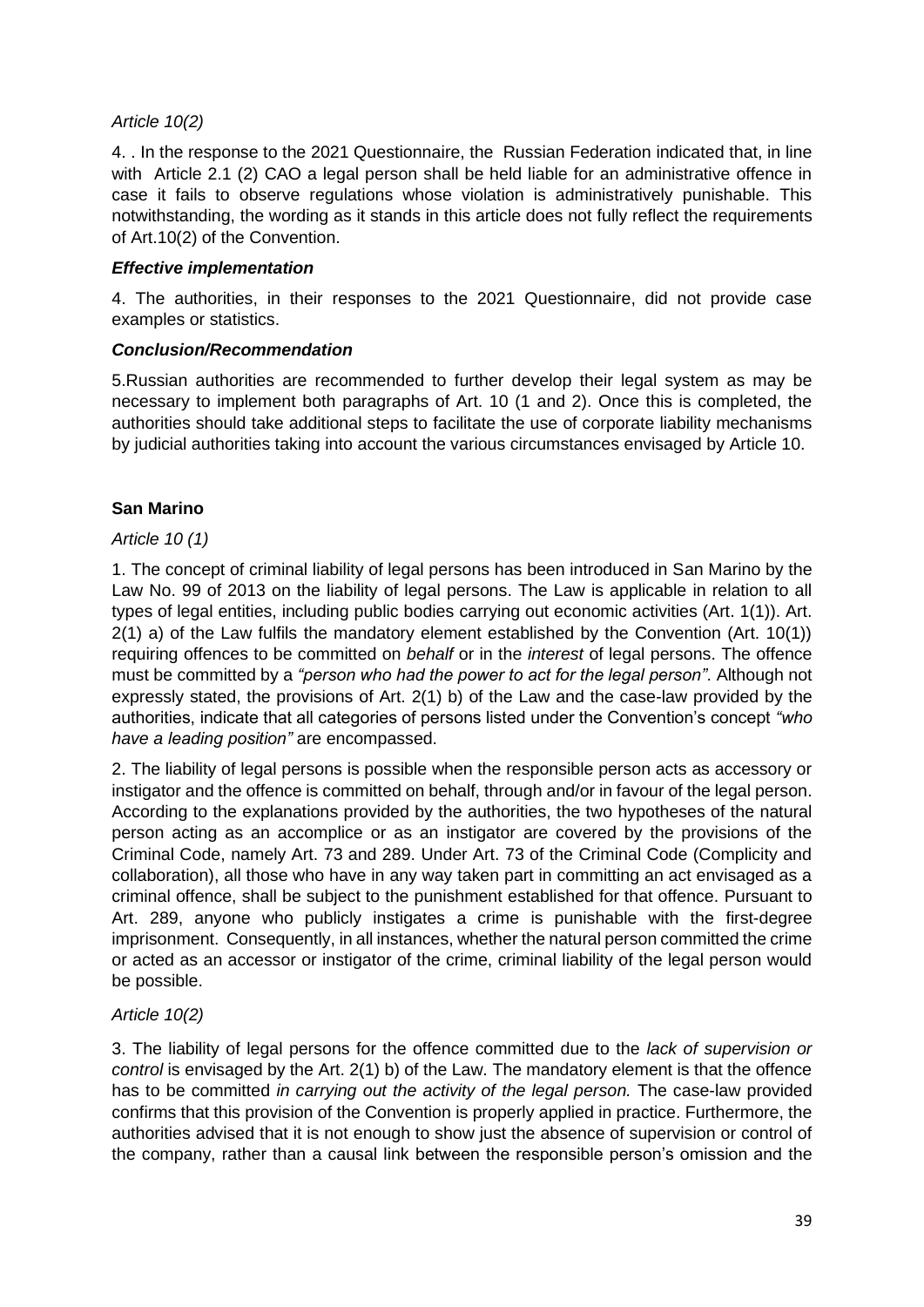crime needs to be proved. The legislation extends this condition to instances when the offence was *"possible because of an organisational failure attributable to the legal person".*

### *Effective implementation*

4. The provided statistics indicate six successful convictions of legal persons for ML offences (out of seven prosecuted cases), since the 2013 Law entered into force.

### *Conclusion/Recommendation*

5. San Marino implements the requirements of Art. 10(1) and (2) of the Convention. The provisions on corporate liability appear to be implemented effectively in the light of the six convictions of legal persons for ML offences. San Marino is encouraged to continue developing case law in this area.

### **Serbia**

### *Article 10(1)*

1. Serbian legislation established the criminal liability of legal persons for ML offences. The Law on Liability of Legal Entities for Criminal Offenses (Official Gazette of the RS, No. 97/08) defines conditions upon which a legal person can be held liable. Legal persons shall be liable for a criminal offense which, within the scope of its activities or authorisations, is committed by a responsible person with the intention of obtaining a benefit for the legal entity. In addition, the law provides a definition of the responsible person as a natural person who is - either in line with the regulations or de facto - entrusted with certain duties within a legal entity, as well as a person authorised to act on behalf of a legal entity (Article 5 (2) of the Law on Liability of Legal Persons for Criminal Offences). Given the definition provided by the authorities, it seems that the scope of the responsible person is in line with the requirement of the Art. 10 (1) of the Convention.

2. According to the submission of the authorities, responsibility of legal persons is envisaged even when the responsible person acted as accessory or instigator. The Law on Liability of Legal Entities for Criminal Offenses (Art.34) stipulates that the general part of the Criminal Code should apply when determining liability of legal entities. Furthermore, Art. 34 and 35 of the CC define complicity when committing a criminal offence which implies that the liability of legal persons will be triggered in cases when a natural person acted as accessory or instigator. It is apparent that these provisions meet the requirement of the Art. 10(1)

### *Article 10(2)*

3. Liability of a legal entity also exists if the ML offence is committed due to the lack of supervision or control by a responsible person (Article 6 par. 2 of the Law on Liability of the Legal Entity for Criminal offences).

### *Effective implementation*

4. No case law was provided. Authorities submitted statistics which show that two convictions, both not being final yet, against legal persons for ML offences have been achieved in 2020. This is an encouraging trend, however, it does not allow for a firm conclusion whether or not Art.10 is effectively implemented in Serbia.

### *Conclusion/Recommendation*

5. Serbia has implemented provisions of Art. 10 (1 and 2) and therefore legal persons can be held liable for the ML offence. Authorities are recommended to take additional steps to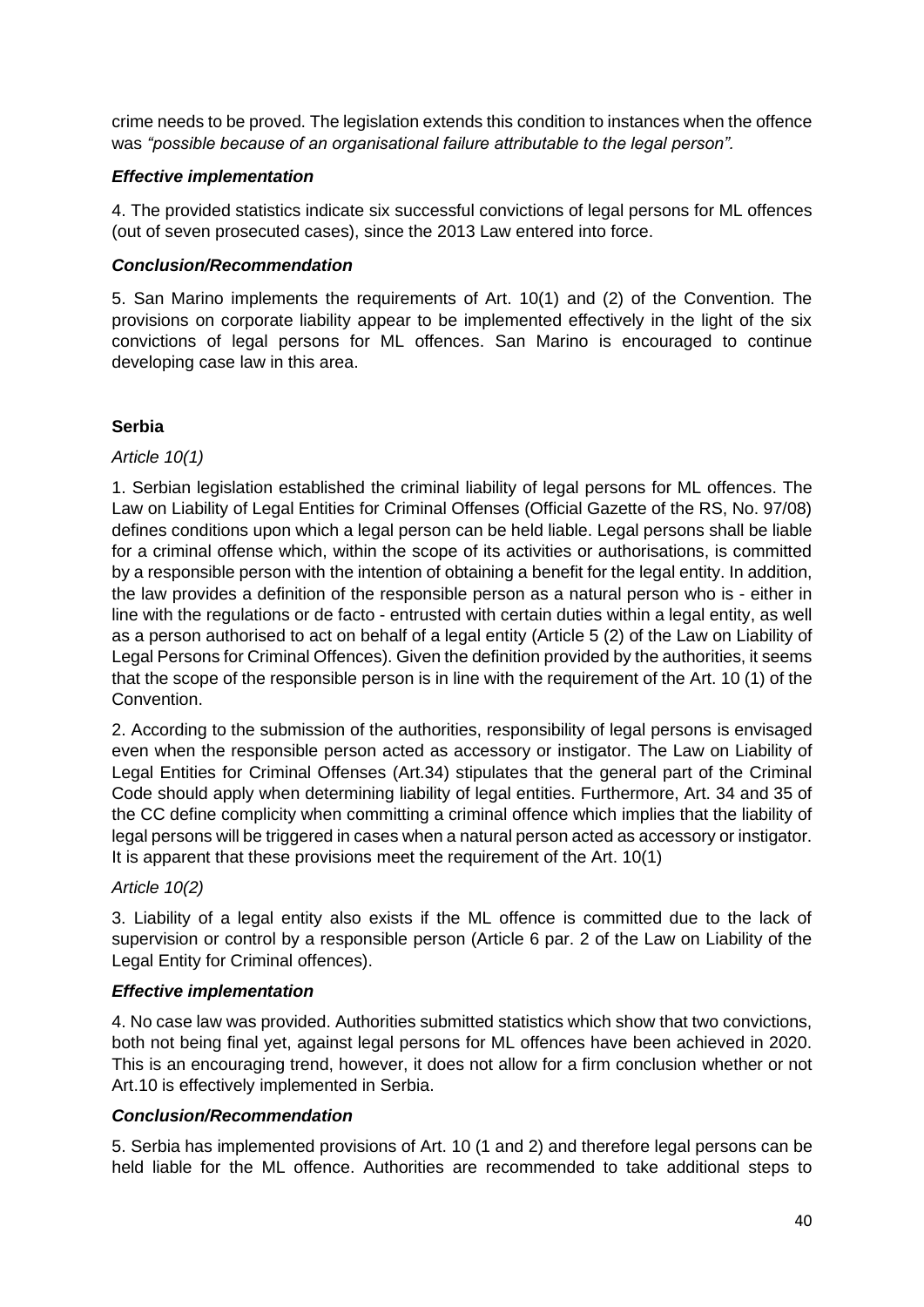facilitate the use of corporate liability mechanisms by judicial and law enforcement authorities taking into account the various circumstances envisaged by Article 10.

### **Slovak Republic**

### *Article 10 (1)*

1. Corporate criminal liability was introduced in the Slovak Republic through the Act No. 91/2016. Section 3 of the Act applies to a broad range of offences, including those related to ML (Sections 233, 234a and 234 of the Criminal Code). Legal persons can be held liable if the offence was committed *for the benefit* of the legal person, *on its behalf* or *as part of or through its activities.* Another element requires that the offence is committed by: i) *a member of its statutory body; ii) a person performing supervision or control within the legal entity;* iii) *a person*  authorised to represent the legal person or make decisions in its behalf. The conditions are considered to be met irrespective of whether the natural person was found criminally liable or if the specific person has been identified. These provisions include a wide range of individuals holding various levels of authority within the legal person, and therefore Art. 10(1) of the Convention is considered as implemented in the Slovak Republic. In addition, the legislation states that the liability can be determined by the actions of the "statutory body". It remains unclear how the liability would be linked to a statutory body in practice.

2. The liability of legal persons is possible when the responsible person acts as accessory or instigator and the offence is committed on behalf, through and/or in favour of the legal person, (Section 21 and 6(3) of the CC).

### *Article 10(2)*

3. Slovak legislation provides for the possibility to hold legal persons liable for the offence committed due to the lack of control or supervision. Namely, section 4(2) states that an offence would be committed in cases when the natural person referred to in Section 4(1) of the Act *fail to perform properly its control and supervision duties, even if by negligence.* This would not involve cases of "*negligible significance with regard to the object of activity of the legal person and to the manner, consequences and circumstances of the commission of the offence*".

4. No jurisprudence is available yet which would provide an interpretation of some terms and provisions where clarification appears necessary, such as the expressions (i) *"properly fulfil"* control or supervision duties or (ii) the "*negligible significance*" of the failure. It remains to be seen how the courts will interpret these provisions in practice.

### *Effective implementation*

5. All convictions against legal persons are publicly available and appear to be numerous.<sup>14</sup> The statistics also clearly indicate an increased effectiveness in recent years (202 criminal proceedings against legal persons in 2020 compared to 71 in 2018). The Slovak Republic indicated three final convictions against legal persons for serious ML. The imposed penalties appear to be dissuasive and include prohibition to undertake certain activities and forfeiture of property, including the whole property of the legal person (in two cases out of three).

# *Conclusion/ Recommendations*

6. Slovakia implemented the requirements of Art. 10 (1) and (2) of the Convention. However, some provisions would benefit from further interpretation/clarification or guidelines by judicial

<sup>14</sup> <https://esluzby.genpro.gov.sk/zoznam-odsudenych-pravnickych-osob>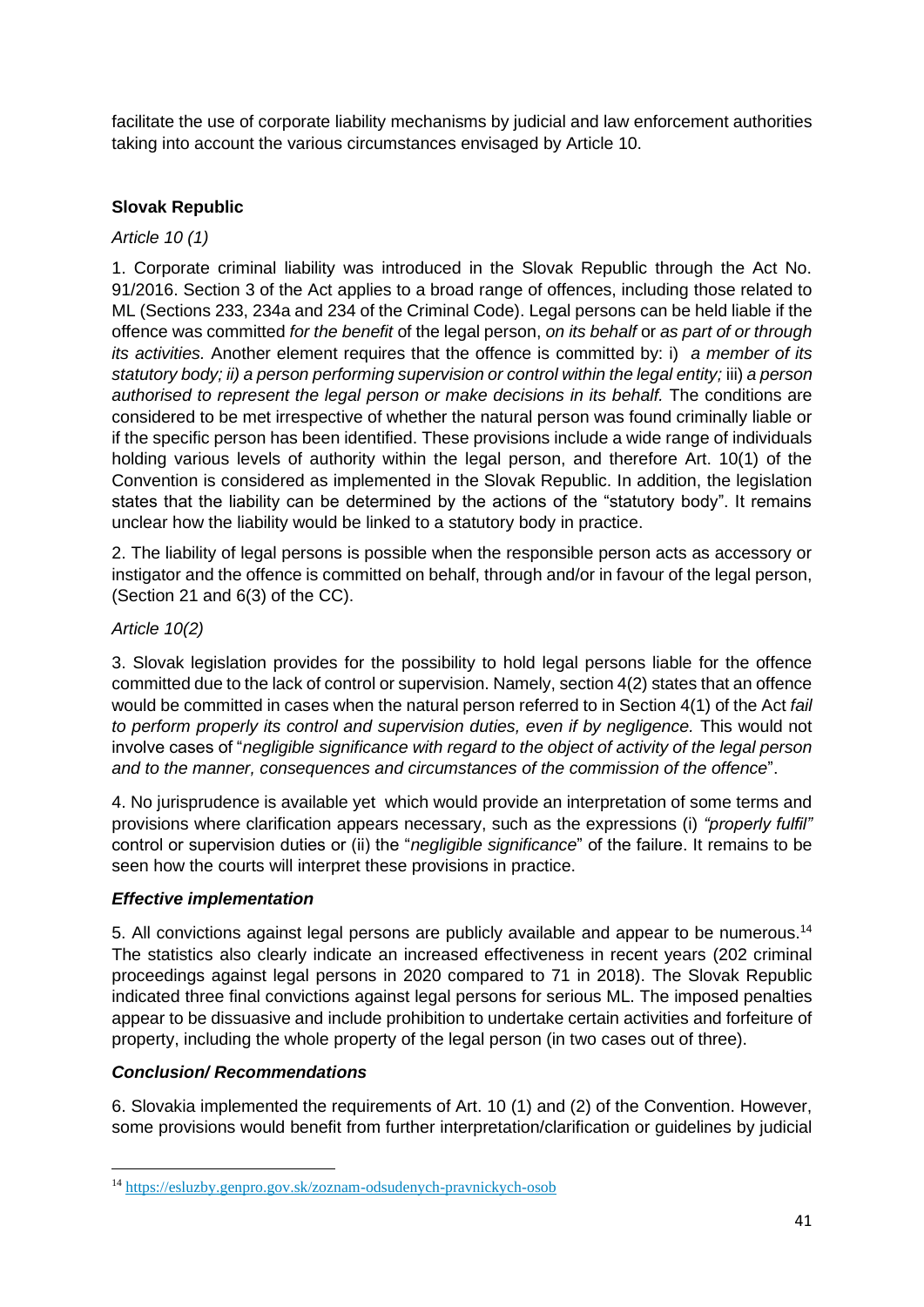authorities. This concerns the liability of a legal person linked to the actions of its statutory body and the meaning of the terminology used (e.g. *"properly fulfil"* control or supervision duties or the "*negligible significance*" of the failure to properly perform control or supervision duties). Slovakia is recommended to ensure that the interpretation and practical application of the exception from liability under Art. 4(2) with regard to cases of *"negligible significance"* does not enable legal persons to deny their liability. Numerous convictions of legal persons have been achieved for various offences which demonstrates the ability of the authorities to effectively apply the relevant provision. Three convictions against legal persons were achieved for serious ML, which further confirms the effective application of Art.10 (1 and 2) of the Convention. The Slovak authorities are encouraged to continue developing case law on the liability of legal persons for ML offences.

### **Slovenia**

### *Article 10(1)*

1. Slovenian Law on Liability of Legal Persons for Criminal Offences envisages in Art. 4, that legal entities can be held criminally liable for ML offences. Legal persons may be held liable if an offence is committed by a perpetrator in the name or on behalf of or for the benefit of a legal person and if: (1) the criminal offence committed entails carrying out an illegal resolution, order or endorsement of legal person's management or supervisory bodies, or (2) the legal person's management or supervisory bodies influenced the perpetrator or enabled him/her to commit a criminal offence Slovenian law goes even further, stating that an offence can be imputed to the legal person also if the legal person " acquires illegal property benefit or uses objects obtained through a criminal offence." Legal persons can be held liable if any natural person who acts in the name or on behalf of the legal person carries out an unlawful resolution, order or endorsement of a management or supervisory body of that legal person. Therefore, rapporteurs are of the view that the three categories of natural persons who have the leading position as envisaged in Art. 10 (1) are not properly transposed in the Slovenian legislation.

2. The authorities indicated that liability of a legal person is possible if the management or supervisory body influenced or supported the commission of the criminal offence claiming that this covers requirement of the Art. 10 (1). However, the requirement of the Art. 10 (1) goes beyond that requirement and demands the liability in case that any natural person (perpetrator of the offence) is acting as accessory or instigator and not only members of the management or supervisory body. Therefore, the rapporteurs conclude that this requirement of Art 10(1) has not been incorporated in the Slovenian legislation.

# *Article 10(2)*

3. In their responses to the 2021 Questionnaire, Slovenian authorities indicated that legal persons shall be liable for a criminal offence committed by the perpetrator in the name of, on behalf of or to the benefit of a legal person in case where the management or supervisory bodies have omitted obligatory supervision (Law on Liability of Legal Person for Criminal Offence, Art. 4 (4). In rapporteurs' view, the Slovenian legislation foresees a broad responsibility in case of lack of supervision. In particular, it criminalises not only the deeds for the benefit of, but also on behalf of or to the benefit of a legal person. Art.10(2) of the Convention is therefore applied in Slovenia.

### *Effective implementation*

4.Slovenia provided statistics for 2019. The figures provided indicate that there are ongoing cases involving corporate liability and that one legal person was convicted for ML offence.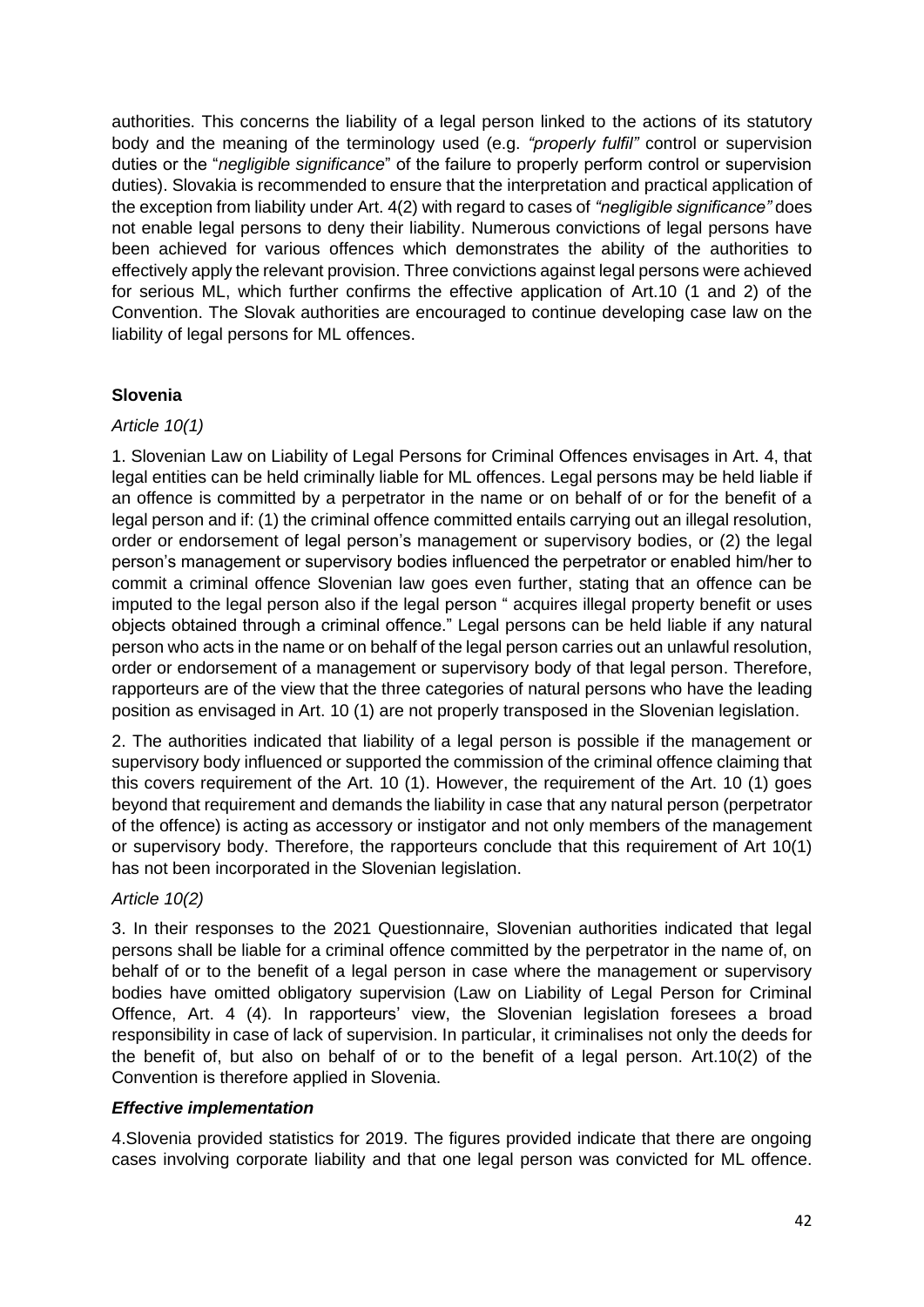This information is insufficient and does not enable reaching a firm conclusion on effective implementation of Art. 10.

### *Conclusion/Recommendation*

5. Slovenia has introduced legislation which establishes a liability of legal persons for the criminal offences, including for money laundering. This notwithstanding, the authorities are recommended to introduce the definition of the natural person who has the leading position as it is provided in the Art. 10 (1) of the Convention.. Due to the fact that a legal person could not be held liable if the natural person acted as an instigator or accessory, it is further recommended to amend the legislation and bring it in line Art. 10 (1). Last but not least, the authorities should consider taking additional steps to facilitate the use of corporate liability mechanisms by judicial and law enforcement authorities taking into account the various circumstances envisaged by Article 10.

# **Spain**

### *Article 10 (1)*

1. Legal entities can be held criminally liable in Spain, including for ML offences in line with Art. 301 and 302 of the Spanish Criminal Code. The conditions under which such a liability may occur are established by Art. 31 *bis* of the Criminal Code. It is required that the offence is committed: i) in the *legal person's name, or on their behalf* and ii) to *its benefit*, which can be direct or indirect iii) by a natural person individually or as a member of a body of the legal persons. A natural person is defined as *a legal representative* of a legal person, *authorised to take decisions* in the name of the legal person, or to possess *organizational and controlling powers* over the legal person. The scope of the natural person as defined in the Spanish Criminal Code meets the requirement of the natural person who has a leading position as defined by Art. 10 (1) of the Convention.

2. The 2015 reform of the corporate criminal liability in Spain introduced a criminal liability "exemption". Art. 31 *bis* (2) - (5) of the Criminal Code provides for a possibility for the legal persons to benefit from "defence", if they are able to prove they had in place and had effectively implemented, before an offence was committed, *an organizational and management model*, which would be adequate to prevent criminal offences or reduce significantly the risk of such offences being committed. This provision lists the minimum requirements of a corporate criminal compliance program, which includes risk analysis of potential vulnerable spheres of activities, models for adequate management of financial assets, an obligation of notifying on possible risks and cases of non-compliance, a disciplinary measures in case of noncompliance and periodic audits. The "compliance model" has to be adequately monitored independently by a management body, with sufficient controlling authority or directly by management bodies in case of a small size legal persons (Art. 31 *bis* (2) and (3)). In those cases, in which only partial evidence of compliance with the afore-mentioned requirements is met, the exemption of the liability would not be possible. The undertaken measures might be considered as factor to reduce the penalty (Art. 31 *bis* (2) 4.) The implementation of a nonmandatory compliance "model" does not exempt the legal person from liability, but rather allows the courts to take into account the legal person's efforts to prevent criminal offences from occurring. Therefore, the new provisions do not affect the compliance of Art. 31 *bis* of the Criminal Code with the requirements of the Convention.

3. No explanation was provided by the authorities on how the legislation covers the situations of involvement of the natural person with a "leading position" as accessory or instigator for the commission of the offence, as a factor for triggering the liability of the legal person.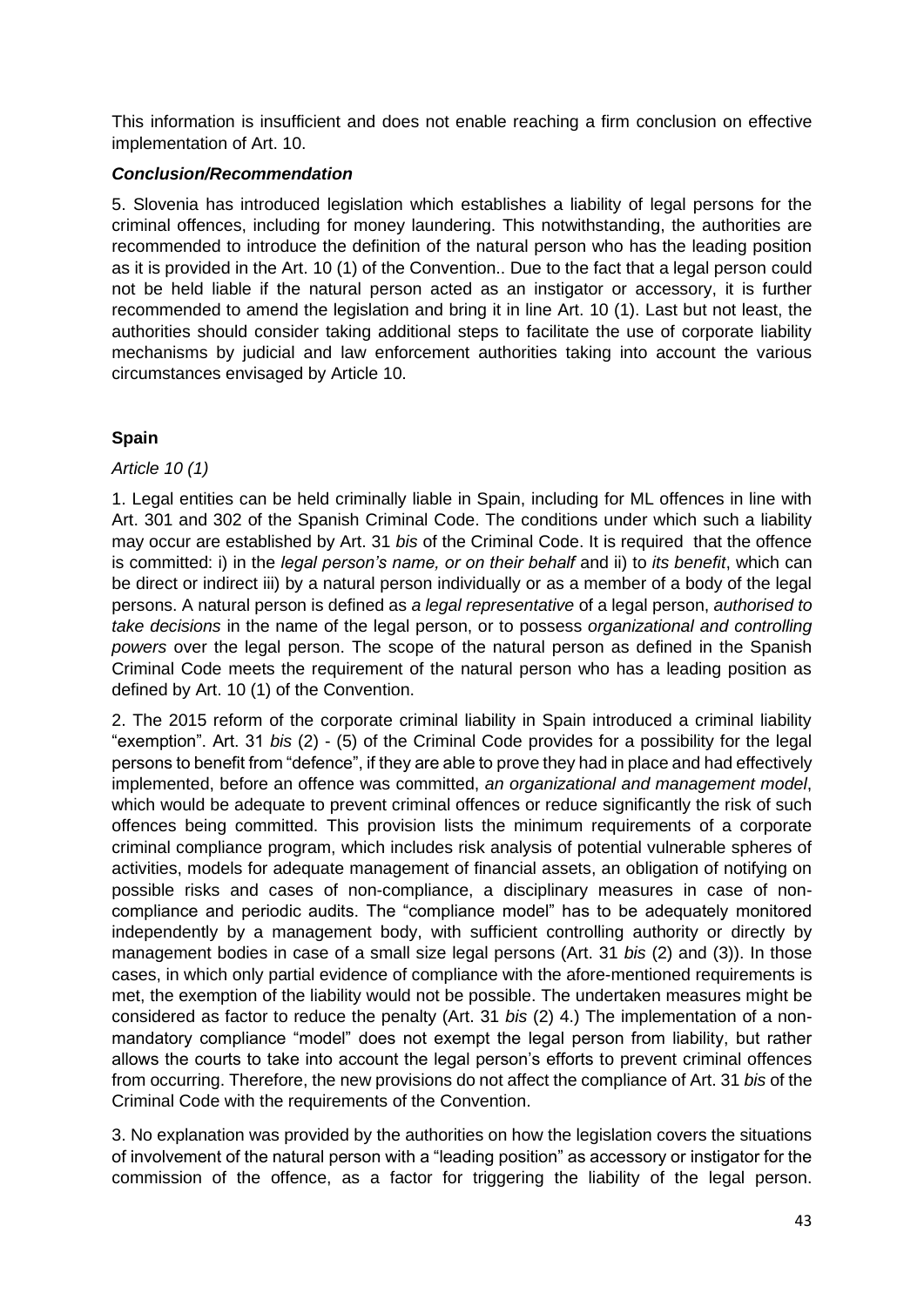Consequently, the rapporteurs could only conclude that this requirement of Art 10(1) has not been incorporated in the Spanish legislation.

### *Article 10(2)*

4. The requirement of Art. 10(2) is implemented by Art. 31 *bis* (1) b) of the Criminal Code. It covers situations where the offences were committed when *carrying out corporate activities*  (by any employee or any non-employee, under supervision/control based on a contract) *due to serious breach of duties* of supervision, surveillance and monitoring by the categories of natural persons mentioned by Art. 31 *bis* (1) a). The non-serious breaches would not be criminally liable and might be sanctioned based on administrative law. In the responses to the 2021 Questionnaire, the Spanish authorities did not elaborate on the interpretation of the legal terms *serious* and *non-serious* breaches. It remains to be seen how these provisions are applied in practice with a view to enable legal persons to avoid liability.

### *Effective implementation*

5.The statistics provided by the authorities indicate two successful convictions of legal persons for ML offences (in 2018 and 2019). Whereas this fact confirms that the laws are applied in practice, the number of cases does not allow a firm conclusion that Article 10 is effectively applied by the Spanish authorities.

### *Conclusion/Recommendation*

6.Spain has implemented the requirements of Art. 10 (1) and (2) of the Convention. Some specific provisions of the legislation such as the "*defence" exemption* and the exemption for the *non-serious breaches* of duties of supervision, surveillance and monitoring are yet to be tested in practice. So far, two successful convictions against legal persons in ML cases were achieved. This, to some extent, demonstrates the effective application of the legislation in practice.

### **Sweden**

### *Article 10(1)*

1. Swedish legislation recognises the liability of legal persons for the criminal offence through corporate fines (Criminal Code, Section 36). Liability is possible for criminal offences when the conditions of certain thresholds of penalties are met (ML included) and if the offence was committed in the exercise of either (1) business activities; (2) public activities that can be equated with business activities; or (3) other activities conducted for the benefit of the company. The offence shall be committed by the responsible person who is defined in accordance with the definition of the natural person holding a leading position, as required by Article 10 (1).

2. Moreover, corporate fines may be imposed on a company if a person, acting either individually or as a part of an organ of the legal person with a leading position in the company (based on a power of representation of the company or with a power to take decisions on its behalf), is involved as accessory or instigator in any criminal offence.

### *Article 10(2)*

3. According to Chapter 36, Section 7 of the Swedish Criminal Code, a corporate fine may be imposed if the legal person did not take reasonable steps to prevent the crime. As a consequence, a legal person can be held liable if the lack of supervision or control by a natural person made it possible to commit an offence for the benefit of that legal person. Furthermore,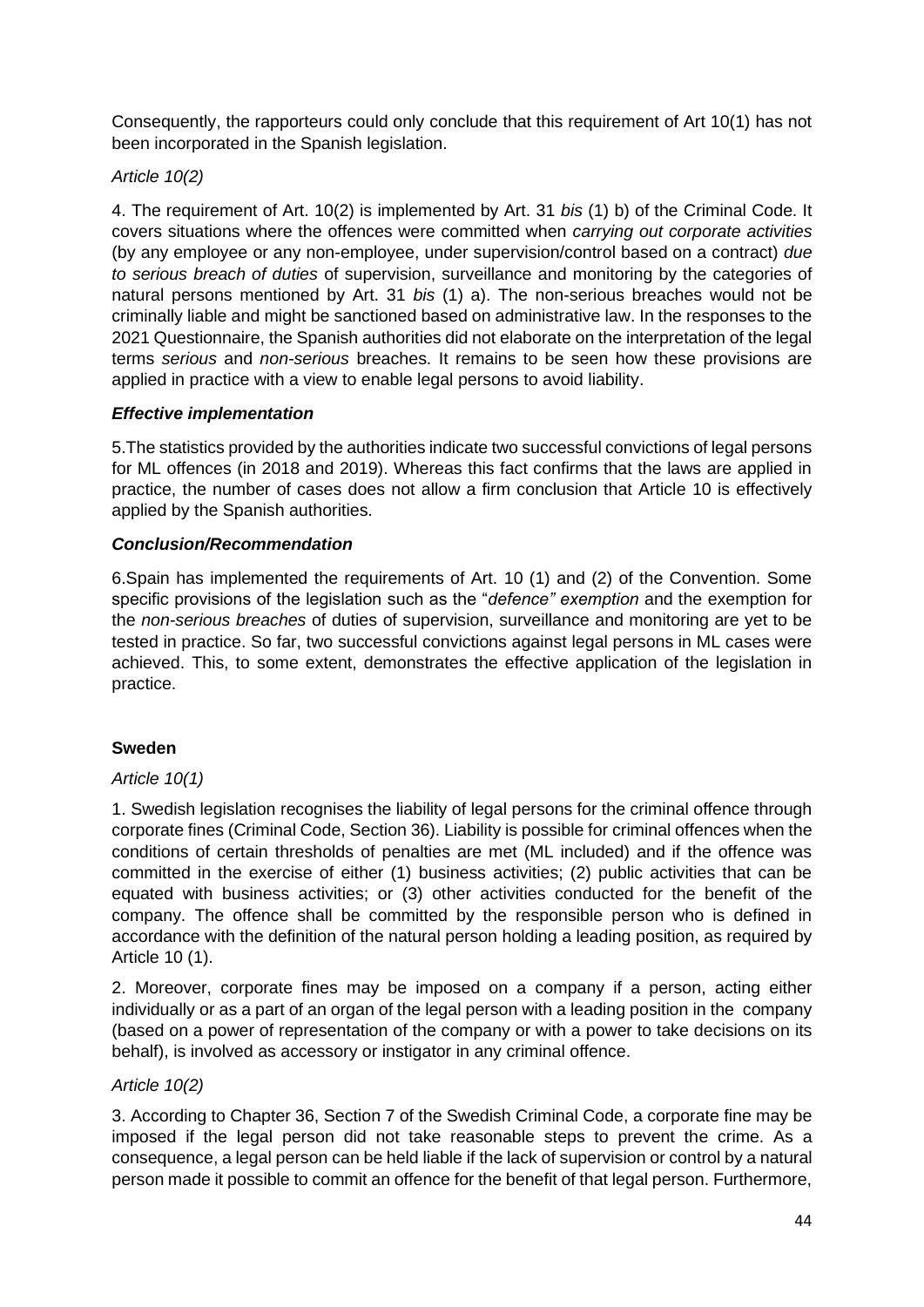a corporate fine may also be imposed on a legal person, under the Corporate fine system, in cases where an offence was committed by a person from that company who has a particular responsibility for supervision or control of its activities.

# *Effective implementation*

4. In their responses to the Questionnaire, authorities did not provide statistics. However, extracts from two cases completed before the court were provided. These cases discuss situations where legal persons were held liable, although the extracts provided by Sweden do not contain sufficient details in relation to the nature of the offences committed by these legal persons nor the evidence used to prove their liability. Given the limited information provided, the rapporteurs are of the view that although it is clear that liability of legal entities is applied in practice, no exact conclusion could be made with regard to its effective application.

### *Conclusion/Recommendation*

5. Swedish legislation ensures that legal persons can be held liable for the criminal offence of ML. Based on the responses provided by the authorities in the 2021 Questionnaire, the rapporteurs are of the view that the legislation is in line with Art.10 (1 and 2). This notwithstanding, authorities are recommended to take additional steps to facilitate the use of corporate liability mechanisms by judicial authorities taking into account the various circumstances envisaged by Article 10.

# **Turkey**

### *Article 10(1)*

1. Turkish legislation does not recognise the criminal liability of legal persons due to fundamental principles of national law. However, when a legal person is involved in the commission of an ML offence, it is subject to specific measures such as the cancelation of its license and confiscation of illicit gains, including the property laundered. Cancelation of licence of legal persons, as security measure, is possible only if the previous conviction against a responsible natural person is achieved, which, in the view of the rapporteurs, limits the application of Art. 10(1) in Turkey. On the other hand, application of confiscation measures against legal persons does not require prior conviction of a natural person.

2. In addition to security measures, legal persons being misused for the commission of a ML offence are also subject to administrative fines (Misdemeanour Law Art. 43/A).

3. The scope of a natural person who has a leading position is determined as "the body or representative" which, according to the authorities' view, covers all categories of persons as described in Art. 10(1) and Turkey has provided caselaw to this effect.

4. According to the responses provided by Turkish authorities, security measures (cancelation of licences and confiscation) can be applied on legal persons in case the natural person acted as accessory or instigator. In this regard, the general part of the CC would be applied (Art. 38- 39 of the CC). Thus, application of administrative fines is possible in cases *"in case more than one person gets involved in the commission of the misdemeanour"* which would cover the situations where the natural person is either an accessory or an instigator.

# *Article 10(2)*

5. Authorities stated that the only condition to apply security measures for legal persons is that the offence is committed for the benefit of a legal person. This would allow for the application of administrative sanctions when a natural person undertakes a duty within the operational framework of a legal person. This argument is used to demonstrate that the liability of legal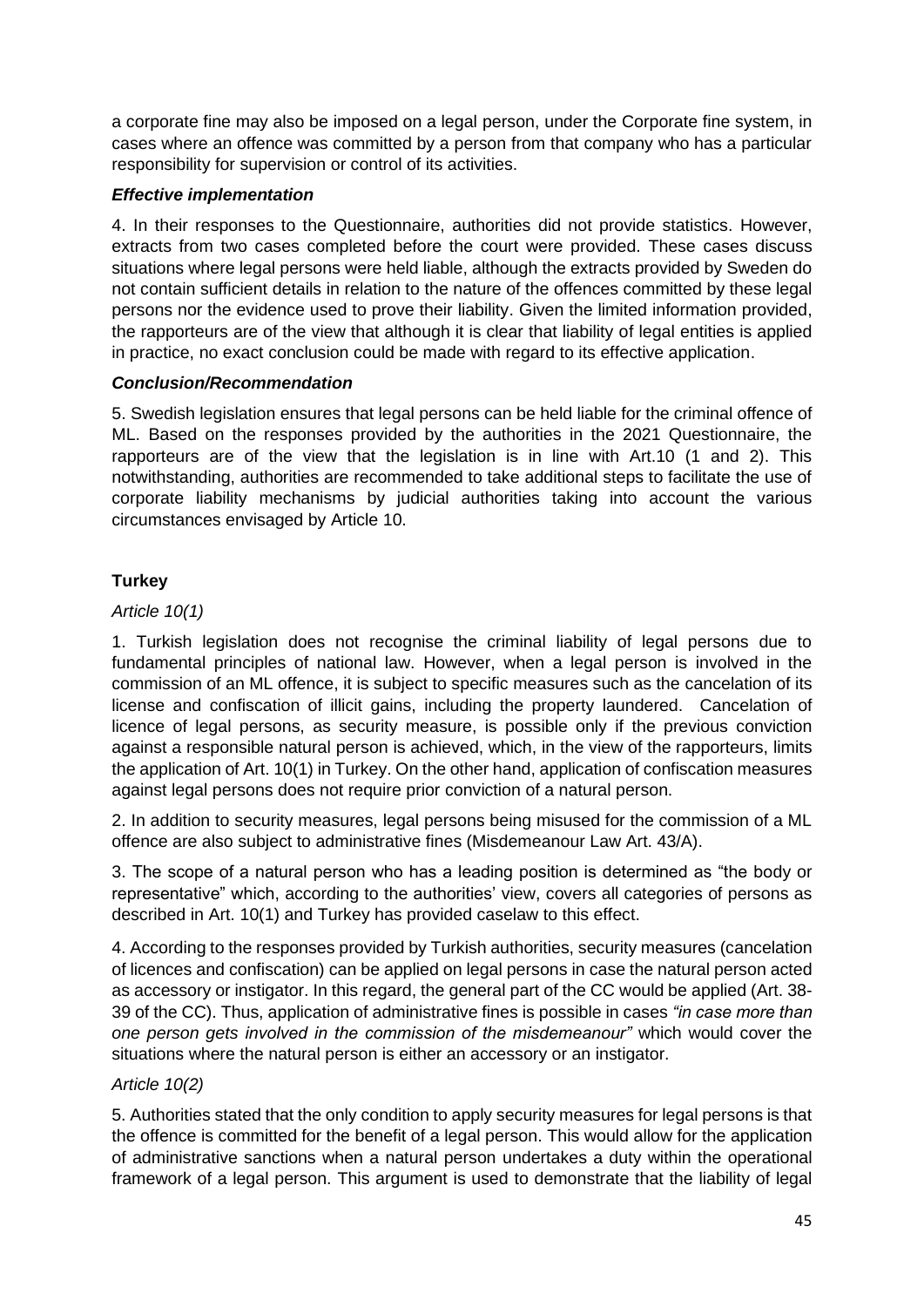persons is possible for the offence committed due to the lack of supervision or control. However, no case law or guidelines to this effect was provided and therefore the rapporteurs are not convinced that the requirements of Article 10\_2 are actually covered.

### *Effective implementation*

6. Turkish authorities submitted statistical data for 2015-2020, showing that specific security measures were applied in 106 cases for different offences. Within the same period, Article 43/A of the Law on Misdemeanours was applied two times by the courts against legal persons. Given the shortcomings of the technical compliance with Art.10 as elaborated above, these figures do not allow reaching a firm conclusion on the effective implementation of Art.10 in Turkey.

### *Conclusion/Recommendation*

7.Legilsation in Turkey does recognise the administrative liability of legal persons for ML offences. However, the requirement of a previous conviction for the cancellation of licences does not allow a firm conclusion to be reached as to whether Turkey fully implements the requirements of Article 10 of the Convention (. Moreover, Turkey is encouraged to take measures to better clarify its position with respect to whether its legal framework includes the liability of legal persons for ML offences committed when there is a lack of supervision or control. Finally, additional steps should be taken to facilitate the use of corporate liability mechanisms by judicial authorities taking into account the various circumstances envisaged by Article 10.

### **Ukraine**

### *Article 10(1)*

1. Ukrainian legislation provides for criminal liability of legal persons for ML offence. To establish the liability of legal persons several criteria are to be met. The first one is that the offence shall be committed by an authorised person who is acting on behalf of a legal person – i.e. the offence should be committed for legal person's benefit. Furthermore, legislation (art. 96 of the Criminal Code) provides a definition of the authorised person – these are officials of a legal entity, as well as other persons who, in accordance with the law, legal entity's statutory documents or contract, have the right to act on behalf of a legal entity. It seems that the definition of the natural person acting on behalf of the legal person in the Ukrainian legislation is narrower than the requirements from the Convention, since it does not cover the natural person who has a leading position based on the authority to exercise control within the legal person.

2. Liability of a legal person is, according to the general part of Criminal Code, possible even when the natural person acted as accessory or instigator (CC, Art. 27 (1)).

# *Article 10(2)*

3. Ukrainian legislation envisages, to some extent, the responsibility of a legal person when the offence is committed based on the lack of supervision or control (Criminal Code, Art. 96<sup>3</sup>) Para 1(2)). However, this is limited to cases where corruption is a predicate offence to ML ("*legal person shall be liable in case of failure to ensure the fulfillment by the authorized person of obligations, imposed by law or legal entity's statutory documents, to take measures to prevent corruption, which led to a criminal offense of ML*"). In view of that, the rapporteurs, although concluding that Art.10(2) is applied in Ukraine, note that this implementation imposes as already noted above a specific limitation.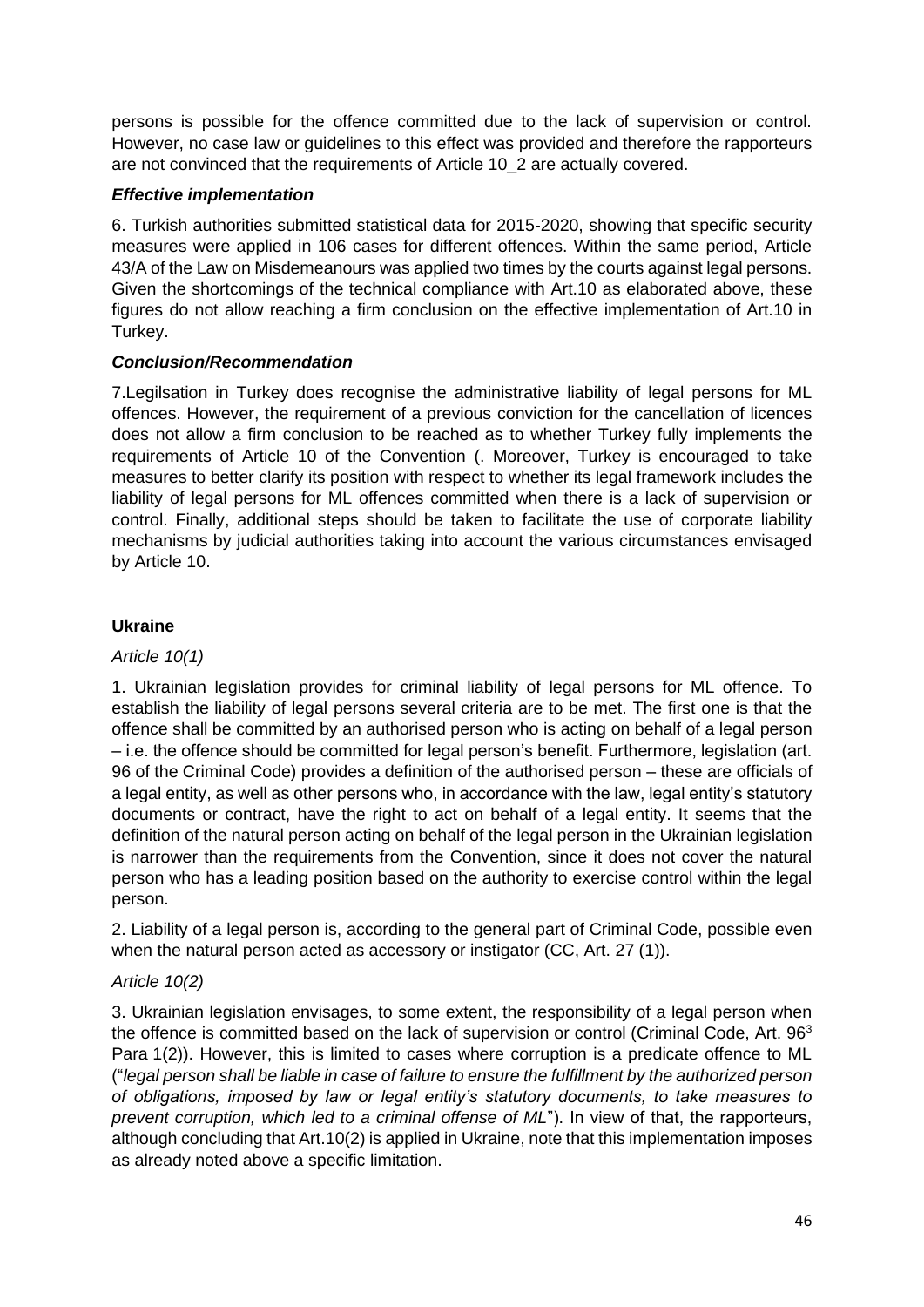### *Effective implementation*

4. Authorities provided statistics showing that in the period 2017–2019, there were 4 indictments against legal entities for committing a ML offence. No case law was presented. Whilst having 4 indictments is a commendable fact, the information provided by the authorities is insufficient to form a firm conclusion on effective application of Art.10 of the Convention in Ukraine.

### *Conclusion/Recommendation*

5. Ukraine has introduced the liability of legal persons for ML offences in line with the majority of requirements of Art. 10 (1 and 2). Still, some deficiencies are in place. Therefore, the authorities are recommended to amend the legislation and broaden definition of the natural person acting on behalf of the legal person which, at the moment is narrower than the requirements from the Convention. In addition, authorities are invited to introduce the liability of legal entities for the ML offence (regardless of the predicate offence) committed due to the lack of supervision or control. Finally, additional steps should be taken to facilitate the use of corporate liability mechanisms by judicial authorities taking into account the various circumstances envisaged by Article 10.

### **United Kingdom**

### *Article 10(1)*

1. UK authorities advised that the legal mechanisms by which companies can be held accountable for wrongdoing are largely governed by common law rules, collectively referred to as the "identification doctrine". This states that where a particular mental state is required, the acts of a senior person representing the company's "controlling mind and will" can be attributed to the company. The Guidance for Corporate Prosecutions states that 'in the absence of legislation which expressly creates criminal liability for companies, corporate liability may be established by (i) vicarious liability for the acts of a company's employees/agents; and (ii) Non-vicarious liability arising from the so-called "identification principle". The identification principle requires identifying and establishing a directing mind and will of the company, and then proving corporate criminal liability through his/her conduct and state of mind. It applies to all types of offences, including ML. This notwithstanding, from the materials provided by the UK, it seems that the positions that are considered as representing a company's directing mind and will are limited to the Board of Directors and, at most, those occupying the immediate next level of control/representation/decision-making. Thus, while it may be said that all three elements referred to in Article 10(1) are covered in terms of control, decision-making and representation, the UK adopted more restrictive position than the Convention as to who may be considered as exercising a leading role within corporate entities - this is acknowledged in the Crown Prosecution Guidelines as well as the Law Reform Commission's Discussion Paper.

This approach creates certain repercussions with respect to the so-called inchoate offences. Through the application of the identification doctrine, these offences would equally find application in the context covered by the Convention but there would be a restricted application due to the issue highlighted above.

### *Article 10(2)*

2. The authorities advised that the compliance with the supervision liability provision under Article 10(2) is achieved through reliance on corporate civil liability and property recovery proceedings under Part 5 of the Proceeds of Crime Act 2002 ('Civil recovery of the proceeds etc. of unlawful conduct'). Where there is a lack of supervision by the legal person, the UK has